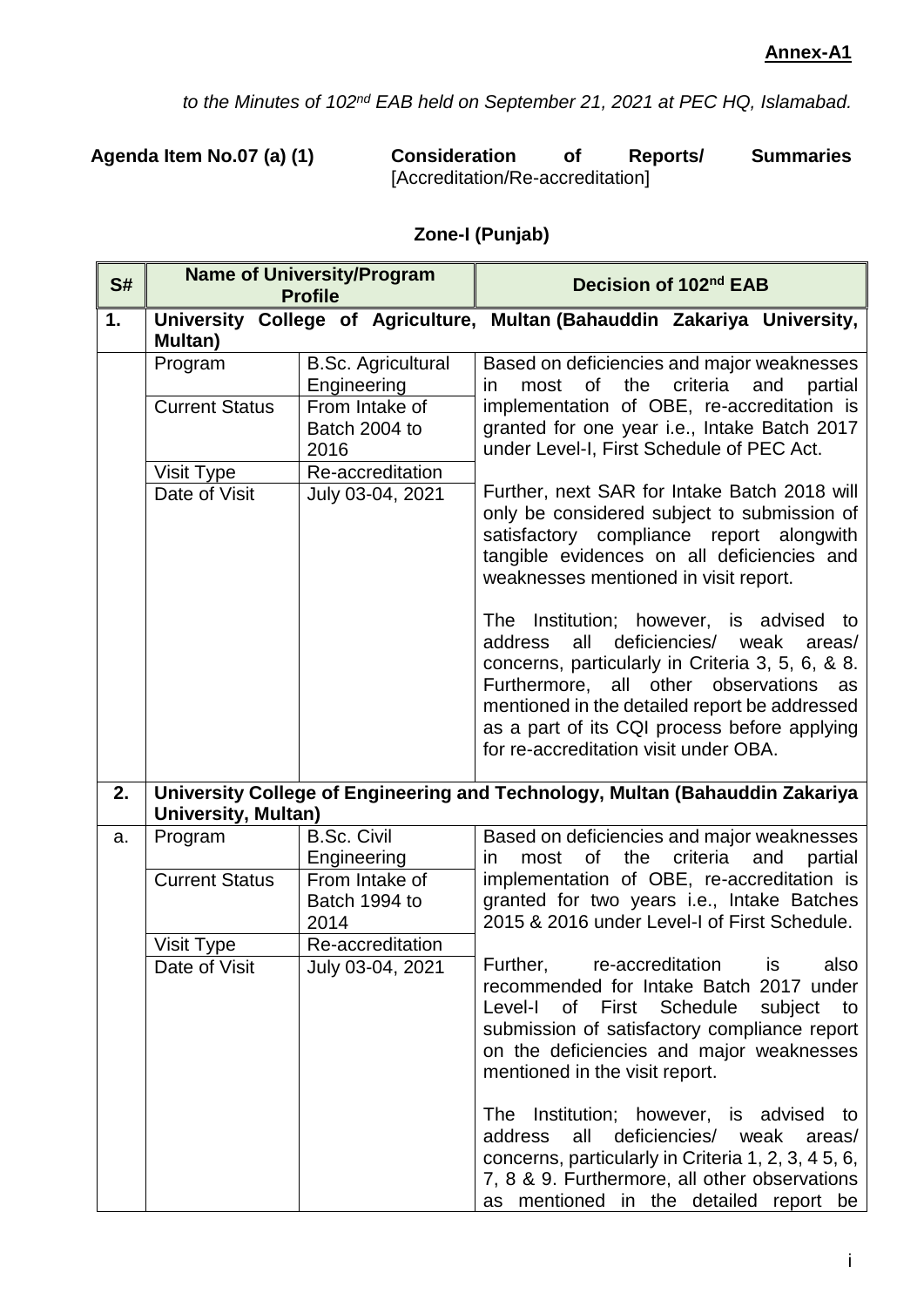| S# |                       | <b>Name of University/Program</b><br><b>Profile</b> | Decision of 102 <sup>nd</sup> EAB                                                                                                                                                           |
|----|-----------------------|-----------------------------------------------------|---------------------------------------------------------------------------------------------------------------------------------------------------------------------------------------------|
|    |                       |                                                     | addressed as a part of its CQI process before<br>applying for re-accreditation visit under OBA.                                                                                             |
| b. | Program               | <b>B.Sc. Computer</b><br>Engineering                | Based on verification of satisfactory level of<br>compliance against accreditation<br>criteria/<br>standards<br>quality<br>during<br>physical                                               |
|    | <b>Current Status</b> | From Intake of<br>Batch 2004 to<br>2016             | accreditation visit, the already granted<br>provisional accreditation to intake batch 2016<br>under Level-I is validated.                                                                   |
|    | Visit Type            | Re-accreditation                                    |                                                                                                                                                                                             |
|    | Date of Visit         | July 03-04, 2021                                    | Further, re-accreditation<br>also<br>is<br>recommended for Intake Batch 2017 under<br>Level-I of First Schedule subject to<br>submission of satisfactory compliance report<br>on following: |
|    |                       |                                                     | a) Appointment/ hiring of HoD registered in<br>same/ core engineering discipline having<br>PhD in relevant engineering discipline.                                                          |
|    |                       |                                                     | b) Appointment/ hiring of one (01) MS/ PhD<br>qualified faculty to meet the Minimum<br>Faculty Strength i.e 08 for one section of<br>40 students.                                           |
|    |                       |                                                     | c) Evidence regarding conduction of two<br><b>CPE-426</b><br>i.e.<br>(Parallel<br>&<br>courses<br>Distributed Computing) and CPE-321<br>(Embedded Systems)                                  |
|    |                       |                                                     | d) Evidence regarding assessment of FYDP<br>as per new Accreditation Manual-2019<br>guidelines with trackable record and<br>plagiarism test for onward submission for<br>the compliance.    |
|    |                       |                                                     | Moreover, the HEI is advised to submit<br>satisfactory compliance report alongwith<br>tangible evidences on followings within Six<br>(06) months:                                           |
|    |                       |                                                     | a) Procurement of deficient lab equipment in<br>all the labs as mentioned in visit report.                                                                                                  |
|    |                       |                                                     | b) Adequacy of arrangements should be<br>taken to ensure work-place safety (EHS<br>concerns) in general, and while performing<br>experiments in the labs in particular.                     |
|    |                       |                                                     | c) Evidence regarding completion of course<br>folders as per Accreditation Manual-2019<br>guidelines.                                                                                       |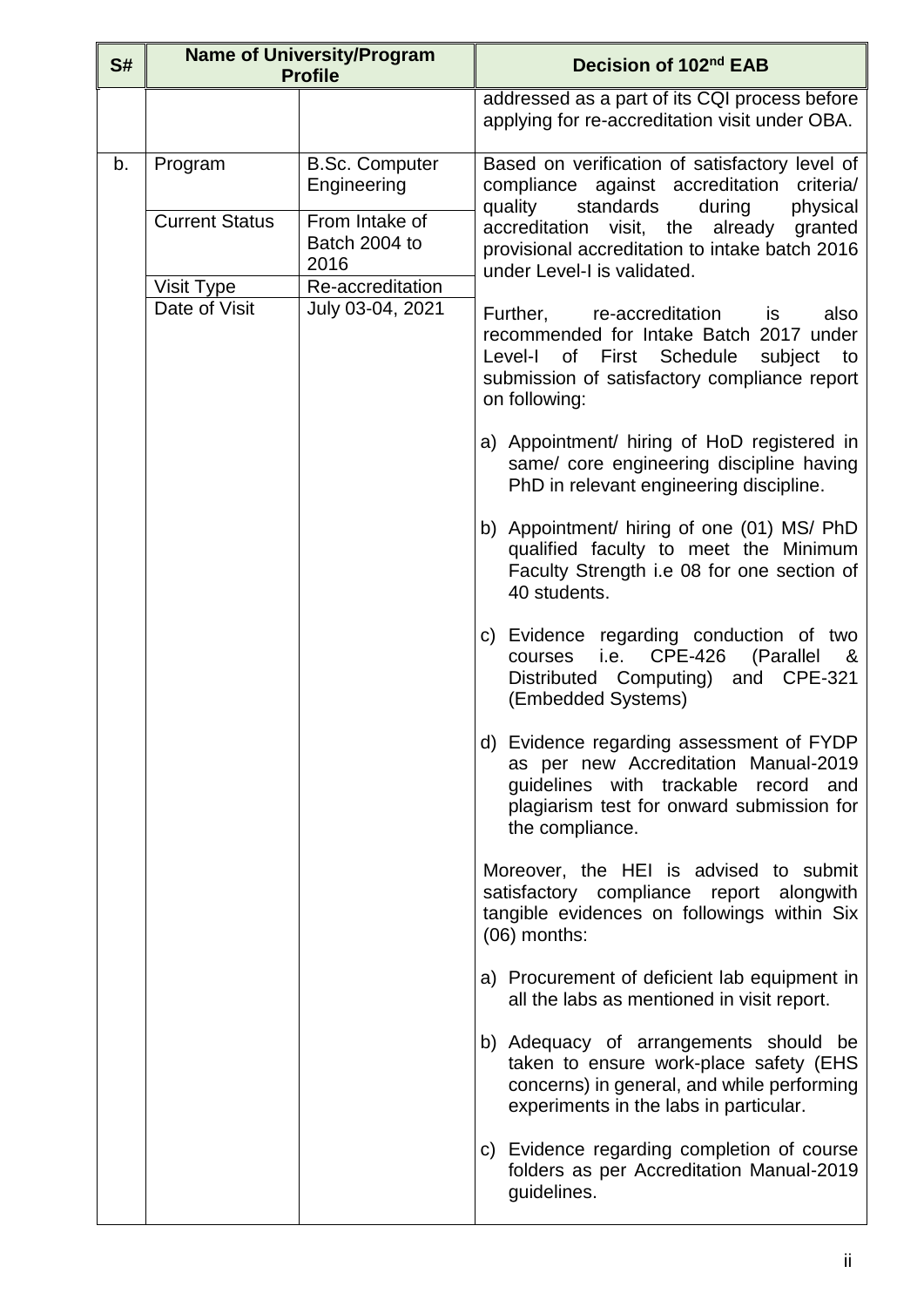| S# | <b>Name of University/Program</b><br><b>Profile</b> |                                                                         | Decision of 102 <sup>nd</sup> EAB                                                                                                                                                                                                                                                                                                                 |
|----|-----------------------------------------------------|-------------------------------------------------------------------------|---------------------------------------------------------------------------------------------------------------------------------------------------------------------------------------------------------------------------------------------------------------------------------------------------------------------------------------------------|
|    |                                                     |                                                                         | d) Formal Training on OBE of all faculty.<br>e) Proper mechanism should be adapted for<br>Complex Engineering Problems (CEPs),<br>Open Ended Labs and Problem based<br>learning for relevant courses.                                                                                                                                             |
|    |                                                     |                                                                         | The Institution; however, is advised to<br>all<br>deficiencies/<br>address<br>weak<br>areas/<br>concerns, particularly in Criteria 1, 2, 3, 4 5, 6,<br>7, 8 & 9. Furthermore, all other observations<br>as mentioned in the detailed report be<br>addressed as a part of its CQI process before<br>applying for re-accreditation visit under OBA. |
| C. | Program<br><b>Current Status</b>                    | <b>B.Sc. Electrical</b><br>Engineering<br>From Intake of                | Based on partial implementation of OBE and<br>incomplete assessment/ CQI, re-accreditation<br>is granted for Two years <i>i.e.</i> , Intake Batch                                                                                                                                                                                                 |
|    |                                                     | Batch 1997 to<br>2015                                                   | 2016 & 2017 under Level-I of First Schedule.                                                                                                                                                                                                                                                                                                      |
|    | Visit Type                                          | Re-accreditation                                                        | The Institution; however, is advised to                                                                                                                                                                                                                                                                                                           |
|    | Date of Visit                                       | July 03-04, 2021                                                        | address all the deficiencies/ weak areas/<br>concerns, particularly in Criteria 1, 2, 3, 4 5, 6,<br>7, 8 & 9. Furthermore, all other observations<br>as mentioned in the detailed report be<br>addressed as a part of its CQI process before<br>applying for re-accreditation visit under OBA.                                                    |
| d. | Program                                             | <b>B.Sc. Mechanical</b><br>Engineering                                  | Based on partial implementation of OBE and<br>incomplete assessment/ CQI, re-accreditation                                                                                                                                                                                                                                                        |
|    | <b>Current Status</b>                               | From Intake of<br>Batch 2004 to<br>2016                                 | is granted for One year i.e., Intake Batch-<br>2017 under Level-I of First Schedule.                                                                                                                                                                                                                                                              |
|    | Visit Type                                          | Re-accreditation                                                        | The Institution; however, is advised to                                                                                                                                                                                                                                                                                                           |
|    | Date of Visit                                       | July 03-04, 2021                                                        | address all the deficiencies/ weak areas/<br>concerns, particularly in Criteria 2, 3, 4, 5, & 7.<br>Furthermore, all other observations<br>as<br>mentioned in the detailed report be addressed<br>as a part of its CQI process before applying<br>for re-accreditation visit under OBA.                                                           |
| 3. |                                                     | <b>COMSATS University, Islamabad</b>                                    | (Lahore Campus) [*Formerly COMSATS<br>Institute of Information Technology, Islamabad (Lahore Campus)]                                                                                                                                                                                                                                             |
| a. | Program                                             | Bachelor of<br>Science in<br>Electrical<br>(Electronics)<br>Engineering | Based on the satisfactory level of compliance<br>accreditation<br>criteria/<br>against<br>quality<br>standards<br>and<br>implementation<br>the<br>οf<br>Outcome Based Assessment procedures &<br>CQI, provisional re-accreditation already                                                                                                        |
|    | <b>Current Status</b>                               | From Intake Batch<br>Fall-2012 to 2016                                  | granted to Intake Batch-2016 under Level-I is<br>validated and up-graded to Level-II.                                                                                                                                                                                                                                                             |
|    | Visit Type                                          | Re-accreditation                                                        |                                                                                                                                                                                                                                                                                                                                                   |
|    | Date of Visit                                       | June 28-29, 2021                                                        | Intake Batch 2016 is the last batch of the<br>program Bachelor of Science in Electrical<br>(Electronics) Engineering.                                                                                                                                                                                                                             |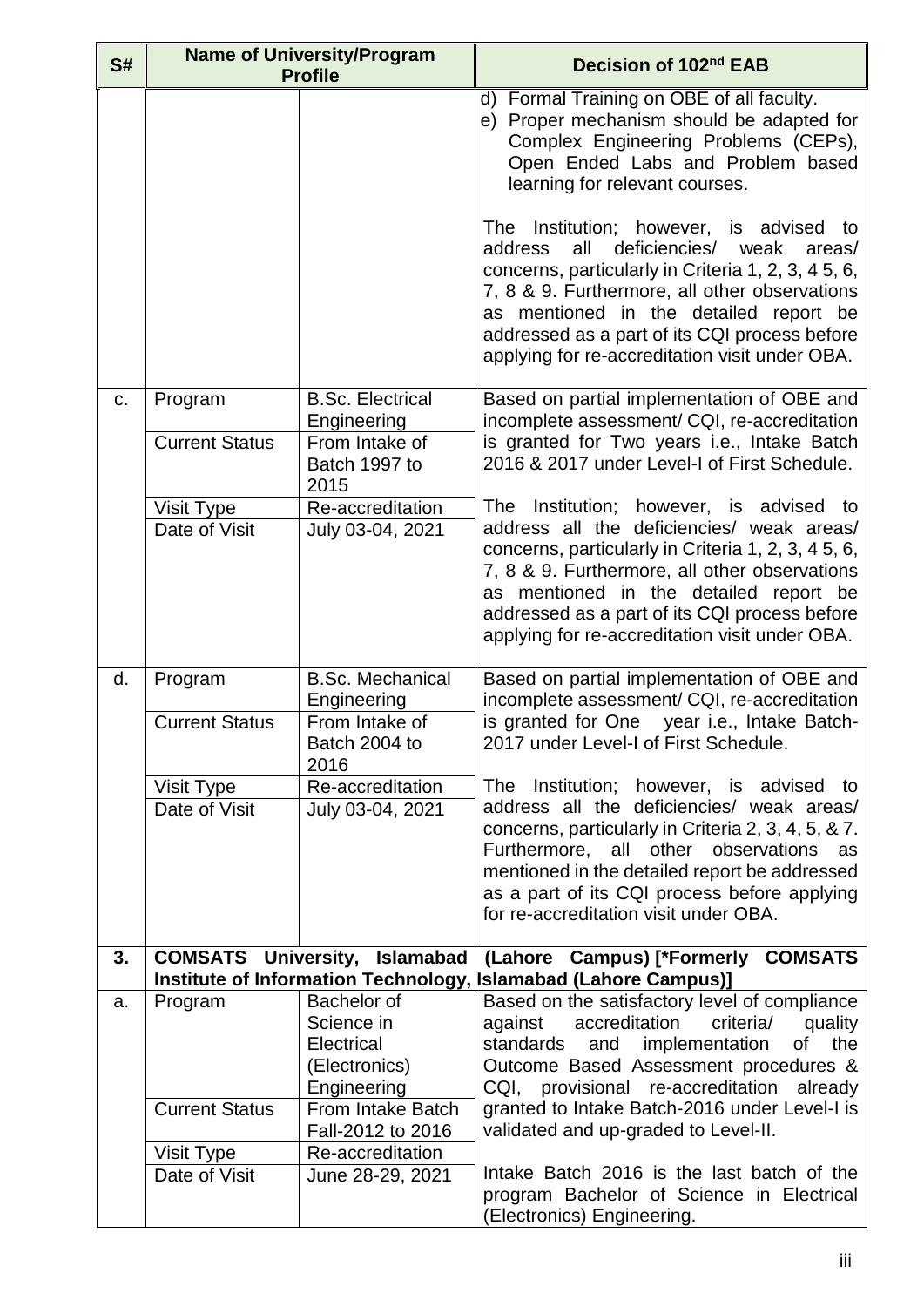| S# | <b>Name of University/Program</b><br><b>Profile</b>             |                                                                                                                                          | Decision of 102 <sup>nd</sup> EAB                                                                                                                                                                                                                                                                                                                                                                                                                                                                                                                                                                                                                                                                                                                                                                                                                                        |
|----|-----------------------------------------------------------------|------------------------------------------------------------------------------------------------------------------------------------------|--------------------------------------------------------------------------------------------------------------------------------------------------------------------------------------------------------------------------------------------------------------------------------------------------------------------------------------------------------------------------------------------------------------------------------------------------------------------------------------------------------------------------------------------------------------------------------------------------------------------------------------------------------------------------------------------------------------------------------------------------------------------------------------------------------------------------------------------------------------------------|
| b. | Program<br><b>Current Status</b><br>Visit Type<br>Date of Visit | Bachelor of<br>Science in<br>Electrical<br>Engineering<br>From Intake Batch<br>Fall-2004 to 2016<br>Re-accreditation<br>June 28-29, 2021 | Based on the satisfactory level of compliance<br>accreditation<br>criteria/<br>against<br>quality<br>the<br>implementation<br>standards<br>and<br>of<br>Outcome Based Assessment procedures &<br>CQI, re-accreditation is granted for two (02)<br>years i.e. intake batches 2017 & 2018 under<br>Level-II.<br>The Institution; however, is advised to<br>address all the deficiencies/ weak areas/<br>concerns, particularly in Criteria 2, 3, 4 & 7.<br>Furthermore, all other observations<br>as<br>mentioned in the detailed report be addressed<br>as a part of its CQI process before applying<br>for re-accreditation visit under OBA.                                                                                                                                                                                                                             |
| 4. |                                                                 | of Information Technology, Islamabad (Wah Campus)]                                                                                       | <b>COMSATS University, Islamabad (Wah Campus) [*Formerly COMSATS Institute</b>                                                                                                                                                                                                                                                                                                                                                                                                                                                                                                                                                                                                                                                                                                                                                                                           |
|    | Program<br><b>Current Status</b><br>Visit Type<br>Date of Visit | <b>B.Sc. Civil</b><br>Engineering<br>From Intake of<br>Batch 2012 to<br>2016<br>Re-accreditation<br>June 28-29, 2021                     | Based on the satisfactory level of compliance<br>accreditation<br>against<br>criteria/<br>quality<br>the<br>standards<br>and<br>implementation<br>of<br>Outcome Based Assessment procedures &<br>CQI, provisional re-accreditation already<br>granted to Intake Batch-2016 under Level-I is<br>validated and up-graded to Level-II.<br>Further, based on the satisfactory level of<br>compliance against accreditation<br>criteria/<br>quality standards and implementation of the<br>Outcome Based Assessment re-accreditation<br>is also granted for two years <i>i.e.</i> , Intake<br>Batches 2017 & 2018 under Level-II.<br>The Institution; however, is advised to<br>address all the deficiencies/ weak areas/<br>concerns, particularly in Criteria 2, 3, 4, 5 & 7.<br>Furthermore, all other observations<br>as<br>mentioned in the detailed report be addressed |
| 5. |                                                                 |                                                                                                                                          | as a part of its CQI process before applying<br>for re-accreditation visit under OBA.<br>COMSATS University, Islamabad (Sahiwal Campus) [*Formerly COMSATS<br>Institute of Information Technology, Islamabad (Sahiwal Campus)]                                                                                                                                                                                                                                                                                                                                                                                                                                                                                                                                                                                                                                           |
| a. | Program<br><b>Current Status</b><br>Visit Type<br>Date of Visit | <b>B.Sc. Civil</b><br>Engineering<br>Under process<br>Accreditation<br>June 28-29, 2021                                                  | Based on deficiencies and major weaknesses<br>most of<br>the criteria<br>and<br>partial<br>in.<br>implementation of OBE, re-accreditation is<br>granted for one year i.e., Intake Batch 2017<br>under Level-I, First Schedule of PEC Act.                                                                                                                                                                                                                                                                                                                                                                                                                                                                                                                                                                                                                                |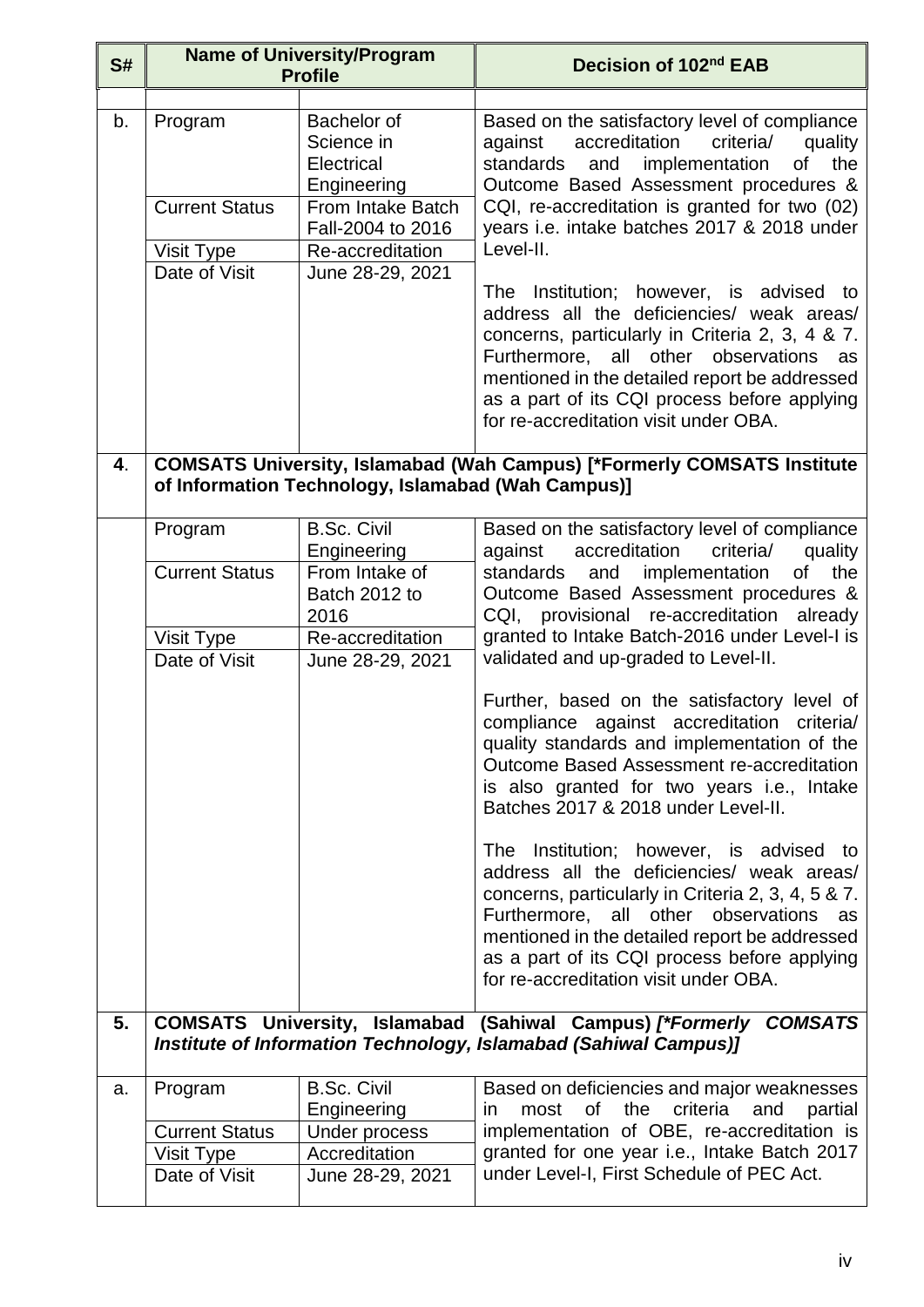| S# | <b>Name of University/Program</b><br><b>Profile</b> |                                                                                                | Decision of 102 <sup>nd</sup> EAB                                                                                                                                                                                                                                                                                                      |
|----|-----------------------------------------------------|------------------------------------------------------------------------------------------------|----------------------------------------------------------------------------------------------------------------------------------------------------------------------------------------------------------------------------------------------------------------------------------------------------------------------------------------|
|    |                                                     |                                                                                                | The Institution; however, is advised to<br>address all the deficiencies/ weak areas/<br>concerns, particularly in Criteria 2, 3, 4,5, 6, 7,<br>8 & 9. Furthermore, all other observations as<br>mentioned in the detailed report be addressed<br>as a part of its CQI process before applying<br>for re-accreditation visit under OBA. |
| b. | Program<br><b>Current Status</b>                    | Bachelor of<br>Science in<br>Mechanical<br>Engineering<br>From Intake of<br>Batch Fall-2014 to | Based on the satisfactory level of compliance<br>against accreditation<br>criteria/<br>quality<br>standards<br>implementation<br>of the<br>and<br>Outcome Based Assessment procedures &<br>CQI, accreditation is granted for one year i.e.,<br>Intake Batch 2017 under Level-II.                                                       |
|    | Visit Type                                          | 2016<br>Re-accreditation                                                                       | The Institution; however, is advised to                                                                                                                                                                                                                                                                                                |
|    | Date of Visit                                       | June 28-29, 2021                                                                               | address all the deficiencies/ weak areas/<br>concerns, particularly in Criteria 3, 4, 5, 6, & 7.<br>Furthermore, all other observations<br>as<br>mentioned in the detailed report be addressed<br>as a part of its CQI process before applying<br>for re-accreditation visit under OBA.                                                |
| C. | Program<br><b>Current Status</b>                    | Bachelor of<br>Science in<br>Electrical<br>Engineering<br>From Intake of                       | Based on the satisfactory level of compliance<br>accreditation<br>criteria/<br>against<br>quality<br>implementation<br>the<br>standards<br>and<br>οf<br>Outcome Based Assessment procedures &                                                                                                                                          |
|    |                                                     | Batch Fall-2014 to<br>2016                                                                     | CQI, accreditation is granted for two years i.e.,<br>Intake Batches 2017 & 2018 under Level-II.                                                                                                                                                                                                                                        |
|    | Visit Type                                          | Re-accreditation                                                                               | The Institution; however, is advised to                                                                                                                                                                                                                                                                                                |
|    | Date of Visit                                       | June 28-29, 2021                                                                               | address all the deficiencies/ weak areas/<br>concerns, particularly for the Criteria 1, 3, 5, &<br>7. Furthermore, all other observations as<br>mentioned in the detailed report be addressed<br>as a part of its CQI process before applying<br>for re-accreditation visit under OBA.                                                 |
| 6. | Punjab, Lahore)                                     |                                                                                                | College of Engineering and Emerging Technologies, Lahore (University of the                                                                                                                                                                                                                                                            |
| a. | Program                                             | <b>B.Sc. Electrical</b>                                                                        | Based on the satisfactory level of compliance                                                                                                                                                                                                                                                                                          |
|    | <b>Current Status</b>                               | Engineering<br>From Intake of<br>Batch 2015 to<br>2016                                         | accreditation<br>criteria/<br>against<br>quality<br>standards<br>implementation<br>the<br>and<br>οf<br>Outcome Based Assessment procedures &<br>CQI, accreditation is granted for one year i.e.,                                                                                                                                       |
|    | Visit Type                                          | Re-accreditation                                                                               | Intake Batch 2016 under Level-II.                                                                                                                                                                                                                                                                                                      |
|    | Date of Visit                                       | July 02-03, 2021                                                                               | Further; re-accreditation for intake batch 2017<br>is also recommended under Level-II subject to<br>submission of satisfactory compliance report<br>alongwith evidences on the weaknesses as<br>highlighted in the visit report.                                                                                                       |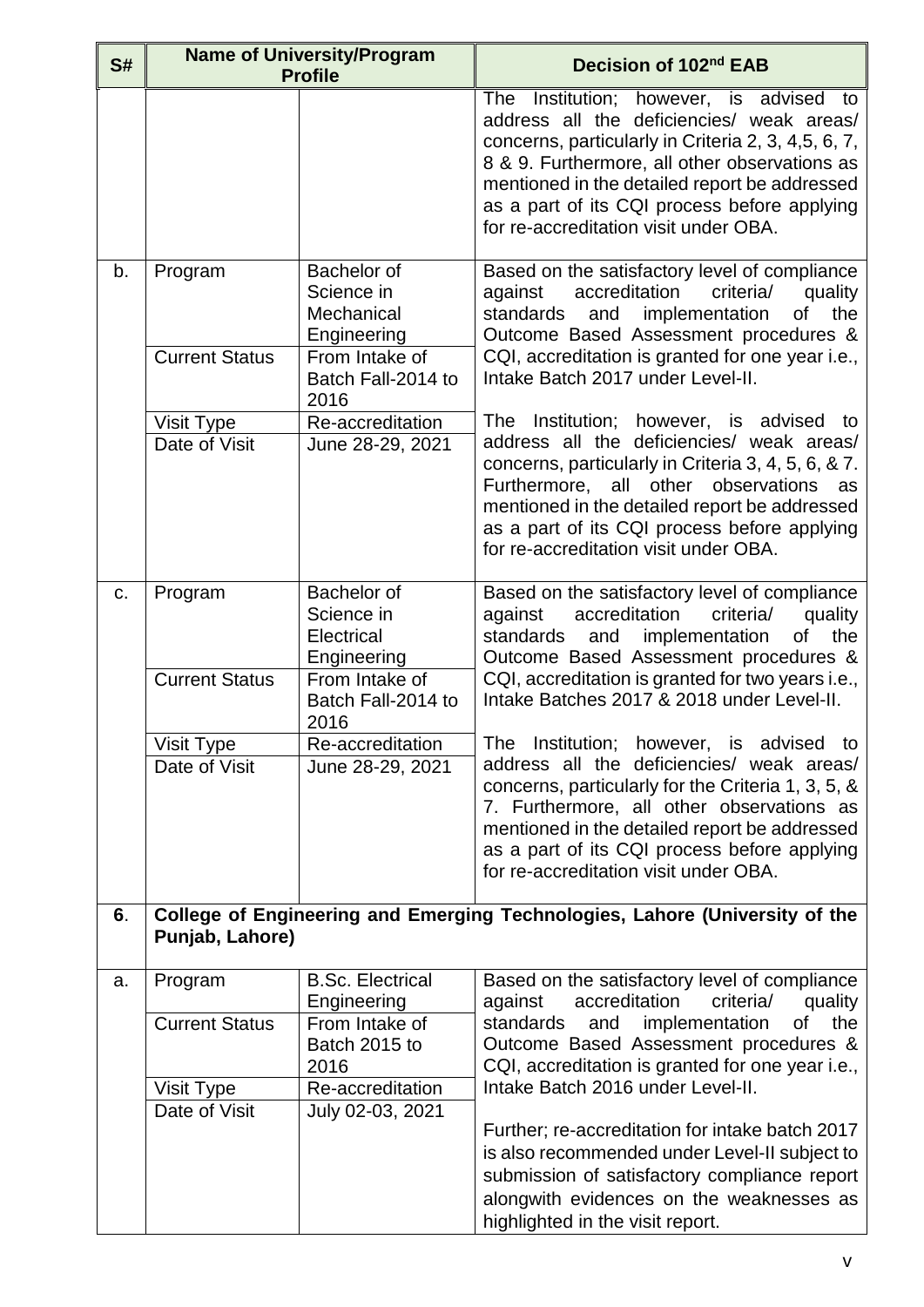| S# | <b>Name of University/Program</b><br><b>Profile</b> |                                                                                              | Decision of 102 <sup>nd</sup> EAB                                                                                                                                                                                                                                                                                                                                                                                                                                                                                                                                                                                                      |
|----|-----------------------------------------------------|----------------------------------------------------------------------------------------------|----------------------------------------------------------------------------------------------------------------------------------------------------------------------------------------------------------------------------------------------------------------------------------------------------------------------------------------------------------------------------------------------------------------------------------------------------------------------------------------------------------------------------------------------------------------------------------------------------------------------------------------|
|    |                                                     |                                                                                              | The Institution; however, is advised to<br>the<br>address<br>weak<br>areas/<br>concerns,<br>particularly in Criteria 2 & 3. Furthermore, all<br>other observations as mentioned in the<br>detailed report be addressed as a part of its<br>process before applying for<br>CQI<br>re-<br>accreditation visit under OBA.                                                                                                                                                                                                                                                                                                                 |
| b. | Program<br><b>Current Status</b>                    | <b>B.Sc. Metallurgy</b><br>and Materials<br>Engineering<br>From Intake of<br>Batch 2015 to   | Based on the satisfactory level of compliance<br>accreditation<br>criteria/<br>against<br>quality<br>the<br>standards<br>implementation<br>of<br>and<br>Outcome Based Assessment procedures &<br>CQI, accreditation is granted for One year i.e.,                                                                                                                                                                                                                                                                                                                                                                                      |
|    | Visit Type<br>Date of Visit                         | 2016<br>Re-accreditation<br>July 02-03, 2021                                                 | Intake Batch 2017 under Level-II.<br>Further; re-accreditation for intake batch 2018<br>is also recommended under Level-II subject to<br>a confirmatory visit to verify the compliance on<br>(deficiencies &<br>observations<br>all<br>major<br>weaknesses) highlighted in the visit report.<br>The Institution; however, is advised to<br>address all the deficiencies/ weak areas/<br>concerns, particularly for the Criteria 2, 3, 4, 5,<br>6 & 8. Furthermore, all other observations as<br>mentioned in the detailed report be addressed<br>as a part of its CQI process before applying<br>for re-accreditation visit under OBA. |
| 7. |                                                     |                                                                                              | Dr. A. Q. Khan Institute of Computer Sciences and Information Technology,<br>Kahuta, Rawalpindi (University of Engineering and Technology, Taxila)                                                                                                                                                                                                                                                                                                                                                                                                                                                                                     |
| a. | Program<br><b>Current Status</b>                    | Bachelor of<br>Science in<br>Computer<br>Engineering<br>From Intake of<br>Batch Fall-2014 to | Based on deficiencies and major weaknesses<br>most of the<br>criteria and<br>partial<br>in.<br>implementation of OBE for Intake Batch 2016,<br>provisional re-accreditation already granted<br>under Level-I is validated.                                                                                                                                                                                                                                                                                                                                                                                                             |
|    |                                                     | 2016                                                                                         | Further, based on the satisfactory level of                                                                                                                                                                                                                                                                                                                                                                                                                                                                                                                                                                                            |
|    | Visit Type<br>Date of Visit                         | Re-accreditation<br>June 28-29, 2021                                                         | compliance against accreditation<br>criteria/<br>quality standards and implementation of the<br>Outcome Based Assessment procedures &<br>CQI, re-accreditation is granted for two years<br>i.e., Intake Batch 2017 and 2018 under Level-<br>Ш.<br><b>The</b><br>Institution; however, is advised to<br>address all the deficiencies/ weak areas/<br>concerns, particularly in Criteria 3, 5, 6, 7 & 8.<br>Furthermore, all other observations<br>as<br>mentioned in the detailed report be addressed<br>as a part of its CQI process before applying<br>for re-accreditation visit under OBA.                                          |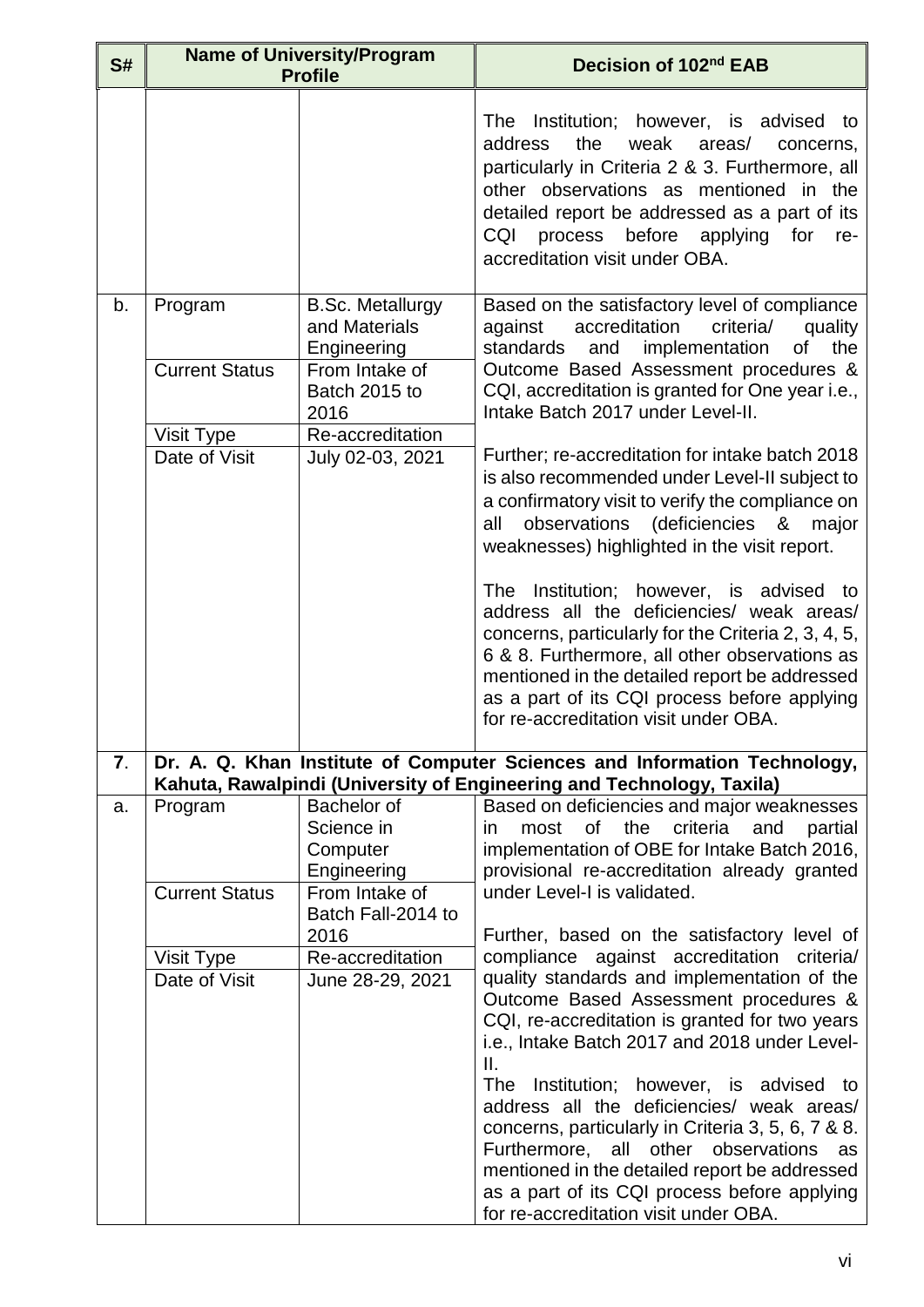| S# |                                  | <b>Name of University/Program</b><br><b>Profile</b>                                               | Decision of 102nd EAB                                                                                                                                                                                                                                                                                                                |
|----|----------------------------------|---------------------------------------------------------------------------------------------------|--------------------------------------------------------------------------------------------------------------------------------------------------------------------------------------------------------------------------------------------------------------------------------------------------------------------------------------|
|    |                                  |                                                                                                   |                                                                                                                                                                                                                                                                                                                                      |
| 8. |                                  | <b>Government College University, Faisalabad</b>                                                  |                                                                                                                                                                                                                                                                                                                                      |
| a. | Program<br><b>Current Status</b> | <b>B.Sc. Electrical</b><br>(Telecommunicatio<br>n) Engineering<br>From Intake of<br>Batch 2009 to | Based on deficiencies and major weaknesses<br>the<br>criteria<br>most<br>0f<br>and<br>partial<br>in.<br>implementation of OBE for Intake Batch 2016,<br>provisional re-accreditation already granted<br>under Level-I is validated.                                                                                                  |
|    |                                  | 2016                                                                                              | Further, based on partial implementation of                                                                                                                                                                                                                                                                                          |
|    | Visit Type                       | Re-accreditation                                                                                  | OBE and incomplete assessment/ CQI for                                                                                                                                                                                                                                                                                               |
|    | Date of Visit                    | June 25-26, 2021                                                                                  | intake batch 2017, re-accreditation is granted<br>for one year under Level-I, First Schedule of<br>PEC Act.                                                                                                                                                                                                                          |
|    |                                  |                                                                                                   | Moreover; re-accreditation for intake batch<br>2018 is also recommended under Level-II<br>subject to a confirmatory visit to verify the<br>compliance on all observations (deficiencies &<br>major weaknesses) highlighted in the visit<br>report                                                                                    |
|    |                                  |                                                                                                   | The Institution; however, is advised to<br>address all the deficiencies/ weak areas/<br>concerns, particularly in Criteria 2, 3, 5, 6, 7, 8<br>& 9. Furthermore, all other observations as<br>mentioned in the detailed report be addressed<br>as a part of its CQI process before applying<br>for re-accreditation visit under OBA. |
| 9. |                                  | <b>Government College University, Lahore</b>                                                      |                                                                                                                                                                                                                                                                                                                                      |
| a. | Program                          | <b>B.Sc. Electrical</b>                                                                           | Based on deficiencies and major weaknesses                                                                                                                                                                                                                                                                                           |
|    |                                  | Engineering                                                                                       | of the<br>criteria<br>most<br>and<br>partial<br>$\mathsf{I}$<br>implementation of OBE for Intake Batch 2016,                                                                                                                                                                                                                         |
|    | <b>Current Status</b>            | From Intake of<br>Batch 2008 to<br>2016                                                           | provisional re-accreditation already granted<br>under Level-I is validated.                                                                                                                                                                                                                                                          |
|    | Visit Type                       | Re-accreditation                                                                                  | Further; re-accreditation for intake batch 2017                                                                                                                                                                                                                                                                                      |
|    | Date of Visit                    | June 17-18, 2021                                                                                  | is also recommended under Level-I subject to<br>a confirmatory visit to verify the conduct of<br>hardware component of the experiments<br>related to following courses by the students of<br>intake batch 2017.                                                                                                                      |
|    |                                  |                                                                                                   | a) Communication Systems (3+1)<br>b) Power Electronics (3+1)<br>Linear Control Systems (3+1)<br>$\mathsf{C}$<br>d) Digital Signal Processing (3+1)<br>e) Computer Communication Networks (3+1)<br>Industrial Electronics (3+1)<br>f)<br>g) Mobile & Wireless Communication (3+1)<br>h) Power System Analysis (3+1)                   |
|    |                                  |                                                                                                   | Moreover, the HEI is advised to submit<br>satisfactory compliance report<br>alongwith                                                                                                                                                                                                                                                |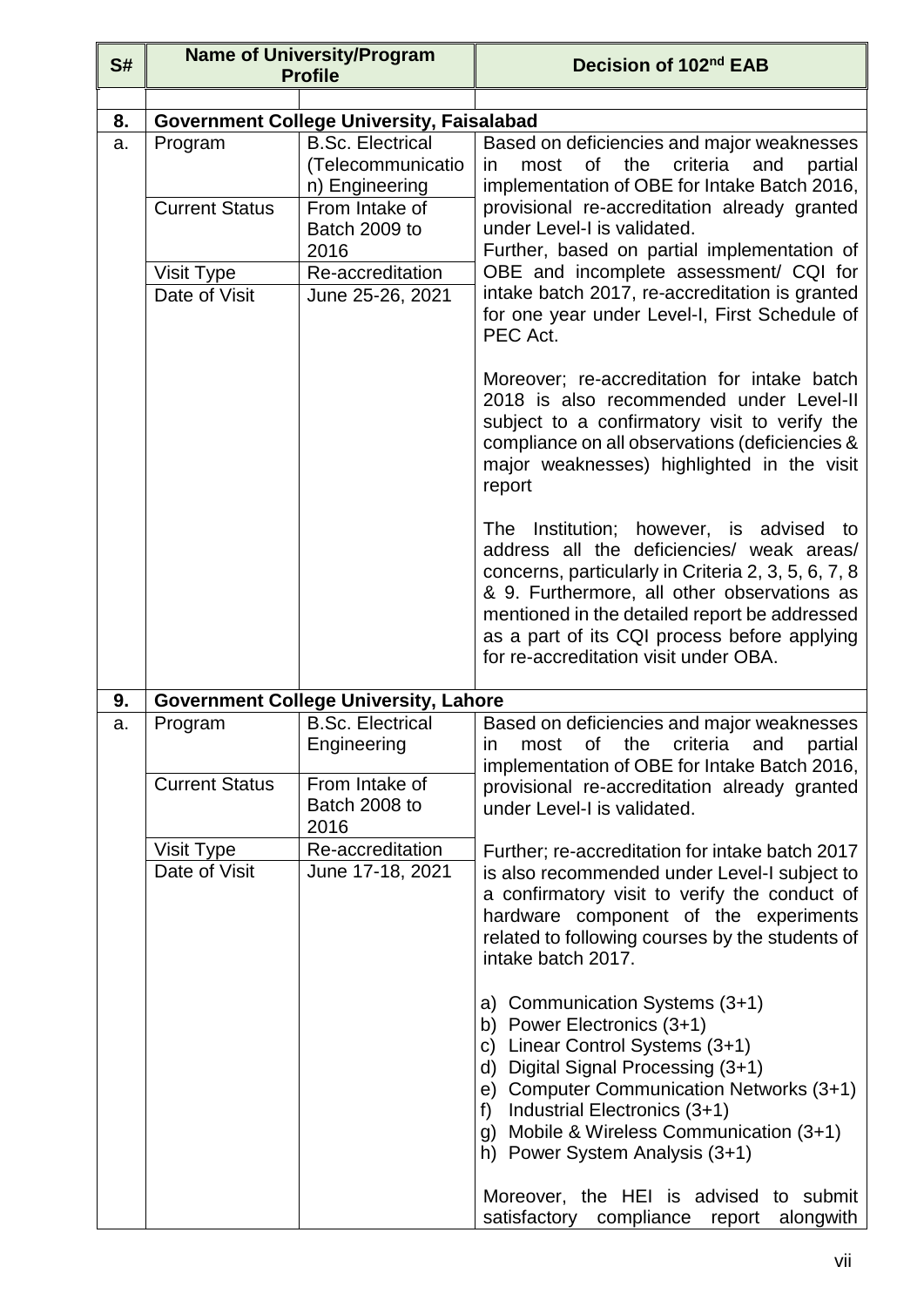| S#  | <b>Name of University/Program</b><br><b>Profile</b> |                                                        | Decision of 102nd EAB                                                                                                                                                                                                                                                                                                                |
|-----|-----------------------------------------------------|--------------------------------------------------------|--------------------------------------------------------------------------------------------------------------------------------------------------------------------------------------------------------------------------------------------------------------------------------------------------------------------------------------|
|     |                                                     |                                                        | tangible<br>evidences on procurement<br>of<br>equipment/ workstations to accommodate 3-4<br>students in all labs within Six (06) months.                                                                                                                                                                                             |
|     |                                                     |                                                        | The Institution; however, is advised to<br>address all the deficiencies/ weak areas/<br>concerns, particularly in Criteria 1, 2, 3, 4, 5, 6<br>& 8. Furthermore, all other observations as<br>mentioned in the detailed report be addressed<br>as a part of its CQI process before applying<br>for re-accreditation visit under OBA. |
| 10. | <b>HITEC University, Taxila</b>                     |                                                        |                                                                                                                                                                                                                                                                                                                                      |
| a.  | Program<br><b>Current Status</b>                    | <b>B.Sc. Computer</b><br>Engineering<br>From Intake of | Based on the satisfactory level of compliance<br>against<br>accreditation<br>criteria/<br>quality<br>implementation<br>standards<br>the<br>and<br>of                                                                                                                                                                                 |
|     |                                                     | Batch 2014 to<br>2016                                  | Outcome Based Assessment procedures &<br>CQI, accreditation is granted for three years                                                                                                                                                                                                                                               |
|     | Visit Type                                          | Re-accreditation                                       | i.e., Intake Batches 2017 to 2019 under Level-                                                                                                                                                                                                                                                                                       |
|     | Date of Visit                                       | June 14-15, 2021                                       | Ш.                                                                                                                                                                                                                                                                                                                                   |
|     |                                                     |                                                        | The Institution; however, is advised to<br>the<br>weak areas/<br>address<br>concerns,<br>particularly in Criteria 5, 6 & 8. Furthermore,<br>all other observations as mentioned in the<br>detailed report be addressed as a part of its<br>before<br>CQI<br>process<br>for<br>applying<br>re-<br>accreditation visit under OBA.      |
| b.  | Program                                             | <b>B.Sc. Electrical</b><br>Engineering                 | Based on the satisfactory level of compliance<br>accreditation<br>quality<br>criteria/<br>against                                                                                                                                                                                                                                    |
|     | <b>Current Status</b>                               | From Intake of<br>Batch 2007 to<br>2016                | implementation<br>standards<br>and<br>the<br>οf<br>Outcome Based Assessment procedures &<br>CQI, accreditation is granted for three years                                                                                                                                                                                            |
|     | Visit Type<br>Date of Visit                         | Re-accreditation<br>June 14-15, 2021                   | i.e., Intake Batches 2017 to 2019 under Level-<br>Ш.                                                                                                                                                                                                                                                                                 |
|     |                                                     |                                                        | The Institution; however, is advised to<br>address<br>the<br>weak<br>areas/<br>concerns,<br>particularly in Criteria 1, 2, 3, 4, & 5.<br>Furthermore, all other observations<br>as<br>mentioned in the detailed report be addressed<br>as a part of its CQI process before applying<br>for re-accreditation visit under OBA.         |
| C.  | Program                                             | <b>B.Sc. Mechanical</b><br>Engineering                 | Based on the satisfactory level of compliance<br>accreditation<br>criteria/<br>against<br>quality                                                                                                                                                                                                                                    |
|     | <b>Current Status</b>                               | From Intake of<br>Batch 2007 to<br>2016                | standards, implementation of the Outcome<br>Based Assessment procedures & CQI and as<br>a result of validation visit, re-accreditation is                                                                                                                                                                                            |
|     | Visit Type                                          | Re-accreditation                                       | granted for Two years i.e., Intake Batches                                                                                                                                                                                                                                                                                           |
|     | Date of Visit                                       | June 14-15, 2021                                       | 2017 & 2018 under Level-II, First Schedule of<br>PEC Act.                                                                                                                                                                                                                                                                            |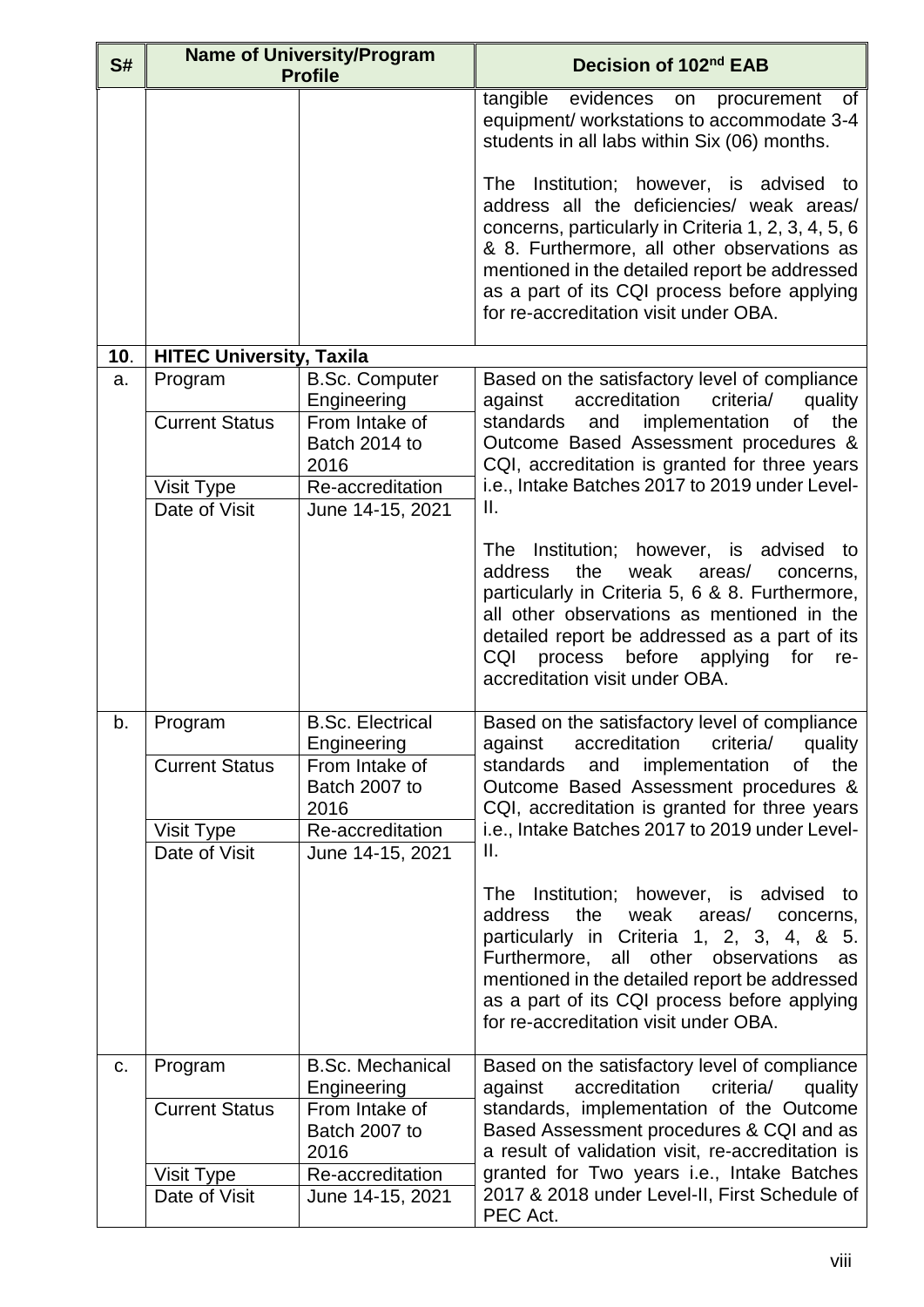| S#  | <b>Name of University/Program</b><br><b>Profile</b>             |                                                                                                                           | Decision of 102 <sup>nd</sup> EAB                                                                                                                                                                                                                                                                                                                                                                                                                                                                                                                                                                                                                                                                                                                                                                                                                                                           |
|-----|-----------------------------------------------------------------|---------------------------------------------------------------------------------------------------------------------------|---------------------------------------------------------------------------------------------------------------------------------------------------------------------------------------------------------------------------------------------------------------------------------------------------------------------------------------------------------------------------------------------------------------------------------------------------------------------------------------------------------------------------------------------------------------------------------------------------------------------------------------------------------------------------------------------------------------------------------------------------------------------------------------------------------------------------------------------------------------------------------------------|
|     |                                                                 |                                                                                                                           | Institution; however, is advised to<br><b>The</b><br>address<br>the<br>weak<br>areas/<br>concerns,<br>particularly in Criteria 1, 2, 3 & 8. Furthermore,<br>all other observations as mentioned in the<br>detailed report be addressed as a part of its<br>process before applying for<br><b>CQI</b><br>re-<br>accreditation visit under OBA.                                                                                                                                                                                                                                                                                                                                                                                                                                                                                                                                               |
| 11. |                                                                 | <b>Information Technology University, Lahore</b>                                                                          |                                                                                                                                                                                                                                                                                                                                                                                                                                                                                                                                                                                                                                                                                                                                                                                                                                                                                             |
| a.  | Program<br><b>Current Status</b><br>Visit Type<br>Date of Visit | <b>B.Sc. Electrical</b><br>Engineering<br>From Intake of<br>Batch 2013 to<br>2016<br>Re-accreditation<br>June 25-26, 2021 | Based on the satisfactory implementation of<br>OBA and reasonable attainment of PLOs at<br>student and cohort level, the already granted<br>provisional accreditation to intake Batch -<br>2016 under Level-I is validated and up-graded<br>to Level-II.<br>Further, based on the satisfactory level of<br>compliance against accreditation<br>criteria/<br>quality standards and implementation of the<br>Outcome Based Assessment procedures &<br>CQI, accreditation is granted for two years i.e.,<br>Intake Batches 2017 & 2018 under Level-II.<br>The Institution; however, is advised to<br>address all the weak areas/ concerns,<br>particularly for the Criteria 1, 2, 3, 4, 5 & 7.<br>other<br>Furthermore,<br>all<br>observations<br>as<br>mentioned in the detailed report be addressed<br>as a part of its CQI process before applying<br>for re-accreditation visit under OBA. |
| 12. |                                                                 | <b>Institute of Southern Punjab, Lahore</b>                                                                               |                                                                                                                                                                                                                                                                                                                                                                                                                                                                                                                                                                                                                                                                                                                                                                                                                                                                                             |
| a.  | Program<br><b>Current Status</b><br>Visit Type<br>Date of Visit | <b>B.Sc. Civil</b><br>Engineering<br>From Intake of<br>Batch 2014 to<br>2016<br>Re-accreditation<br>June 28-29, 2021      | Based on deficiencies and major weaknesses<br>criteria<br>0f<br>the<br>most<br>and<br>partial<br>in.<br>implementation of OBE for Intake Batch 2016,<br>provisional re-accreditation already granted<br>under Level-II is reverted to Level-I.<br>The Institution; however, is advised to<br>address all the deficiencies/ weak areas/<br>concerns, particularly in Criteria 3, 5, 6, 7, 8 &                                                                                                                                                                                                                                                                                                                                                                                                                                                                                                |
|     |                                                                 |                                                                                                                           | 9. Furthermore, all other observations as<br>mentioned in the detailed report be addressed<br>as a part of its CQI process before applying<br>for re-accreditation visit under OBA.                                                                                                                                                                                                                                                                                                                                                                                                                                                                                                                                                                                                                                                                                                         |
| b.  | Program<br><b>Current Status</b>                                | <b>B.Sc. Electrical</b><br>Engineering<br>From Intake of<br>Batch 2014 to                                                 | Based on deficiencies and major weaknesses<br>of<br>the<br>criteria<br>most<br>and<br>partial<br>in.<br>implementation of OBE for Intake Batch 2016,<br>provisional re-accreditation already granted                                                                                                                                                                                                                                                                                                                                                                                                                                                                                                                                                                                                                                                                                        |
|     | Visit Type                                                      | 2016<br>Re-accreditation                                                                                                  | under Level-II is reverted to Level-I.                                                                                                                                                                                                                                                                                                                                                                                                                                                                                                                                                                                                                                                                                                                                                                                                                                                      |
|     | Date of Visit                                                   | June 28-29, 2021                                                                                                          |                                                                                                                                                                                                                                                                                                                                                                                                                                                                                                                                                                                                                                                                                                                                                                                                                                                                                             |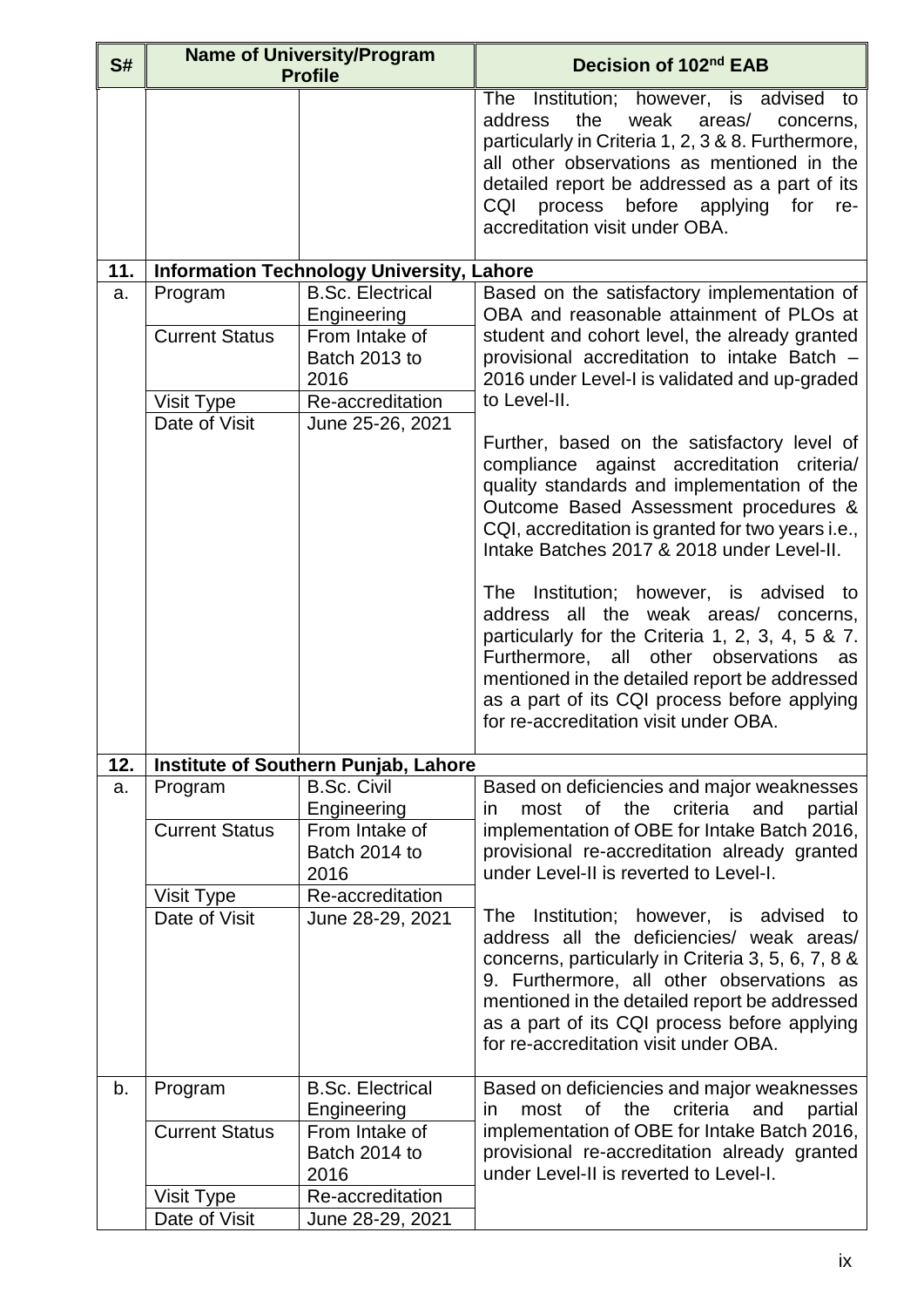| S#  |                                                                 | <b>Name of University/Program</b><br><b>Profile</b>                                                                       | Decision of 102 <sup>nd</sup> EAB                                                                                                                                                                                                                                                                                                                                                                                                                                                                                                                                                                                                                                                                                                                                                                                                                                                                                                                  |
|-----|-----------------------------------------------------------------|---------------------------------------------------------------------------------------------------------------------------|----------------------------------------------------------------------------------------------------------------------------------------------------------------------------------------------------------------------------------------------------------------------------------------------------------------------------------------------------------------------------------------------------------------------------------------------------------------------------------------------------------------------------------------------------------------------------------------------------------------------------------------------------------------------------------------------------------------------------------------------------------------------------------------------------------------------------------------------------------------------------------------------------------------------------------------------------|
|     |                                                                 |                                                                                                                           | Institution; however, is advised to<br><b>The</b><br>address all the deficiencies/ weak areas/<br>concerns, particularly in Criteria 1, 2, 3, 4, 5,<br>6, 7, 8 & 9. Furthermore, all other observations<br>as mentioned in the detailed report be<br>addressed as a part of its CQI process before<br>applying for re-accreditation visit under OBA.                                                                                                                                                                                                                                                                                                                                                                                                                                                                                                                                                                                               |
| 13. |                                                                 | Lahore University of Management Sciences, Lahore                                                                          |                                                                                                                                                                                                                                                                                                                                                                                                                                                                                                                                                                                                                                                                                                                                                                                                                                                                                                                                                    |
| a.  | Program<br><b>Current Status</b><br>Visit Type<br>Date of Visit | <b>B.Sc. Electrical</b><br>Engineering<br>From Intake of<br>Batch 2008 to<br>2016<br>Re-accreditation<br>June 28-29, 2021 | Based on the satisfactory level of compliance<br>accreditation<br>criteria/<br>quality<br>against<br>implementation<br>the<br>standards<br>and<br>of<br>Outcome Based Assessment procedures &<br>CQI, provisional re-accreditation<br>already<br>granted to Intake Batch 2016 under Level-II,<br>is validated.<br>Further, based on the satisfactory level of<br>compliance against accreditation<br>criteria/<br>quality standards and implementation of the<br>Outcome Based Assessment procedures &<br>CQI, re-accreditation is granted for three<br>years i.e., Intake Batches 2017 to 2019 under<br>Level-II.<br>The Institution; however, is advised to<br>address<br>weak<br>areas/<br>the<br>concerns,<br>particularly in Criteria 3, 5, 8 & 9. Furthermore,<br>all other observations as mentioned in the<br>detailed report be addressed as a part of its<br>CQI<br>process before applying for<br>re-<br>accreditation visit under OBA. |
| 14. |                                                                 | NFC Institute of Engineering and Technology, Multan                                                                       |                                                                                                                                                                                                                                                                                                                                                                                                                                                                                                                                                                                                                                                                                                                                                                                                                                                                                                                                                    |
| a.  | Program<br><b>Current Status</b><br>Visit Type<br>Date of Visit | <b>B.Sc. Electrical</b><br>Engineering<br>From Intake of<br>Batch 2003 to<br>2016<br>Re-accreditation<br>June 25-26, 2021 | Based on the satisfactory level of compliance<br>against<br>accreditation<br>criteria/<br>quality<br>implementation<br>the<br>standards<br>οf<br>and<br>Outcome Based Assessment procedures &<br>CQI, accreditation is granted for one year i.e.,<br>Intake Batch 2017 under Level-II.<br>The Institution; however, is advised to<br>address all the weak areas/ concerns,<br>particularly in Criteria 2, 3, 6, 8 & 9.<br>other observations<br>Furthermore,<br>all<br>as<br>mentioned in the detailed report be addressed<br>as a part of its CQI process before applying<br>for re-accreditation visit under OBA                                                                                                                                                                                                                                                                                                                                 |
| b.  | Program                                                         | <b>B.Sc. Mechanical</b><br>Engineering                                                                                    | Based on deficiencies and major weaknesses<br>of<br>the<br>criteria<br>and<br>most<br>partial<br>in.                                                                                                                                                                                                                                                                                                                                                                                                                                                                                                                                                                                                                                                                                                                                                                                                                                               |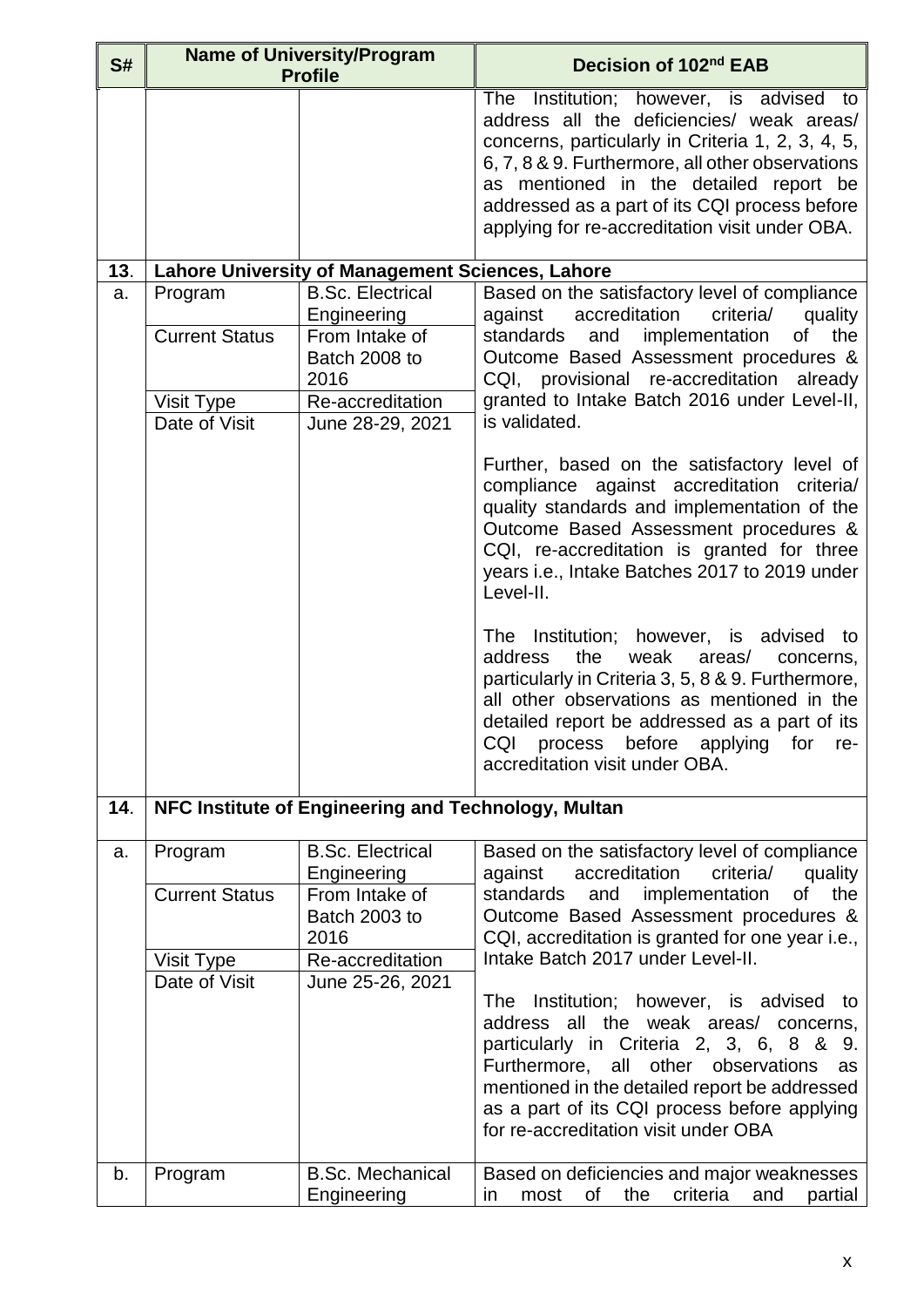| S# | <b>Name of University/Program</b><br><b>Profile</b> |                                             | Decision of 102 <sup>nd</sup> EAB                                                                                                                                                                                                                                                                                                         |
|----|-----------------------------------------------------|---------------------------------------------|-------------------------------------------------------------------------------------------------------------------------------------------------------------------------------------------------------------------------------------------------------------------------------------------------------------------------------------------|
|    | <b>Current Status</b>                               | From Intake of<br>Batch 2004 to<br>2016     | implementation of OBE, re-accreditation is<br>granted for one year i.e., Intake Batch 2017<br>under Level-I, First Schedule of PEC Act.                                                                                                                                                                                                   |
|    | Visit Type                                          | Re-accreditation                            |                                                                                                                                                                                                                                                                                                                                           |
|    | Date of Visit                                       | June 25-26, 2021                            | The Institution; however, is advised to<br>address all the deficiencies/ weak areas/<br>concerns, particularly in Criteria 2, 3, 4, 5, 6,<br>8 & 9. Furthermore, all other observations as<br>mentioned in the detailed report be addressed<br>as a part of its CQI process before applying<br>for re-accreditation visit under OBA.      |
| C. | Program                                             | B.Sc. Petroleum &<br><b>Gas Engineering</b> | Based on deficiencies and major weaknesses<br>criteria<br>the<br>most of<br>and<br>partial<br>in.                                                                                                                                                                                                                                         |
|    | <b>Current Status</b>                               | From Intake of<br>Batch 2015 to<br>2016     | implementation of OBE, re-accreditation is<br>granted for one year i.e., Intake Batch 2017<br>under Level-I, First Schedule of PEC Act.                                                                                                                                                                                                   |
|    | Visit Type                                          | Accreditation                               |                                                                                                                                                                                                                                                                                                                                           |
|    | Date of Visit                                       | June 25-26, 2021                            | The Institution; however, is advised to ensure<br>full compliance on deficiencies / weak areas /<br>concerns, particularly for the Criteria 3, 4 & 5.<br>Furthermore, all other observations as<br>mentioned in the detailed report be addressed<br>as a part of its CQI process before applying<br>for re-accreditation visit under OBA. |

## **Zone-II (Sindh & Balochistan)**

| S#  | <b>Name of University/Program Profile</b> |                                                          | Decision of 102nd EAB                                                                                                                                                                                                                                                                                                        |
|-----|-------------------------------------------|----------------------------------------------------------|------------------------------------------------------------------------------------------------------------------------------------------------------------------------------------------------------------------------------------------------------------------------------------------------------------------------------|
| 01. |                                           | Dawood University of Engineering and Technology, Karachi |                                                                                                                                                                                                                                                                                                                              |
| a.  | Program                                   | <b>B.E</b> Chemical                                      | Based on verification of satisfactory level of                                                                                                                                                                                                                                                                               |
|     | <b>Current Status</b>                     | From Intake of Batch<br>2005 to 2016                     | compliance against accreditation criteria/<br>quality standards during physical accreditation                                                                                                                                                                                                                                |
|     | Visit Type                                | Re-accreditation                                         | the already granted provisional<br>visit,                                                                                                                                                                                                                                                                                    |
|     | Date of Visit                             | June 24-25, 2021                                         | accreditation to intake batch 2016 under Level-<br>I is validated.                                                                                                                                                                                                                                                           |
|     |                                           |                                                          | Further, based on the satisfactory level of<br>compliance against accreditation criteria/<br>quality standards and implementation of the<br>Outcome Based Assessment procedures &<br>CQI, re-accreditation is granted for two (02)<br>years i.e., Intake Batches 2017 and 2018<br>under Level-II, First Schedule of PEC Act. |
|     |                                           |                                                          | The Institution, however, is required to address<br>the deficiencies/ weak areas/ concerns,<br>particularly in Criteria 1, 2, 3, 8 & 9.<br>Furthermore, all other observations as<br>mentioned in the detailed report be addressed                                                                                           |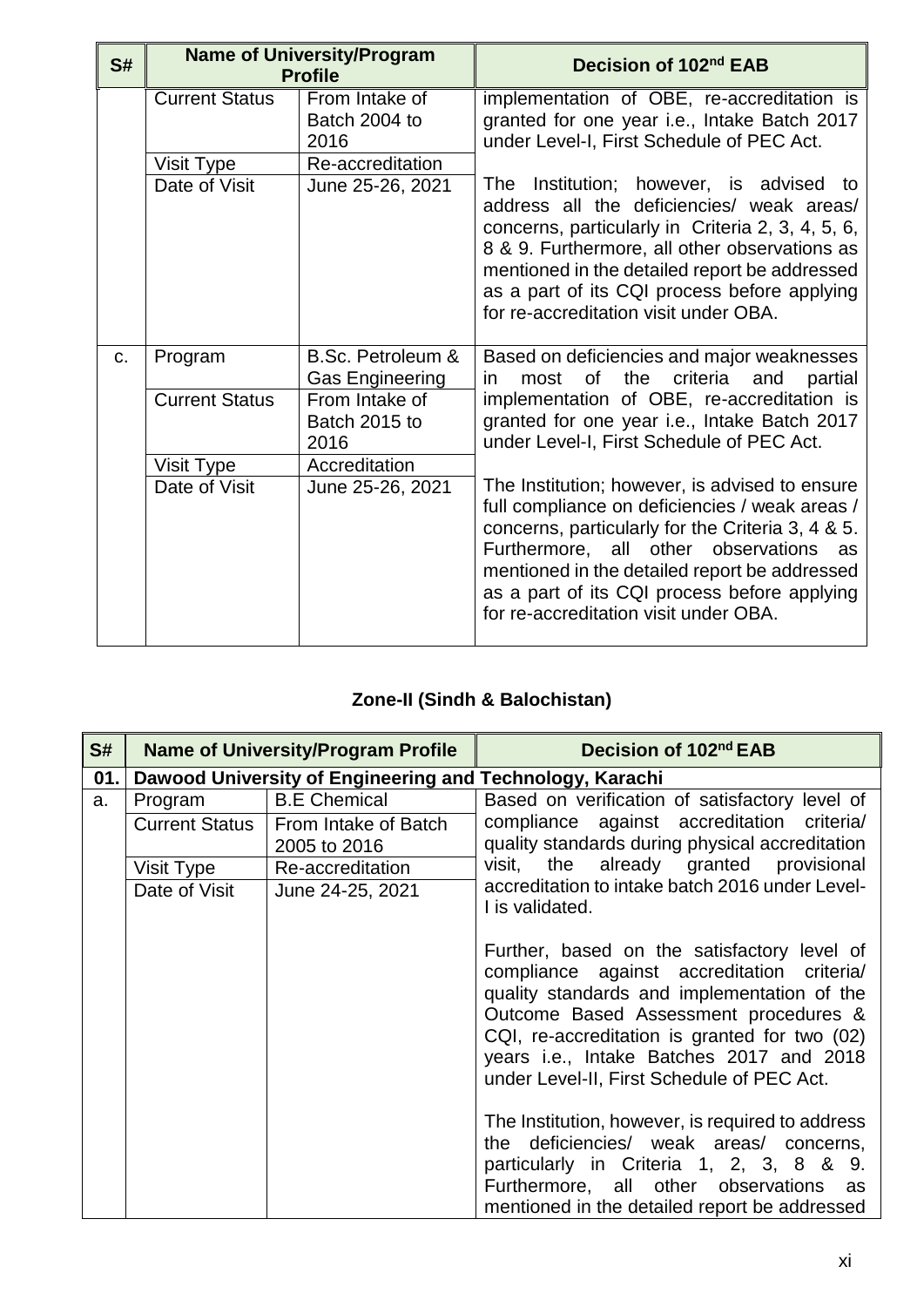| S# | <b>Name of University/Program Profile</b>                       |                                                                                                             | Decision of 102nd EAB                                                                                                                                                                                                                                                                                                                                                                                                                                                                                                        |
|----|-----------------------------------------------------------------|-------------------------------------------------------------------------------------------------------------|------------------------------------------------------------------------------------------------------------------------------------------------------------------------------------------------------------------------------------------------------------------------------------------------------------------------------------------------------------------------------------------------------------------------------------------------------------------------------------------------------------------------------|
|    |                                                                 |                                                                                                             | as a part of its CQI process before applying for<br>re-accreditation visit under OBA.                                                                                                                                                                                                                                                                                                                                                                                                                                        |
| b. | Program<br><b>Current Status</b><br>Visit Type<br>Date of Visit | <b>B.E. Computer System</b><br>From Intake of Batch<br>2013 to 2016<br>Re-accreditation<br>June 24-25, 2021 | Based on verification of satisfactory level of<br>compliance against accreditation<br>criteria/<br>quality standards during physical accreditation<br>already<br>granted<br>visit,<br>the<br>provisional<br>accreditation to intake batch 2016 under Level-<br>I is validated.<br>Further, based on deficiencies and major<br>weaknesses in most of the criteria and partial<br>implementation of OBE, re-accreditation is<br>granted for one (01) year i.e., Intake Batch<br>2017 under Level-I, First Schedule of PEC Act. |
|    |                                                                 |                                                                                                             | The Institution, however, is required to address<br>the deficiencies/ weak areas/ concerns,<br>particularly in Criteria 2, 3, 4, 5, 8 & 9.<br>Furthermore, all<br>other<br>observations<br>as<br>mentioned in the detailed report be addressed<br>as a part of its CQI process before applying for<br>re-accreditation visit under OBA.                                                                                                                                                                                      |
| C. | Program<br><b>Current Status</b><br>Visit Type<br>Date of Visit | <b>B.E. Electronics</b><br>From Intake of Batch<br>2005 to 2016<br>Re-accreditation<br>June 24-25, 2021     | Based on verification of satisfactory level of<br>compliance<br>against accreditation<br>criteria/<br>quality standards during physical accreditation<br>the<br>already granted provisional<br>visit,<br>accreditation to intake batch 2016 under Level-<br>I is validated.                                                                                                                                                                                                                                                  |
|    |                                                                 |                                                                                                             | Further, based on deficiencies and major<br>weaknesses in most of the criteria and partial<br>implementation of OBE, re-accreditation is<br>granted for one (01) year i.e., Intake Batch<br>2017 under Level-I, First Schedule of PEC Act.                                                                                                                                                                                                                                                                                   |
|    |                                                                 |                                                                                                             | The Institution, however, is required to address<br>the deficiencies/ weak areas/ concerns,<br>particularly in Criteria 1, 2, 3, 4, 5, 6, 8 & 9.<br>Furthermore, all other observations<br>as<br>mentioned in the detailed report be addressed<br>as a part of its CQI process before applying for<br>re-accreditation visit under OBA.                                                                                                                                                                                      |
| d. | Program<br><b>Current Status</b>                                | B.E. Energy and<br>Environment<br>From Intake of Batch                                                      | Based on deficiencies and major weaknesses<br>the<br>criteria<br>most<br>0f<br>and<br>partial<br>in.<br>implementation of OBE, re-accreditation is                                                                                                                                                                                                                                                                                                                                                                           |
|    |                                                                 | 2011 to 2015                                                                                                | granted for two (02) years i.e., Intake Batches                                                                                                                                                                                                                                                                                                                                                                                                                                                                              |
|    | Visit Type                                                      | Re-accreditation                                                                                            |                                                                                                                                                                                                                                                                                                                                                                                                                                                                                                                              |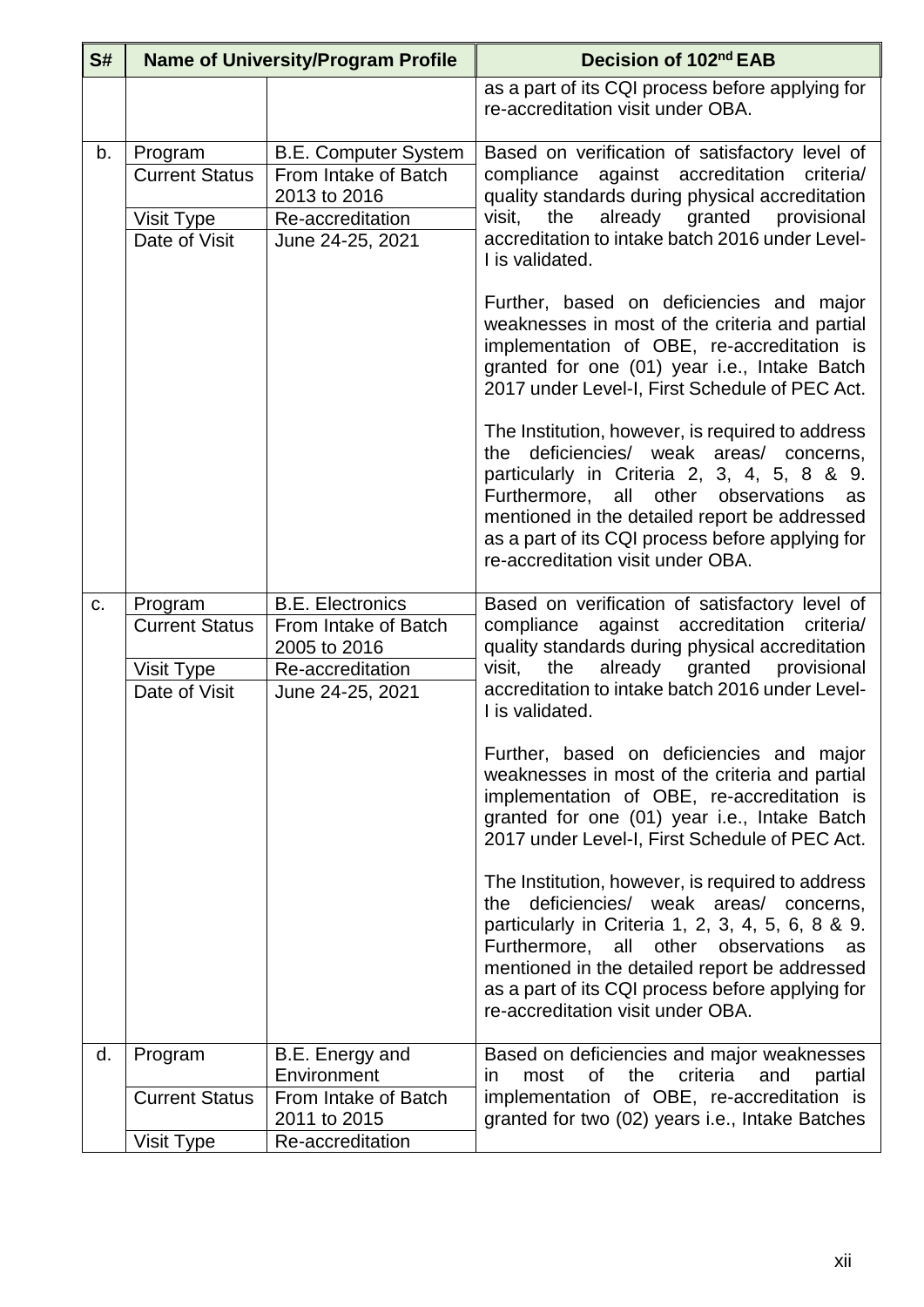| S# |                       | <b>Name of University/Program Profile</b>                                     | Decision of 102nd EAB                                                                                                                                                                                                                                                                                                                   |
|----|-----------------------|-------------------------------------------------------------------------------|-----------------------------------------------------------------------------------------------------------------------------------------------------------------------------------------------------------------------------------------------------------------------------------------------------------------------------------------|
|    | Date of Visit         | June 24-25, 2021                                                              | 2016 & 2017 under Level-I, First Schedule of<br>PEC Act.                                                                                                                                                                                                                                                                                |
|    |                       |                                                                               | The Institution, however, is required to address<br>the deficiencies/ weak areas/ concerns,<br>particularly in Criteria 2, 3, 5, 6, 7 & 8.<br>other<br>Furthermore, all<br>observations<br>as<br>mentioned in the detailed report be addressed<br>as a part of its CQI process before applying for<br>re-accreditation visit under OBA. |
| е. | Program               | <b>B.E.</b> Industrial<br>Engineering and<br>Management                       | Based on the satisfactory level of compliance<br>against accreditation criteria/ quality standards<br>and implementation of the Outcome Based                                                                                                                                                                                           |
|    | <b>Current Status</b> | From Intake of Batch<br>2005 to 2016 (except<br>intake batch 2006 to<br>2007) | Assessment<br>procedures<br>&<br>CQI,<br>re-<br>accreditation is granted for two (02) years i.e.,<br>Intake Batches 2017 and 2018 under Level-II,<br>First Schedule of PEC Act.                                                                                                                                                         |
|    | Visit Type            | Re-accreditation                                                              |                                                                                                                                                                                                                                                                                                                                         |
|    | Date of Visit         | June 24-25, 2021                                                              | The Institution, however, is required to address<br>the deficiencies/ weak areas/ concerns,<br>particularly in Criteria 2, 3 & 9. Furthermore, all<br>other observations as mentioned in the<br>detailed report be addressed as a part of its<br>CQI<br>before<br>for<br>process<br>applying<br>re-<br>accreditation visit under OBA.   |
| f. | Program               | B.E. Petroleum and                                                            | Based on verification of satisfactory level of                                                                                                                                                                                                                                                                                          |
|    | <b>Current Status</b> | Gas<br>From Intake of Batch<br>2011 to 2016                                   | compliance<br>against accreditation<br>criteria/<br>quality standards during physical accreditation<br>visit,<br>the<br>already<br>granted<br>provisional                                                                                                                                                                               |
|    | Visit Type            | Re-accreditation                                                              | accreditation to intake batches 2015 & 2016                                                                                                                                                                                                                                                                                             |
|    | Date of Visit         | June 24-25, 2021                                                              | under Level-I is validated.                                                                                                                                                                                                                                                                                                             |
|    |                       |                                                                               | Further, based on deficiencies and major<br>weaknesses in most of the criteria and partial<br>implementation of OBE, re-accreditation is<br>granted for one (01) year i.e., Intake Batch<br>2017 under Level-I, First Schedule of PEC Act.                                                                                              |
|    |                       |                                                                               | The Institution, however, is required to address<br>deficiencies/ weak areas/ concerns,<br>the<br>particularly in Criteria 2, 3, 5 & 9. Furthermore,<br>all other observations as mentioned in the<br>detailed report be addressed as a part of its<br>process before applying for<br>CQI<br>re-<br>accreditation visit under OBA.      |
| g. | Program               | B.E.<br>Telecommunication                                                     | Based on deficiencies and major weaknesses<br>most of the criteria<br>and<br>partial<br>in.                                                                                                                                                                                                                                             |
|    | <b>Current Status</b> | From Intake of Batch                                                          | implementation of OBE, re-accreditation is                                                                                                                                                                                                                                                                                              |
|    |                       | 2011 to 2015                                                                  | granted for two (02) years i.e., Intake Batches                                                                                                                                                                                                                                                                                         |
|    | Visit Type            | Re-accreditation                                                              |                                                                                                                                                                                                                                                                                                                                         |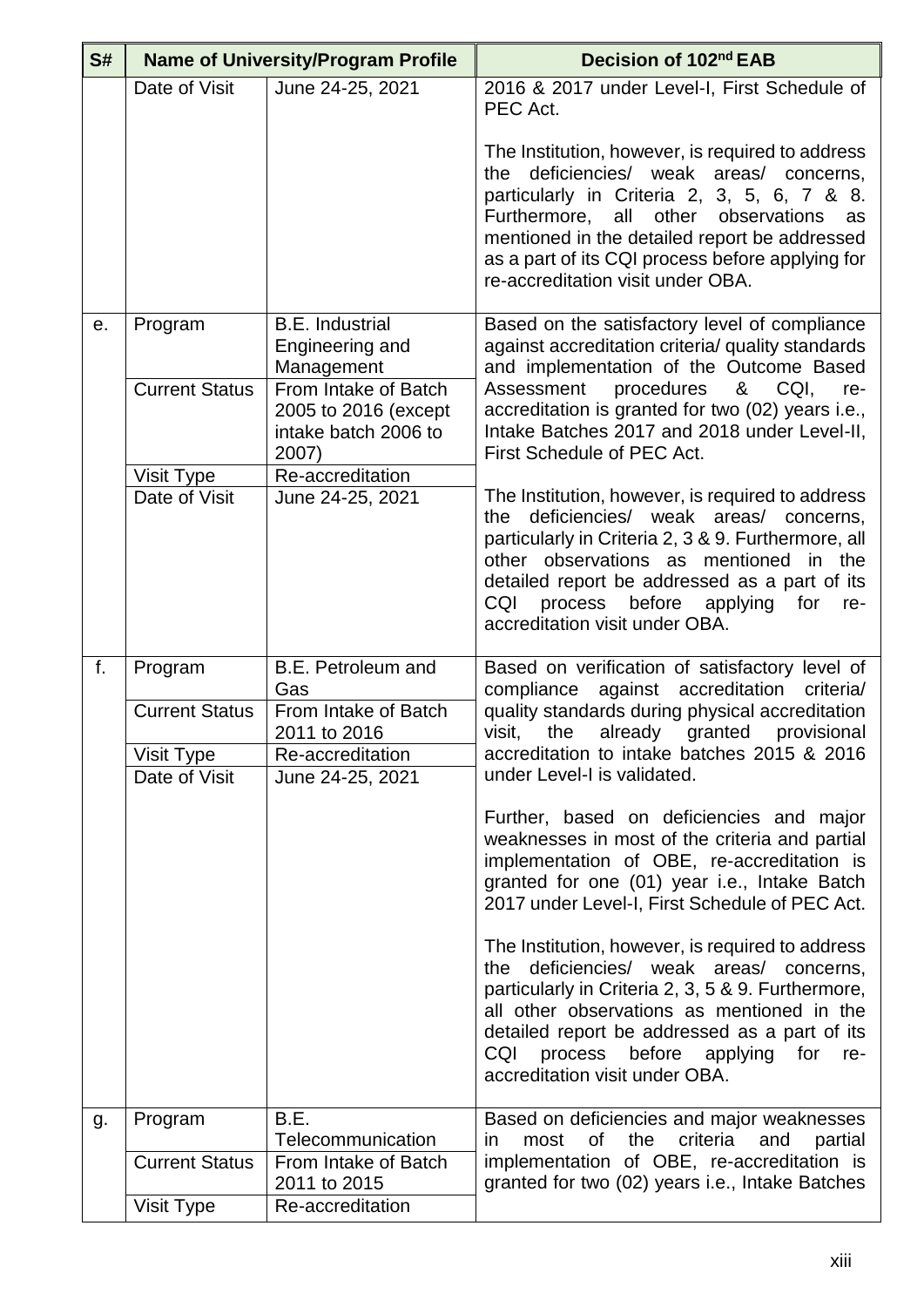| S#  |                                                      | <b>Name of University/Program Profile</b>                                    | Decision of 102nd EAB                                                                                                                                                                                                                                                                                                                 |
|-----|------------------------------------------------------|------------------------------------------------------------------------------|---------------------------------------------------------------------------------------------------------------------------------------------------------------------------------------------------------------------------------------------------------------------------------------------------------------------------------------|
|     | Date of Visit                                        | June 24-25, 2021                                                             | 2016 & 2017 under Level-I, First Schedule of<br>PEC Act.                                                                                                                                                                                                                                                                              |
|     |                                                      |                                                                              | The Institution, however, is required to address<br>the deficiencies/ weak areas/ concerns,<br>particularly in Criteria 2, 3, 6, 8 & 9.<br>other<br>observations<br>Furthermore, all<br>as<br>mentioned in the detailed report be addressed<br>as a part of its CQI process before applying for<br>re-accreditation visit under OBA.  |
| 02. |                                                      | Mehran University of Engineering and Technology, Jamshoro                    |                                                                                                                                                                                                                                                                                                                                       |
| a.  | Program                                              | <b>B.E. Civil</b>                                                            | Based on the satisfactory level of compliance                                                                                                                                                                                                                                                                                         |
|     | <b>Current Status</b>                                | Till Intake of Batch<br>2016-F                                               | against accreditation criteria/ quality standards<br>and implementation of the Outcome Based                                                                                                                                                                                                                                          |
|     | Visit Type                                           | Re-accreditation                                                             | Assessment<br>procedures<br>&<br>CQI,<br>re-                                                                                                                                                                                                                                                                                          |
|     | Date of Visit                                        | July 05-06, 2021                                                             | accreditation is granted for two (02) years i.e.,<br>Intake Batches 2017 and 2018 under Level-II,<br>First Schedule of PEC Act.                                                                                                                                                                                                       |
|     |                                                      |                                                                              | The Institution, however, is required to address<br>deficiencies/ weak areas/ concerns,<br>the<br>particularly in Criteria 3, 5 & 7. Furthermore, all<br>other observations as mentioned in the<br>detailed report be addressed as a part of its<br>process before applying<br>CQI<br>for<br>re-<br>accreditation visit under OBA.    |
| b.  | Program                                              | <b>B.E. Biomedical</b>                                                       | Based on the satisfactory level of compliance                                                                                                                                                                                                                                                                                         |
|     | <b>Current Status</b><br>Visit Type<br>Date of Visit | From Intake of Batch<br>2003 to 2016<br>Re-accreditation<br>July 05-06, 2021 | against accreditation criteria/ quality standards<br>and implementation of the Outcome Based<br>Assessment procedures<br>& CQI,<br>re-<br>accreditation is granted for one (01) year i.e.,<br>Intake Batch 2017 under Level-II, First<br>Schedule of PEC Act.                                                                         |
|     |                                                      |                                                                              | The Institution, however, is required to address<br>the deficiencies/ weak areas/ concerns,<br>particularly in Criteria 2, 3, 5 & 6. Furthermore,<br>all other observations as mentioned in the<br>detailed report be addressed as a part of its<br>CQI<br>process before<br>for<br>applying<br>re-<br>accreditation visit under OBA. |
| C.  | Program                                              | <b>B.E. Electronics</b>                                                      | Based on the satisfactory level of compliance                                                                                                                                                                                                                                                                                         |
|     | <b>Current Status</b>                                | Till Intake of Batch F-                                                      | against accreditation criteria/ quality standards                                                                                                                                                                                                                                                                                     |
|     |                                                      | 2016                                                                         | and implementation of the Outcome Based<br>procedures<br>Assessment<br>&<br>CQI,<br>re-                                                                                                                                                                                                                                               |
|     | Visit Type<br>Date of Visit                          | Re-accreditation<br>July 05-06, 2021                                         | accreditation is granted for two (02) years i.e.,<br>Intake Batches 2017 and 2018 under Level-II,<br>First Schedule of PEC Act.                                                                                                                                                                                                       |
|     |                                                      |                                                                              | The Institution, however, is required to address<br>deficiencies/ weak areas/ concerns,<br>the                                                                                                                                                                                                                                        |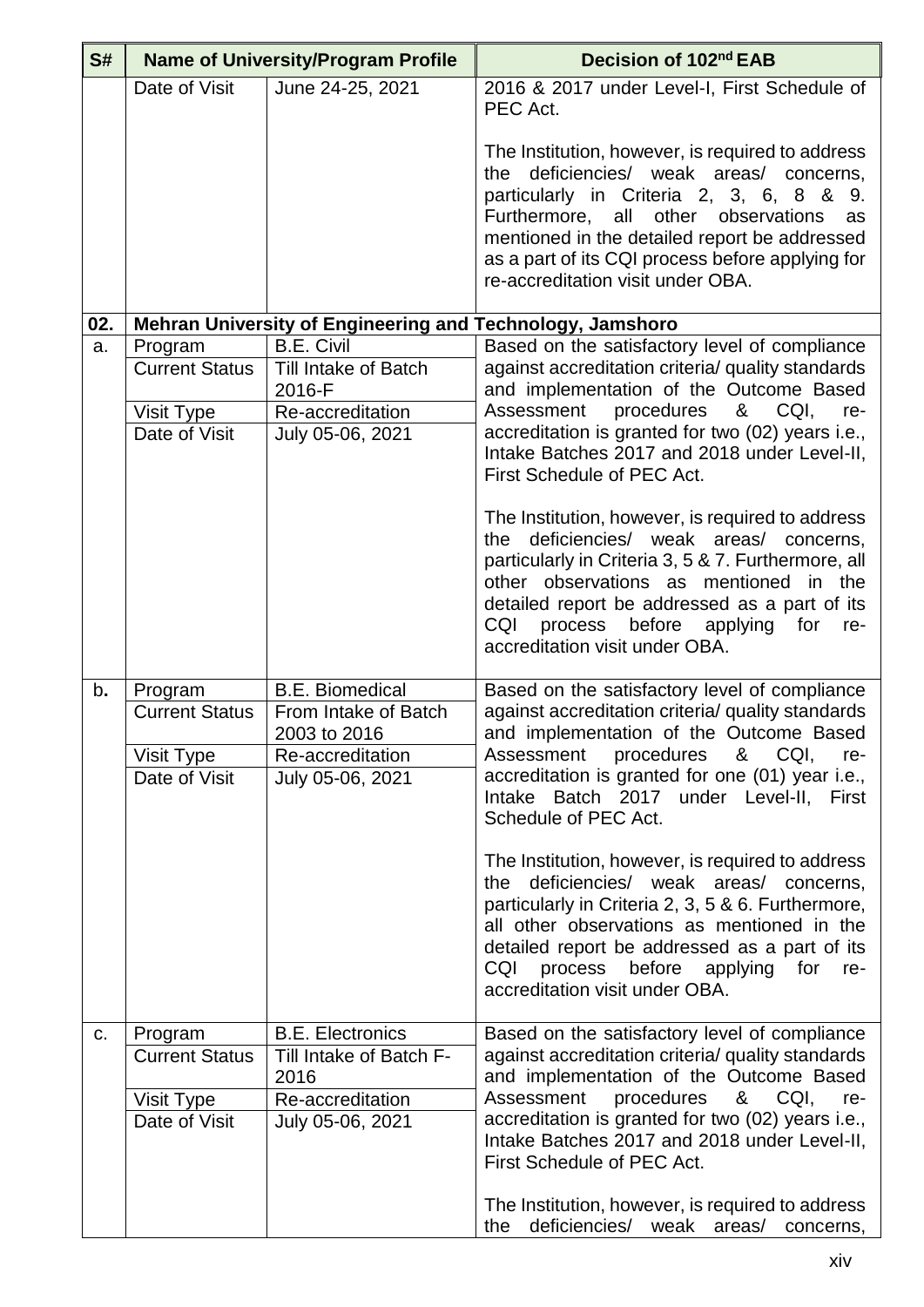| S# | <b>Name of University/Program Profile</b>                       |                                                                                                   | Decision of 102nd EAB                                                                                                                                                                                                                                                                                                              |
|----|-----------------------------------------------------------------|---------------------------------------------------------------------------------------------------|------------------------------------------------------------------------------------------------------------------------------------------------------------------------------------------------------------------------------------------------------------------------------------------------------------------------------------|
|    |                                                                 |                                                                                                   | particularly in Criteria 2, 3 & 9. Furthermore, all<br>other observations as mentioned in the<br>detailed report be addressed as a part of its<br>process before applying<br>CQI<br>for<br>re-<br>accreditation visit under OBA.                                                                                                   |
| d. | Program<br><b>Current Status</b>                                | <b>B.E.</b> Industrial<br>Engineering and<br>Management<br>Till Intake of Batch F-<br>2016        | Based on the satisfactory level of compliance<br>against accreditation criteria/ quality standards<br>and implementation of the Outcome Based<br>procedures<br>& CQI,<br>Assessment<br>re-<br>accreditation is granted for two (02) years i.e.,                                                                                    |
|    | Visit Type<br>Date of Visit                                     | Re-accreditation<br>July 05-06, 2021                                                              | Intake Batches 2017 and 2018 under Level-II,<br>First Schedule of PEC Act.                                                                                                                                                                                                                                                         |
|    |                                                                 |                                                                                                   | The Institution, however, is required to address<br>deficiencies/ weak areas/ concerns,<br>the<br>particularly in Criteria 2, 3 & 8. Furthermore, all<br>other observations as mentioned in the<br>detailed report be addressed as a part of its<br>CQI<br>process before applying<br>for<br>re-<br>accreditation visit under OBA. |
| е. | Program<br><b>Current Status</b><br>Visit Type<br>Date of Visit | <b>B.E. Mechanical</b><br>Till Intake of Batch F-<br>2016<br>Re-accreditation<br>July 05-06, 2021 | Based on the satisfactory level of compliance<br>against accreditation criteria/ quality standards<br>and implementation of the Outcome Based<br>Assessment<br>procedures<br>& CQI,<br>re-<br>accreditation is granted for two (02) years i.e.,<br>Intake Batches 2017 and 2018 under Level-II,<br>First Schedule of PEC Act.      |
|    |                                                                 |                                                                                                   | The Institution, however, is required to address<br>the deficiencies/ weak areas/ concerns,<br>particularly in Criteria 2, 3, 5 & 8. Furthermore,<br>all other observations as mentioned in the<br>detailed report be addressed as a part of its<br>CQI<br>process before applying for<br>re-<br>accreditation visit under OBA.    |
| f. | Program                                                         | B.E. Petroleum and<br><b>Natural Gas</b>                                                          | Based on the satisfactory level of compliance<br>against accreditation criteria/ quality standards                                                                                                                                                                                                                                 |
|    | <b>Current Status</b>                                           | Till Intake of Batch F-<br>2016                                                                   | and implementation of the Outcome Based<br>Assessment<br>procedures<br>&<br>CQI,<br>re-                                                                                                                                                                                                                                            |
|    | Visit Type<br>Date of Visit                                     | Re-accreditation<br>July 05-06, 2021                                                              | accreditation is granted for three (03) years<br>i.e., Intake Batches 2017, 2018 & 2019 under<br>Level-II, First Schedule of PEC Act.                                                                                                                                                                                              |
|    |                                                                 |                                                                                                   | The Institution, however, is required to address<br>deficiencies/ weak areas/ concerns,<br>the<br>particularly in Criteria 1, 6 & 8. Furthermore, all<br>other observations as mentioned in the<br>detailed report be addressed as a part of its<br>process before<br>CQI<br>applying for<br>re-<br>accreditation visit under OBA. |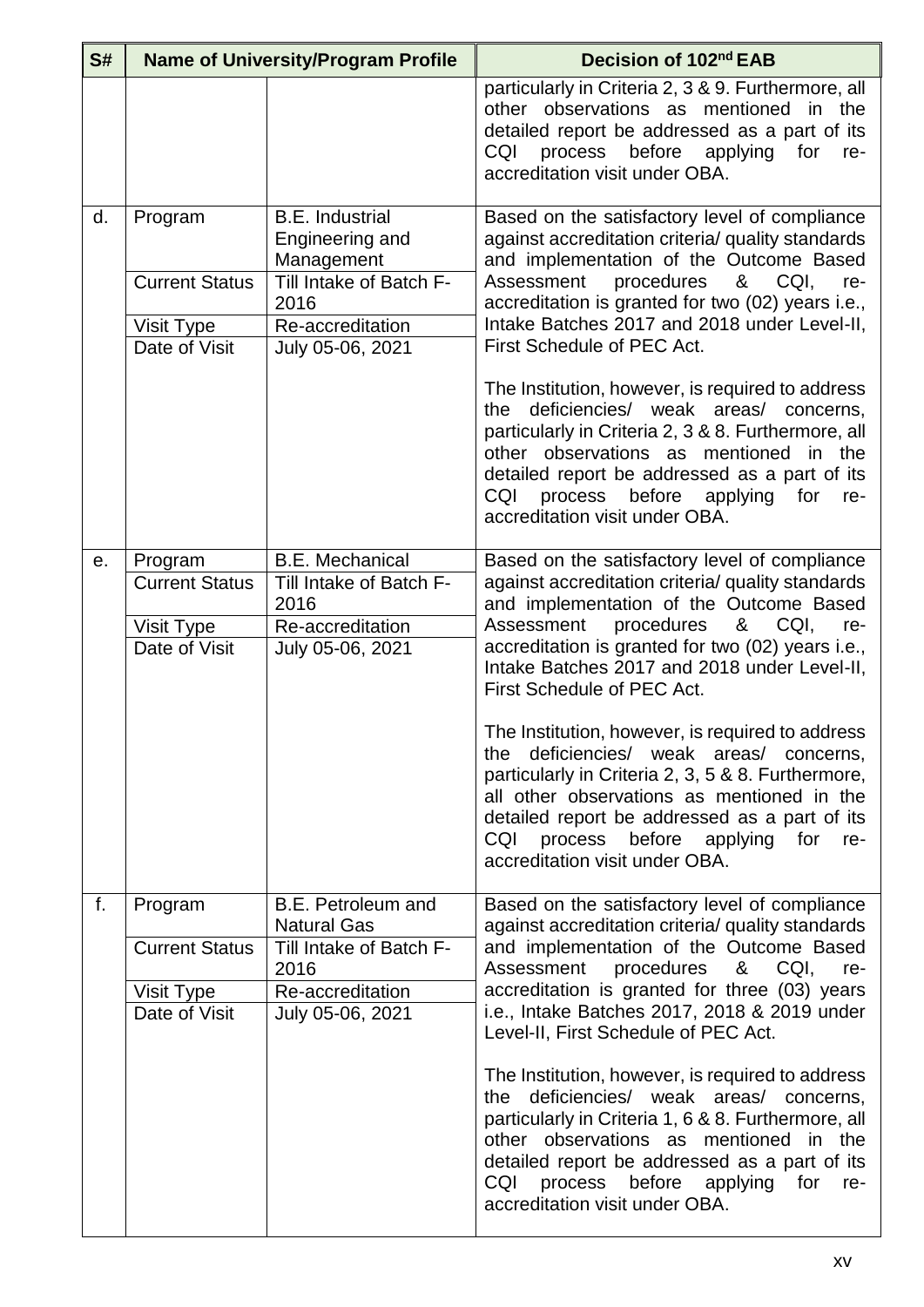| S#  |                                                                 | <b>Name of University/Program Profile</b>                                                                 | Decision of 102 <sup>nd</sup> EAB                                                                                                                                                                                                                                                                                                                                                                                                                                                                                                                                                                                                                                                            |
|-----|-----------------------------------------------------------------|-----------------------------------------------------------------------------------------------------------|----------------------------------------------------------------------------------------------------------------------------------------------------------------------------------------------------------------------------------------------------------------------------------------------------------------------------------------------------------------------------------------------------------------------------------------------------------------------------------------------------------------------------------------------------------------------------------------------------------------------------------------------------------------------------------------------|
| g.  | Program<br><b>Current Status</b><br>Visit Type<br>Date of Visit | <b>B.E. Chemical</b><br>Till Intake of Batch F-<br>2016<br>Re-accreditation<br>July 05-06, 2021           | Based on the satisfactory level of compliance<br>against accreditation criteria/ quality standards<br>and implementation of the Outcome Based<br>procedures<br>& CQI,<br>Assessment<br>re-<br>accreditation is granted for three (03) years<br>i.e., Intake Batches 2017, 2018 & 2019 under<br>Level-II, First Schedule of PEC Act.<br>The Institution, however, is required to address<br>deficiencies/ weak areas/ concerns,<br>the<br>particularly in Criteria 2, 3 & 8. Furthermore, all<br>other observations as mentioned in the<br>detailed report be addressed as a part of its<br>CQI<br>process before applying for<br>re-<br>accreditation visit under OBA.                       |
| 03. |                                                                 | Mohammad Ali Jinnah University, Karachi                                                                   |                                                                                                                                                                                                                                                                                                                                                                                                                                                                                                                                                                                                                                                                                              |
| a.  | Program<br><b>Current Status</b><br>Visit Type<br>Date of Visit | <b>B.E. Computer</b><br><b>Systems</b><br><b>First accreditation</b><br>Accreditation<br>July 05-06, 2021 | Based on deficiencies and major weaknesses<br>of<br>criteria<br>most<br>the<br>partial<br>and<br>in.<br>implementation of OBE, accreditation is<br>recommended for one (01) year i.e., Intake<br>Batch 2017 under Level-I subject to hiring of<br>more faculty from core engineering discipline<br>for fulfillment of minimum 8 MFS requirement.<br>The Institution, however, is required to address<br>the deficiencies/ weak areas/ concerns,<br>particularly in Criteria 2, 3, 5 & 8. Furthermore,<br>all other observations as mentioned in the<br>detailed report be addressed as a part of its<br>CQI<br>before<br>for<br>process<br>applying<br>re-<br>accreditation visit under OBA. |
| b.  | Program<br><b>Current Status</b><br>Visit Type<br>Date of Visit | <b>B.E. Electrical</b><br><b>First accreditation</b><br>Accreditation<br>July 05-06, 2021                 | Based on deficiencies and major weaknesses<br>of<br>the<br>criteria<br>most<br>and<br>partial<br>ın<br>implementation of OBE, accreditation is<br>granted for one (01) year i.e., Intake Batch<br>2017 under Level-I, First Schedule of PEC Act.<br>The Institution, however, is required to address<br>deficiencies/ weak areas/ concerns,<br>the<br>particularly in Criteria 1, 2, 3 & 6. Furthermore,<br>all other observations as mentioned in the<br>detailed report be addressed as a part of its<br>process before<br>CQI<br>applying<br>for<br>re-<br>accreditation visit under OBA.                                                                                                 |
| 04. |                                                                 | NED University of Engineering and Technology, Karachi                                                     |                                                                                                                                                                                                                                                                                                                                                                                                                                                                                                                                                                                                                                                                                              |
| a.  | Program                                                         | <b>B.E. Automotive</b>                                                                                    | Based on the satisfactory level of compliance                                                                                                                                                                                                                                                                                                                                                                                                                                                                                                                                                                                                                                                |
|     | <b>Current Status</b>                                           | From Intake of Batch<br>2005-06 to 2016-17                                                                | against accreditation criteria/ quality standards<br>and implementation of the Outcome Based                                                                                                                                                                                                                                                                                                                                                                                                                                                                                                                                                                                                 |
|     | Visit Type                                                      | Re-accreditation                                                                                          | procedures<br>& CQI,<br>Assessment<br>re-                                                                                                                                                                                                                                                                                                                                                                                                                                                                                                                                                                                                                                                    |
|     | Date of Visit                                                   | July 01-02, 2021                                                                                          | accreditation is granted for two (02) years i.e.,                                                                                                                                                                                                                                                                                                                                                                                                                                                                                                                                                                                                                                            |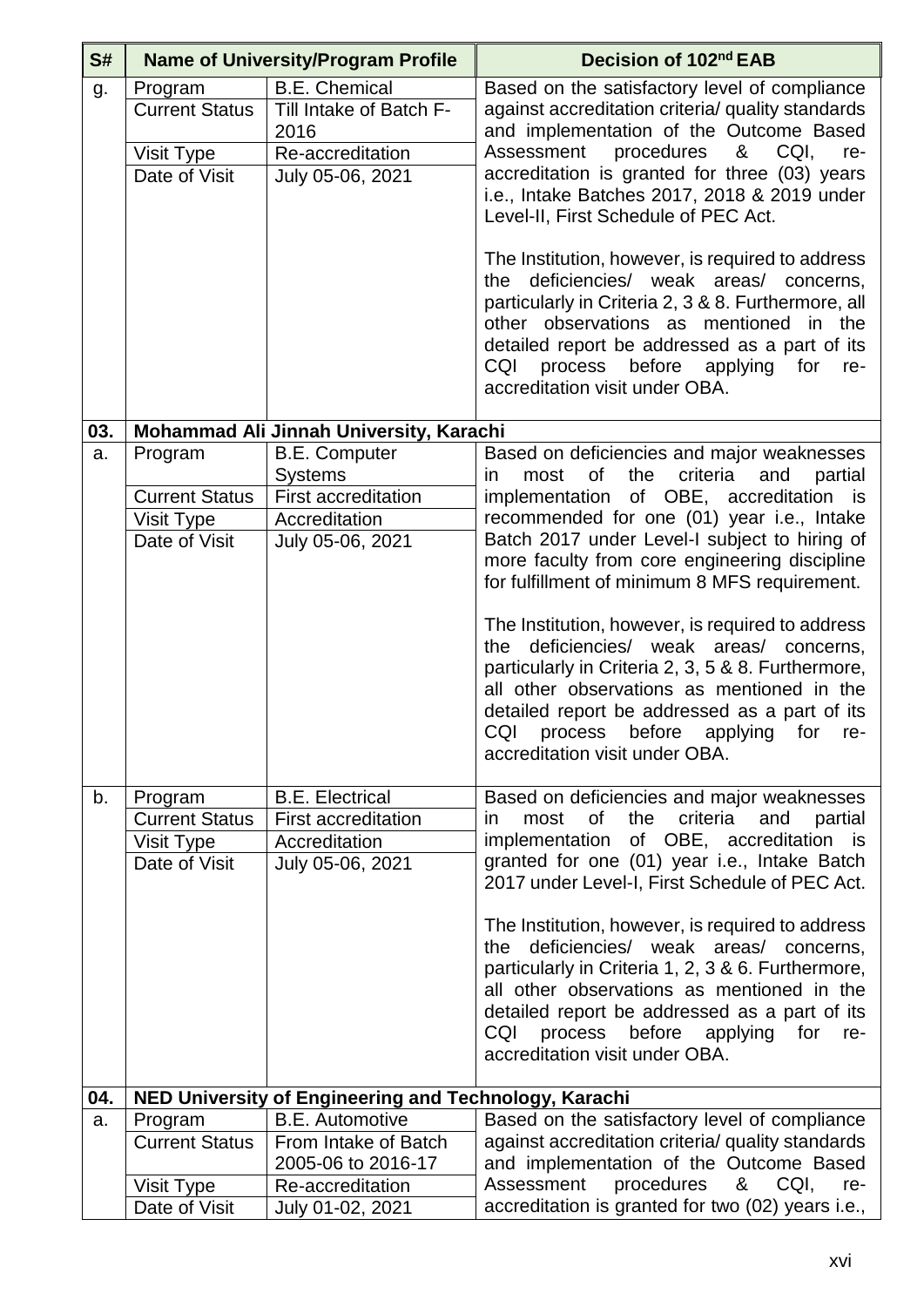| S# | <b>Name of University/Program Profile</b> |                                            | Decision of 102nd EAB                                                                                                                                                                                                                                                                                                           |
|----|-------------------------------------------|--------------------------------------------|---------------------------------------------------------------------------------------------------------------------------------------------------------------------------------------------------------------------------------------------------------------------------------------------------------------------------------|
|    |                                           |                                            | Intake Batches 2017 & 2018 under Level-II,<br>First Schedule of PEC Act.                                                                                                                                                                                                                                                        |
|    |                                           |                                            | The Institution, however, is required to address<br>the deficiencies/ weak areas/ concerns,<br>particularly in Criteria 1, 2 & 8. Furthermore, all<br>other observations as mentioned in the<br>detailed report be addressed as a part of its<br>process before applying<br>CQI<br>for<br>re-<br>accreditation visit under OBA. |
| b. | Program                                   | <b>B.E. Petroleum</b>                      | Based on verification of satisfactory level of                                                                                                                                                                                                                                                                                  |
|    | <b>Current Status</b>                     | From Intake of Batch<br>2004-05 to 2016-17 | compliance against accreditation<br>criteria/<br>quality standards during physical accreditation                                                                                                                                                                                                                                |
|    | Visit Type                                | Re-accreditation                           | the<br>already granted provisional<br>visit,                                                                                                                                                                                                                                                                                    |
|    | Date of Visit                             | July 01-02, 2021                           | accreditation to intake batch 2016-17 under<br>Level-I is validated.                                                                                                                                                                                                                                                            |
|    |                                           |                                            | Further, based on the satisfactory level of<br>compliance against accreditation<br>criteria/<br>quality standards and implementation of the<br>Outcome Based Assessment procedures &<br>CQI, re-accreditation is granted for two (02)<br>years i.e., Intake Batches 2017 & 2018 under<br>Level-II, First Schedule of PEC Act.   |
|    |                                           |                                            | The Institution, however, is required to address<br>the deficiencies/ weak areas/ concerns,<br>particularly in Criteria 1, 2 & 8. Furthermore, all<br>other observations as mentioned in the<br>detailed report be addressed as a part of its<br>CQI<br>process before applying for<br>re-<br>accreditation visit under OBA.    |
| C. | Program                                   | <b>B.E. Biomedical</b>                     | Based on verification of satisfactory level of                                                                                                                                                                                                                                                                                  |
|    | <b>Current Status</b>                     | From Intake of Batch<br>2005-06 to 2016-17 | compliance against accreditation<br>criteria/<br>quality standards during physical accreditation                                                                                                                                                                                                                                |
|    | Visit Type                                | Re-accreditation                           | the<br>already granted provisional<br>visit,                                                                                                                                                                                                                                                                                    |
|    | Date of Visit                             | June 21-22, 2021                           | accreditation to intake batch 2016-17 under<br>Level-I is validated.                                                                                                                                                                                                                                                            |
|    |                                           |                                            | Further, based on the satisfactory level of<br>compliance against accreditation criteria/<br>quality standards and implementation of the<br>Outcome Based Assessment procedures &<br>CQI, re-accreditation is granted for one (01)<br>year i.e., Intake Batch 2017 under Level-II,<br>First Schedule of PEC Act.                |
|    |                                           |                                            | Furthermore, re-accreditation is<br>also<br>recommended for intake batch 2018 under<br>Level-II subject to the confirmatory visit on the<br>following:                                                                                                                                                                          |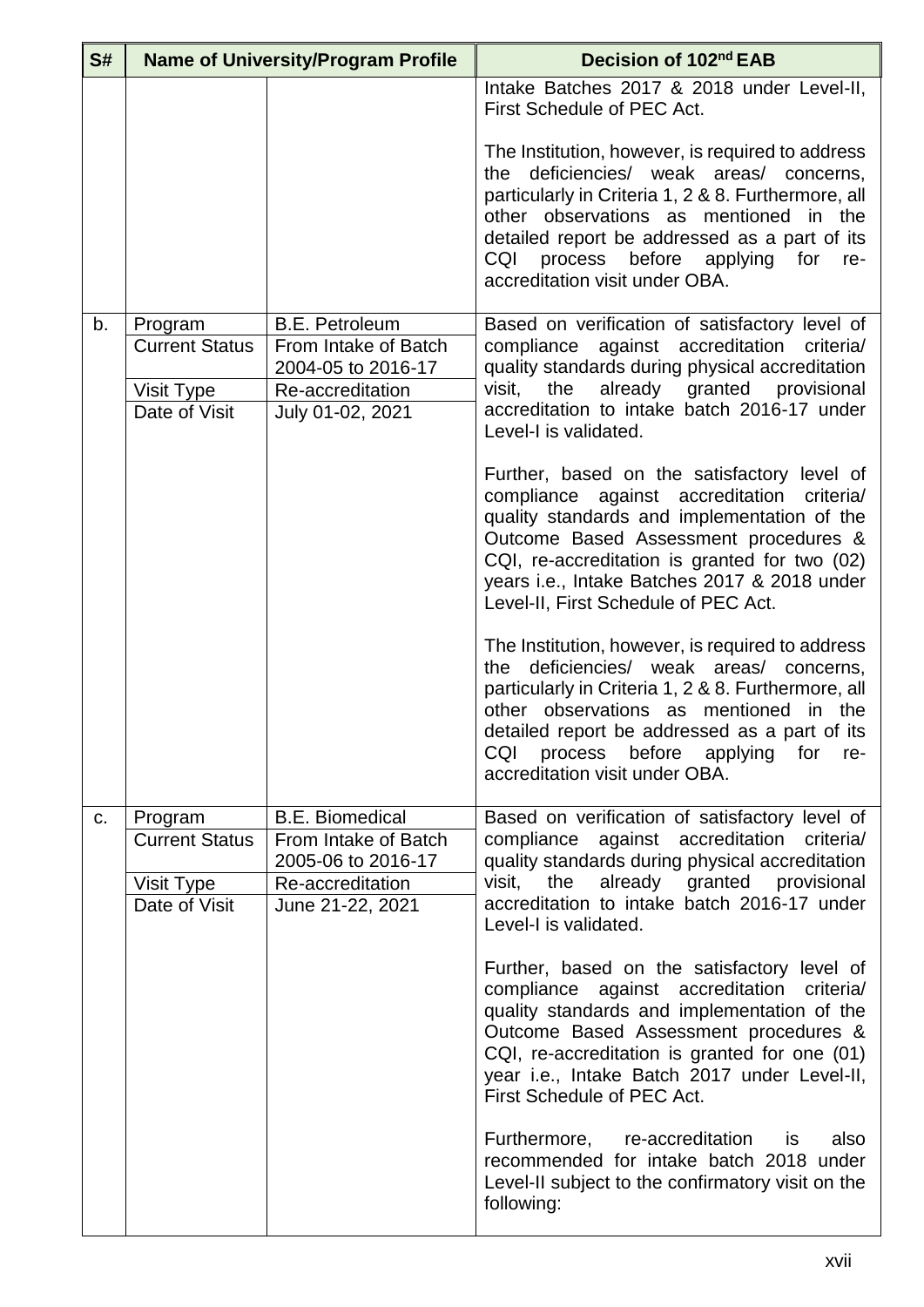| S# |                       | <b>Name of University/Program Profile</b>  | Decision of 102 <sup>nd</sup> EAB                                                                                                                                                                                                                                                                                                  |
|----|-----------------------|--------------------------------------------|------------------------------------------------------------------------------------------------------------------------------------------------------------------------------------------------------------------------------------------------------------------------------------------------------------------------------------|
|    |                       |                                            | HoD<br><b>PEC</b><br>i. Appointment<br>of<br>having<br>discipline<br>registration in relevant<br>and<br>possessing PhD in Biomedical Engineering<br>as per the policy in vogue.                                                                                                                                                    |
|    |                       |                                            | ii. Implement FYDP SoPs with the help of<br>QEC                                                                                                                                                                                                                                                                                    |
|    |                       |                                            | iii. Ensure FYDP SoPs are implemented on<br>Intake Batch 2018                                                                                                                                                                                                                                                                      |
|    |                       |                                            | iv. Ensure fair assessment and avoid conflict of<br>interest<br>between<br>supervisor<br>and<br>examination committee                                                                                                                                                                                                              |
|    |                       |                                            | v. CEPs/CEAs should be inculcated in FYDPs                                                                                                                                                                                                                                                                                         |
|    |                       |                                            | vi. Standardization and proof reading of Project<br>Reports for quality assurance                                                                                                                                                                                                                                                  |
|    |                       |                                            | vii. Grading of FYDP in line with International<br>accepted best practices                                                                                                                                                                                                                                                         |
|    |                       |                                            | The Institution, however, is required to address<br>the deficiencies/ weak areas, particularly in<br>Criteria 1, 2 & 8. Furthermore, all other<br>observations as mentioned in the detailed<br>report be addressed as a part of its CQI<br>process before applying for re-accreditation<br>visit under OBA.                        |
| d. | Program               | <b>B.E. Chemical</b>                       | Based on verification of satisfactory level of                                                                                                                                                                                                                                                                                     |
|    | <b>Current Status</b> | From Intake of Batch<br>2006-07 to 2016-17 | compliance against accreditation<br>criteria/<br>quality standards during physical accreditation                                                                                                                                                                                                                                   |
|    | Visit Type            | Re-accreditation                           | visit, the already granted provisional                                                                                                                                                                                                                                                                                             |
|    | Date of Visit         | July 01-02, 2021                           | accreditation to intake batch 2016-17 under<br>Level-II is validated.                                                                                                                                                                                                                                                              |
|    |                       |                                            | Further, based on the satisfactory level of<br>compliance against accreditation criteria/<br>quality standards and implementation of the<br>Outcome Based Assessment procedures &<br>CQI, re-accreditation is granted for three (03)<br>years i.e., Intake Batches 2017, 2018 & 2019<br>under Level-II, First Schedule of PEC Act. |
|    |                       |                                            | The Institution, however, is required to address<br>the deficiencies/ weak areas/ concerns,<br>particularly in Criteria 1, 2 & 8. Furthermore, all<br>other observations as mentioned in the<br>detailed report be addressed as a part of its<br>CQI<br>process before applying<br>for<br>re-<br>accreditation visit under OBA.    |
| е. | Program               | <b>B.E. Civil</b>                          | Based on verification of satisfactory level of                                                                                                                                                                                                                                                                                     |
|    | <b>Current Status</b> | From Intake of Batch<br>2011-12 to 2016-17 | compliance against accreditation<br>criteria/<br>quality standards during physical accreditation                                                                                                                                                                                                                                   |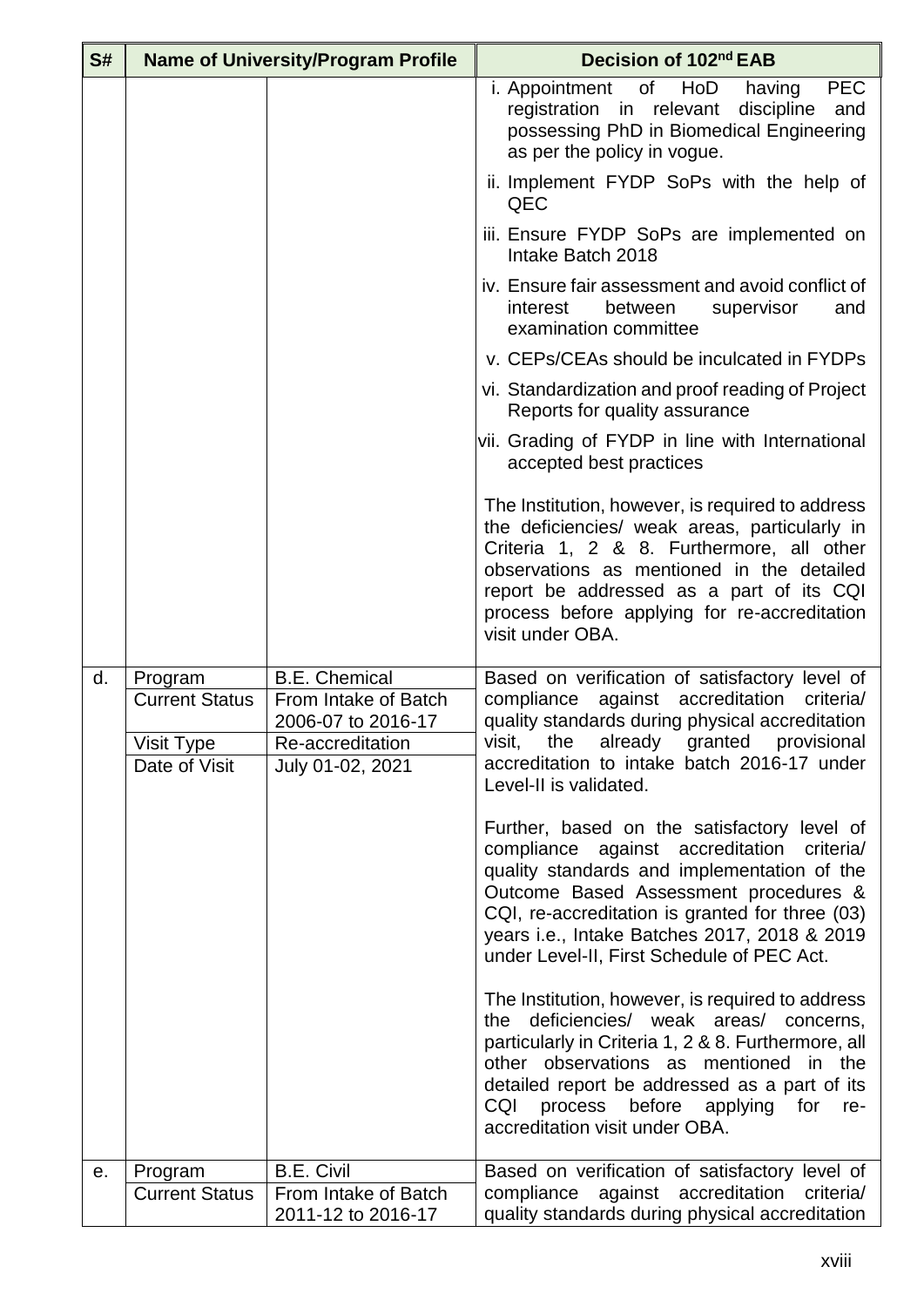| S# |                                                                 | <b>Name of University/Program Profile</b>                                                                       | Decision of 102nd EAB                                                                                                                                                                                                                                                                                                         |
|----|-----------------------------------------------------------------|-----------------------------------------------------------------------------------------------------------------|-------------------------------------------------------------------------------------------------------------------------------------------------------------------------------------------------------------------------------------------------------------------------------------------------------------------------------|
|    | Visit Type<br>Date of Visit                                     | Re-accreditation<br>June 21-22, 2021                                                                            | already granted provisional<br>visit.<br>the<br>accreditation to intake batch 2016-17 under<br>Level-II is validated.                                                                                                                                                                                                         |
|    |                                                                 |                                                                                                                 | Further, based on the satisfactory level of<br>compliance against accreditation<br>criteria/<br>quality standards and implementation of the<br>Outcome Based Assessment procedures &<br>CQI, re-accreditation is granted for two (02)<br>years i.e., Intake Batches 2017 & 2018 under<br>Level-II, First Schedule of PEC Act. |
|    |                                                                 |                                                                                                                 | The Institution, however, is required to address<br>the deficiencies/ weak areas/ concerns,<br>particularly in Criteria 3 & 6. Furthermore, all<br>other observations as mentioned in the<br>detailed report be addressed as a part of its<br>CQI<br>process before applying for re-<br>accreditation visit under OBA.        |
| f. | Program<br><b>Current Status</b><br>Visit Type<br>Date of Visit | B.E. Food<br>From Intake of Batch<br>2011-12 to 2016-17<br>Re-accreditation<br>July 01-02, 2021                 | Based on verification of satisfactory level of<br>compliance against accreditation criteria/<br>quality standards during physical accreditation<br>already granted provisional<br>visit,<br>the<br>accreditation to intake batches 2015-16 &<br>2016-17 under Level-I is validated.                                           |
|    |                                                                 |                                                                                                                 | Further, based on the satisfactory level of<br>compliance against accreditation criteria/<br>quality standards and implementation of the<br>Outcome Based Assessment procedures &<br>CQI, re-accreditation is granted for two (02)<br>years i.e., Intake Batches 2017 & 2018 under<br>Level-II, First Schedule of PEC Act.    |
|    |                                                                 |                                                                                                                 | The Institution, however, is required to address<br>the deficiencies/ weak areas/ concerns,<br>particularly in Criteria 1, 2 & 8. Furthermore, all<br>other observations as mentioned in the<br>detailed report be addressed as a part of its<br>CQI<br>process before applying for<br>re-<br>accreditation visit under OBA.  |
| g. | Program<br><b>Current Status</b><br>Visit Type<br>Date of Visit | <b>B.E. Metallurgical</b><br>From Intake of Batch<br>2007-08 to 2016-17<br>Re-accreditation<br>June 21-22, 2021 | Based on the satisfactory level of compliance<br>against accreditation criteria/ quality standards<br>and implementation of the Outcome Based<br>procedures<br>& CQI, re-<br>Assessment<br>accreditation is granted for one (01) year i.e.,<br>Intake Batch 2017 under Level-II, First<br>Schedule of PEC Act.                |
|    |                                                                 |                                                                                                                 | Further, re-accreditation is also recommended<br>for intake batch 2018 subject to the submission<br>of compliance report on the following:                                                                                                                                                                                    |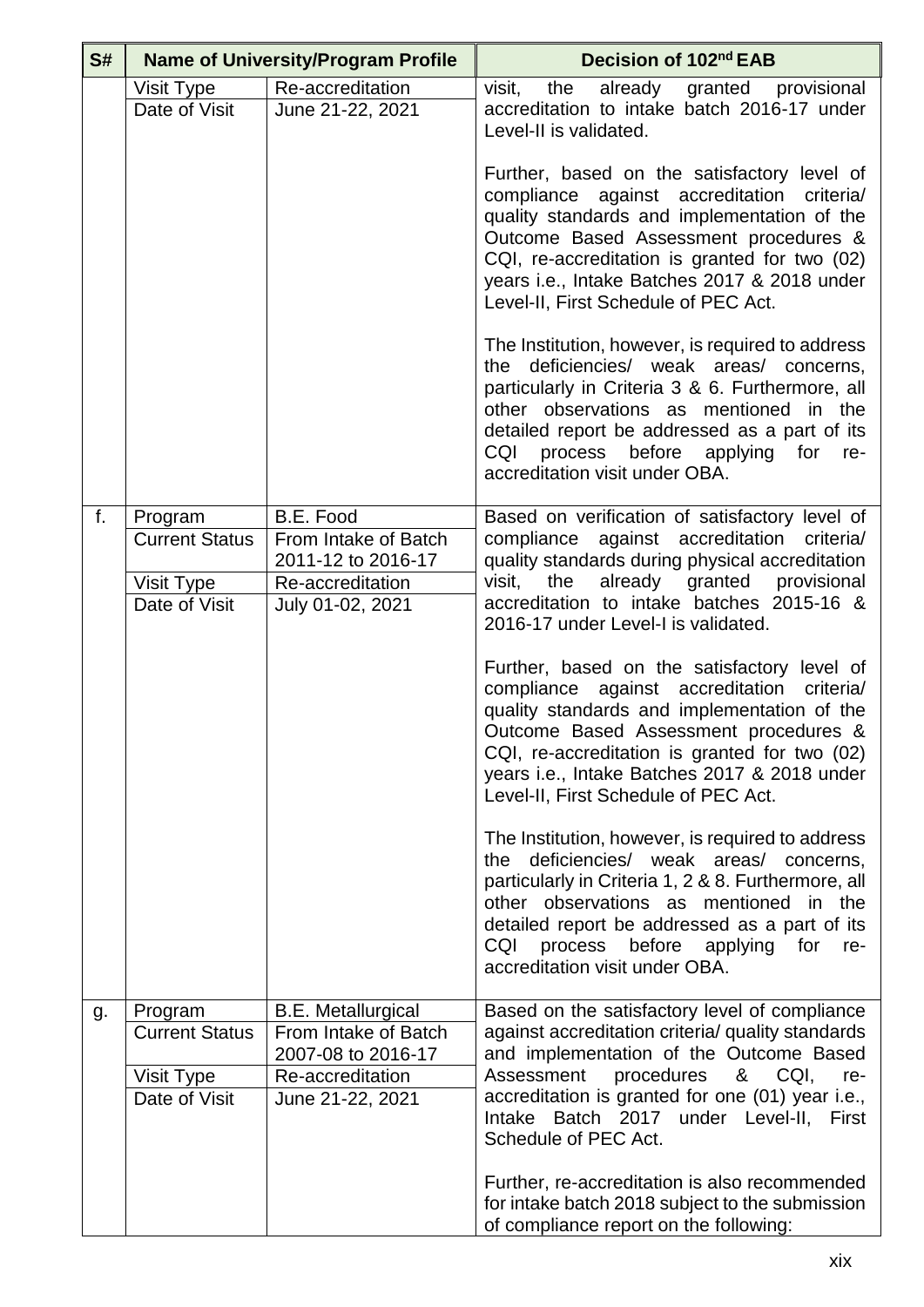| S# | <b>Name of University/Program Profile</b> |                                                                                 | Decision of 102nd EAB                                                                                                                                                                                                                                                                                          |
|----|-------------------------------------------|---------------------------------------------------------------------------------|----------------------------------------------------------------------------------------------------------------------------------------------------------------------------------------------------------------------------------------------------------------------------------------------------------------|
|    |                                           |                                                                                 | i. Implement FYDP SoPs with the help of<br>QEC                                                                                                                                                                                                                                                                 |
|    |                                           |                                                                                 | ii. Ensure FYDP SoPs are implemented on<br>Intake Batch 2018                                                                                                                                                                                                                                                   |
|    |                                           |                                                                                 | iii. Ensure fair assessment and avoid conflict of<br>interest<br>between<br>and<br>supervisor<br>examination committee                                                                                                                                                                                         |
|    |                                           |                                                                                 | iv. CEPs/CEAs should be inculcated in FYDPs                                                                                                                                                                                                                                                                    |
|    |                                           |                                                                                 | v. Standardization and proof reading of Project<br>Reports for quality assurance                                                                                                                                                                                                                               |
|    |                                           |                                                                                 | vi. Grading of FYDP in line with International<br>accepted best practices                                                                                                                                                                                                                                      |
|    |                                           |                                                                                 | The Institution, however, is required to address<br>the deficiencies/ weak areas, particularly in<br>Criteria 2, 3, 5 & 9. Furthermore, all other<br>observations as mentioned in the detailed<br>report be addressed as a part of its CQI<br>process before applying for re-accreditation<br>visit under OBA. |
| h. | Program                                   | B.E. Polymer and                                                                | Based on the satisfactory level of compliance                                                                                                                                                                                                                                                                  |
|    | <b>Current Status</b><br>Visit Type       | Petrochemical<br>From Intake of Batch<br>2007-08 to 2016-17<br>Re-accreditation | against accreditation criteria/ quality standards<br>and implementation of the Outcome Based<br>Assessment<br>&<br>procedures<br>CQI,<br>re-<br>accreditation is granted for one (01) year i.e.,                                                                                                               |
|    | Date of Visit                             | June 21-22, 2021                                                                | Intake Batch 2017 under Level-II, First<br>Schedule of PEC Act.                                                                                                                                                                                                                                                |
|    |                                           |                                                                                 | Further, re-accreditation is also recommended<br>for intake batch 2018 subject to the submission<br>of compliance report on the following:                                                                                                                                                                     |
|    |                                           |                                                                                 | i. Implement FYDP SoPs with the help of<br>QEC                                                                                                                                                                                                                                                                 |
|    |                                           |                                                                                 | ii. Ensure FYDP SoPs are implemented on<br>Intake Batch 2018                                                                                                                                                                                                                                                   |
|    |                                           |                                                                                 | iii. Ensure fair assessment and avoid conflict of<br>between<br>interest<br>supervisor<br>and<br>examination committee                                                                                                                                                                                         |
|    |                                           |                                                                                 | iv. CEPs/CEAs should be inculcated in FYDPs                                                                                                                                                                                                                                                                    |
|    |                                           |                                                                                 | v. Standardization and proof reading of Project<br>Reports for quality assurance                                                                                                                                                                                                                               |
|    |                                           |                                                                                 | vi. Grading of FYDP in line with International<br>accepted best practices                                                                                                                                                                                                                                      |
|    |                                           |                                                                                 | The Institution, however, is required to address<br>the deficiencies/ weak areas, particularly in<br>Criteria 1, 2 & 8. Furthermore, all other<br>observations as mentioned in the detailed                                                                                                                    |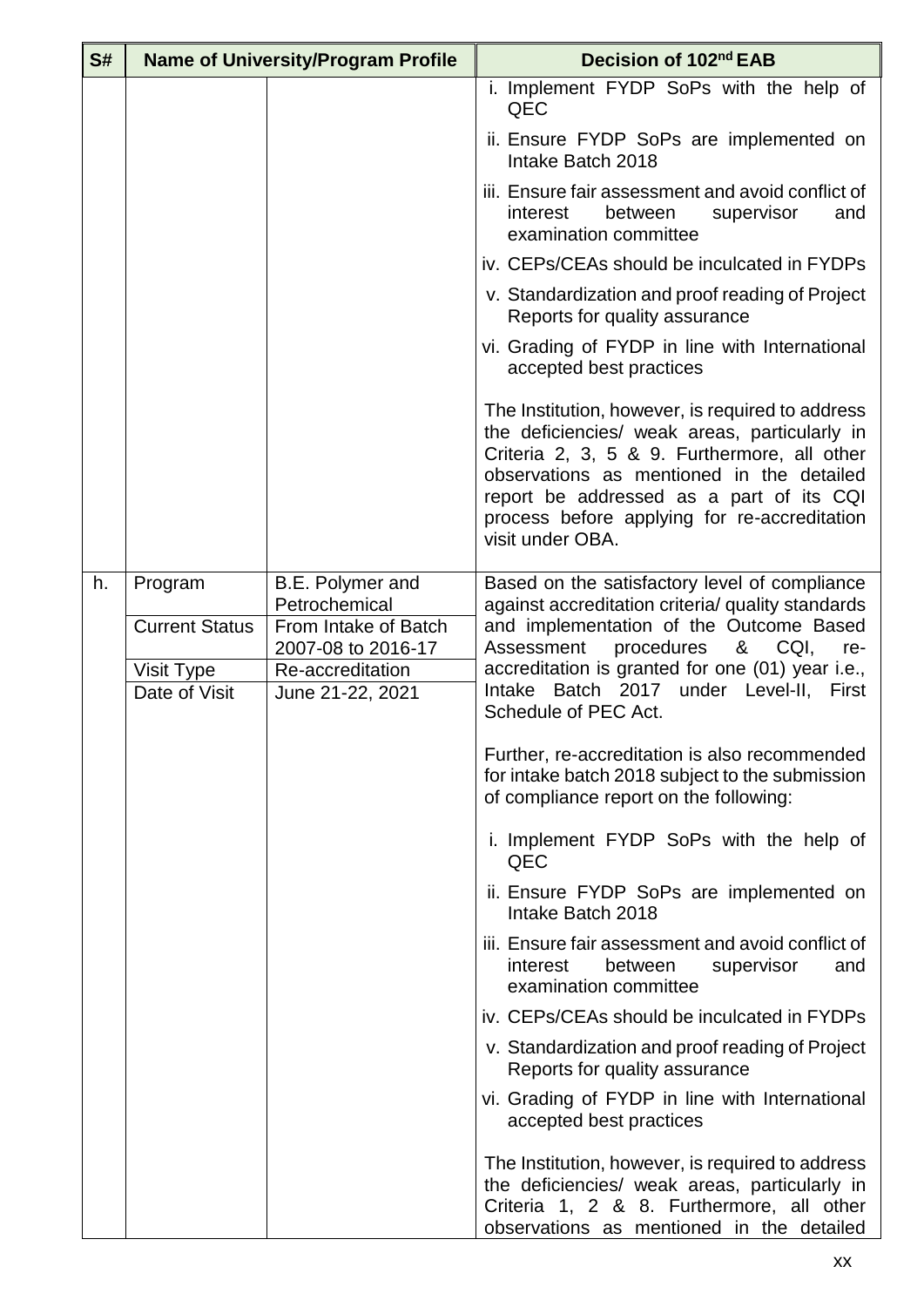| S# | <b>Name of University/Program Profile</b> |                                      | Decision of 102 <sup>nd</sup> EAB                                                                                                                                                                                                                                                                                    |
|----|-------------------------------------------|--------------------------------------|----------------------------------------------------------------------------------------------------------------------------------------------------------------------------------------------------------------------------------------------------------------------------------------------------------------------|
|    |                                           |                                      | report be addressed as a part of its CQI<br>process before applying for re-accreditation<br>visit under OBA.                                                                                                                                                                                                         |
| i. | Program                                   | <b>B.E. Software</b>                 | Based on verification of satisfactory level of                                                                                                                                                                                                                                                                       |
|    | <b>Current Status</b>                     | From Intake of Batch                 | compliance against accreditation<br>criteria/                                                                                                                                                                                                                                                                        |
|    |                                           | 2010-11 to 2016-17                   | quality standards during physical accreditation<br>the<br>visit.                                                                                                                                                                                                                                                     |
|    | Visit Type<br>Date of Visit               | Re-accreditation<br>June 21-22, 2021 | already granted provisional<br>accreditation to intake batch 2016-17 under                                                                                                                                                                                                                                           |
|    |                                           |                                      | Level-II is validated.                                                                                                                                                                                                                                                                                               |
|    |                                           |                                      | Further, based on the satisfactory level of<br>compliance against accreditation<br>criteria/<br>quality standards and implementation of the<br>Outcome Based Assessment procedures &<br>CQI, re-accreditation is granted for one (01)<br>year i.e., Intake Batch 2017 under Level-II,<br>First Schedule of PEC Act.  |
|    |                                           |                                      | Furthermore, re-accreditation<br>also<br>is<br>recommended for intake batch 2018 subject to<br>the submission of compliance report on the<br>following:                                                                                                                                                              |
|    |                                           |                                      | i. Appointment of dedicated HoD registered<br>with PEC<br>in core engineering<br>and<br>possessing PhD qualification in relevant<br>discipline.                                                                                                                                                                      |
|    |                                           |                                      | ii. Appointment of full-time dedicated faculty<br>to bring student teacher ratio to 20:1                                                                                                                                                                                                                             |
|    |                                           |                                      | iii. Implement FYDP SoPs with the help of<br>QEC                                                                                                                                                                                                                                                                     |
|    |                                           |                                      | iv. Ensure FYDP SoPs are implemented on<br>Intake Batch 2018                                                                                                                                                                                                                                                         |
|    |                                           |                                      | v. Ensure fair assessment and avoid conflict<br>interest<br>between<br>supervisor<br>οf<br>and<br>examination committee                                                                                                                                                                                              |
|    |                                           |                                      | vi. CEPs/CEAs should be inculcated in<br><b>FYDPs</b>                                                                                                                                                                                                                                                                |
|    |                                           |                                      | Standardization and proof reading of<br>vii.<br>Project Reports for quality assurance                                                                                                                                                                                                                                |
|    |                                           |                                      | Grading of FYDP in line with International<br>viii.<br>accepted best practices                                                                                                                                                                                                                                       |
|    |                                           |                                      | The Institution, however, is required to address<br>the deficiencies/ weak areas, particularly in<br>Criteria 1, 2, 3, 5, 8 & 9. Furthermore, all other<br>observations as mentioned in the detailed<br>report be addressed as a part of its CQI<br>process before applying for re-accreditation<br>visit under OBA. |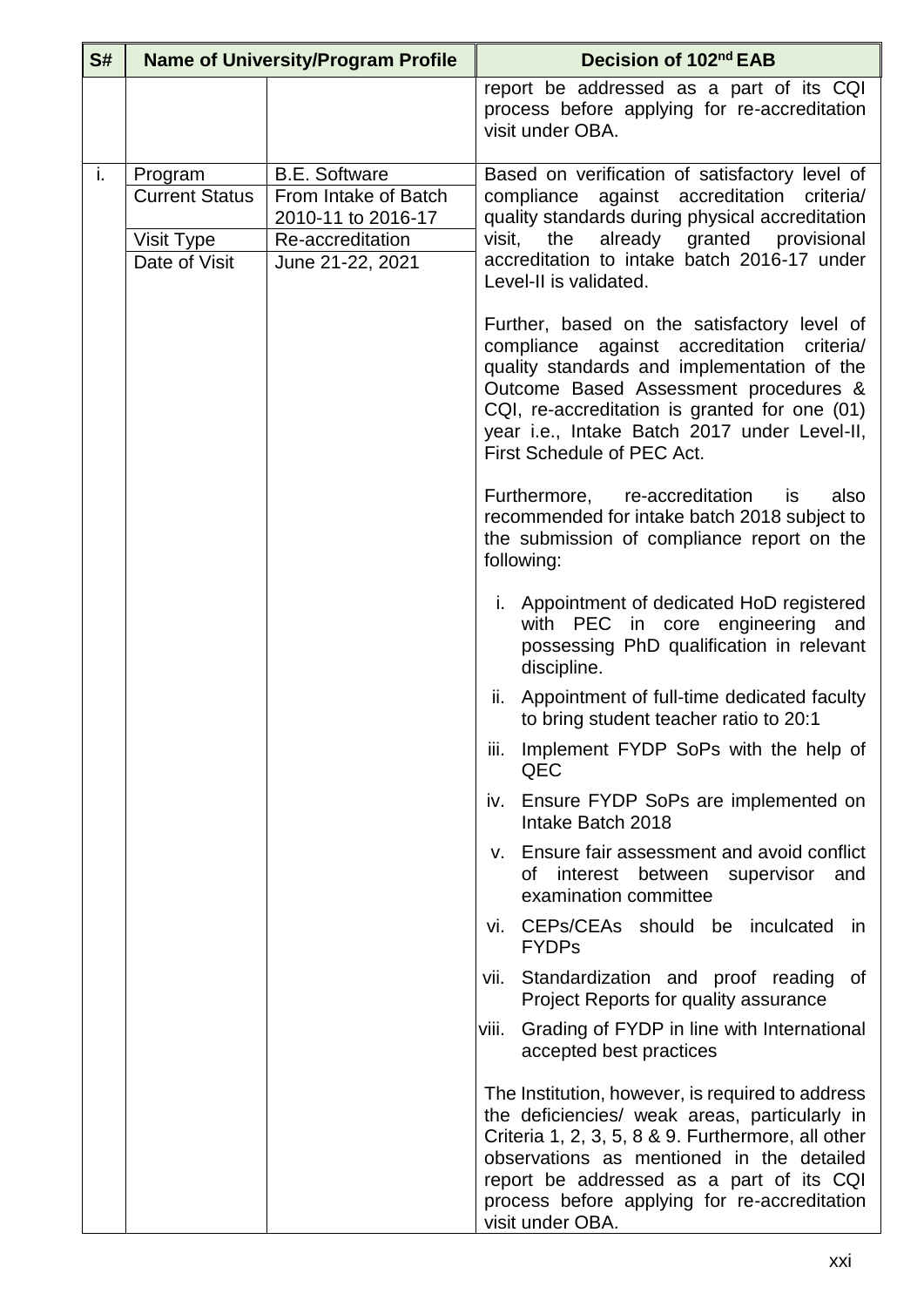| S# |                                                                 | <b>Name of University/Program Profile</b>                                                                 | Decision of 102nd EAB                                                                                                                                                                                                                                                                                            |
|----|-----------------------------------------------------------------|-----------------------------------------------------------------------------------------------------------|------------------------------------------------------------------------------------------------------------------------------------------------------------------------------------------------------------------------------------------------------------------------------------------------------------------|
| j. | Program<br><b>Current Status</b><br>Visit Type<br>Date of Visit | <b>B.E. Textile</b><br>From Intake of Batch<br>1995-96 to 2016-17<br>Re-accreditation<br>June 21-22, 2021 | Based on verification of satisfactory level of<br>compliance against accreditation criteria/<br>quality standards during physical accreditation<br>already granted provisional<br>visit,<br>the<br>accreditation to intake batch 2016-17 under<br>Level-II is validated.                                         |
|    |                                                                 |                                                                                                           | Further, based on the satisfactory level of<br>compliance against accreditation criteria/<br>quality standards and implementation of the<br>Outcome Based Assessment procedures &<br>CQI, re-accreditation is granted for one (01)<br>year i.e., Intake Batch 2017 under Level-II,<br>First Schedule of PEC Act. |
|    |                                                                 |                                                                                                           | also<br>Furthermore, re-accreditation<br>is<br>recommended for intake batch 2018 subject to<br>submission of compliance report on the<br>following:                                                                                                                                                              |
|    |                                                                 |                                                                                                           | i. Appointment of dedicated HoD registered<br>with PEC in core engineering and<br>possessing PhD qualification in relevant<br>discipline.                                                                                                                                                                        |
|    |                                                                 |                                                                                                           | Implement FYDP SoPs with the help of<br>ii.<br>QEC                                                                                                                                                                                                                                                               |
|    |                                                                 |                                                                                                           | Ensure FYDP SoPs are implemented on<br>Ш.<br>Intake Batch 2018                                                                                                                                                                                                                                                   |
|    |                                                                 |                                                                                                           | iv. Ensure fair assessment and avoid conflict<br>of interest between supervisor and<br>examination committee                                                                                                                                                                                                     |
|    |                                                                 |                                                                                                           | v. CEPs/CEAs should be inculcated in<br><b>FYDPs</b>                                                                                                                                                                                                                                                             |
|    |                                                                 |                                                                                                           | Standardization and proof reading of<br>vi.<br>Project Reports for quality assurance                                                                                                                                                                                                                             |
|    |                                                                 |                                                                                                           | Grading of FYDP in line with International<br>vii.<br>accepted best practices                                                                                                                                                                                                                                    |
|    |                                                                 |                                                                                                           | The Institution, however, is required to address<br>the deficiencies/ weak areas, particularly in<br>Criteria 2, 3 & 5. Furthermore, all other<br>observations as mentioned in the detailed<br>report be addressed as a part of its CQI<br>process before applying for re-accreditation<br>visit under OBA.      |
| k. | Program<br><b>Current Status</b>                                | <b>B.E. Electrical</b><br>Till Intake of Batch                                                            | Based on verification of satisfactory level of<br>compliance against accreditation criteria/                                                                                                                                                                                                                     |
|    |                                                                 | 2016-17                                                                                                   | quality standards during physical accreditation<br>already granted provisional<br>visit,<br>the                                                                                                                                                                                                                  |
|    | Visit Type<br>Date of Visit                                     | Re-accreditation<br>June 21-22, 2021                                                                      |                                                                                                                                                                                                                                                                                                                  |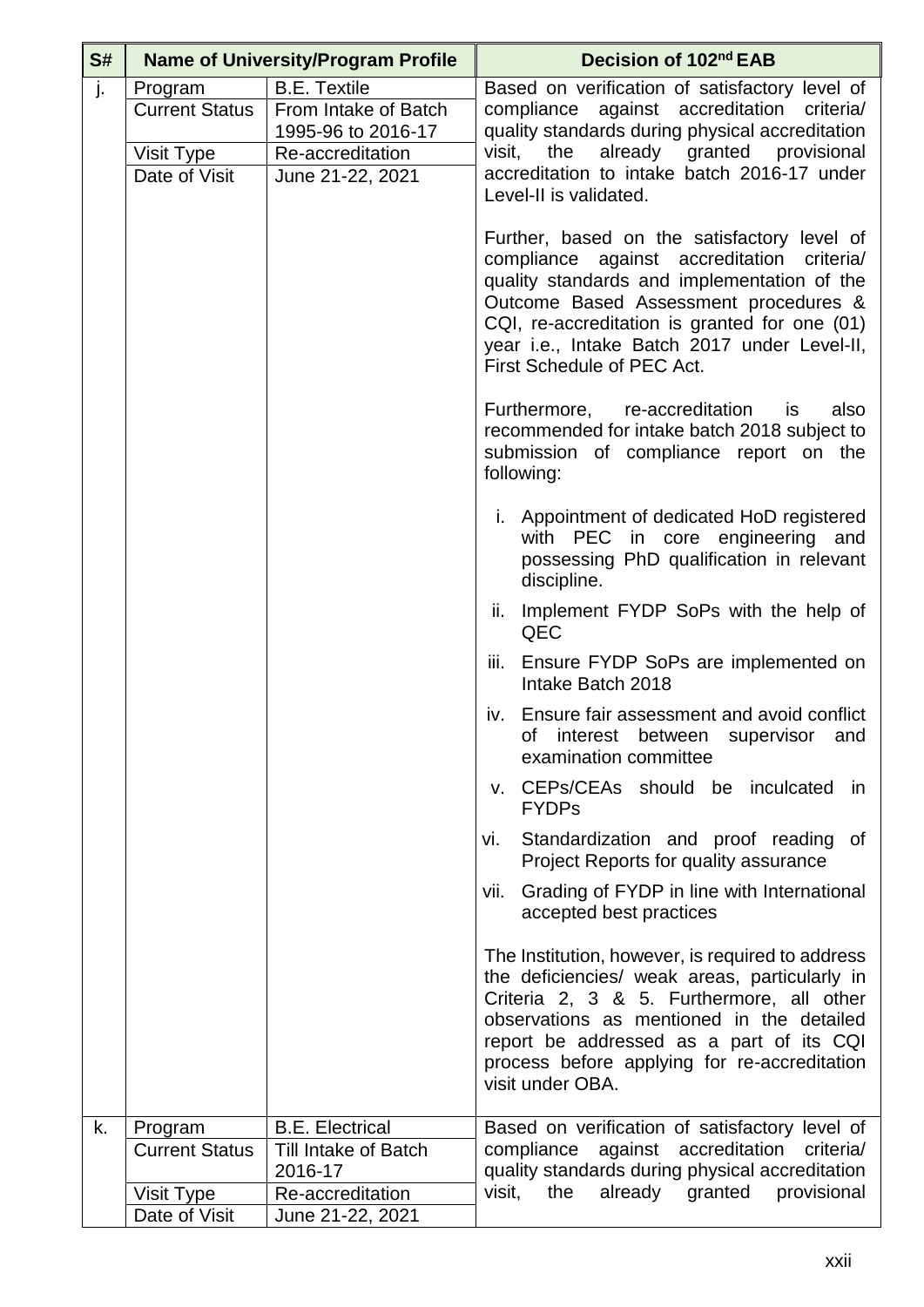| S# | <b>Name of University/Program Profile</b> |                                                                  | Decision of 102 <sup>nd</sup> EAB                                                                                                                                                                                                                                                                                                     |
|----|-------------------------------------------|------------------------------------------------------------------|---------------------------------------------------------------------------------------------------------------------------------------------------------------------------------------------------------------------------------------------------------------------------------------------------------------------------------------|
|    |                                           |                                                                  | accreditation to intake batch 2016-17 under<br>Level-II is validated.                                                                                                                                                                                                                                                                 |
|    |                                           |                                                                  | Further, based on the satisfactory level of<br>compliance against accreditation criteria/<br>quality standards and implementation of the<br>Outcome Based Assessment procedures &<br>CQI, re-accreditation is granted for one (01)<br>year i.e., Intake Batch 2017 under Level-II,<br>First Schedule of PEC Act.                      |
|    |                                           |                                                                  | Furthermore, re-accreditation<br>also<br>is<br>recommended for intake batch 2018 subject to<br>the induction of more faculty to bring down<br>student teacher to 20:1.                                                                                                                                                                |
|    |                                           |                                                                  | The Institution, however, is required to address<br>the deficiencies/ weak areas/ concerns,<br>particularly in Criteria 1, 3 & 9. Furthermore, all<br>other observations as mentioned in the<br>detailed report be addressed as a part of its<br>CQI<br>process before applying for<br>re-<br>accreditation visit under OBA.          |
| Ι. | Program<br><b>Current Status</b>          | <b>B.E. Mechanical</b><br><b>Till Intake of Batch</b><br>2016-17 | Based on the satisfactory level of compliance<br>against accreditation criteria/ quality standards<br>and implementation of the Outcome Based                                                                                                                                                                                         |
|    | Visit Type                                | Re-accreditation                                                 | Assessment procedures & CQI,<br>re-                                                                                                                                                                                                                                                                                                   |
|    | Date of Visit                             | July 01-02, 2021                                                 | accreditation is granted for three (03) years<br>i.e., Intake Batches 2017, 2018 & 2019 under<br>Level-II, First Schedule of PEC Act.                                                                                                                                                                                                 |
|    |                                           |                                                                  | The Institution, however, is required to address<br>the deficiencies/ weak areas/ concerns,<br>particularly in Criteria 1, 2, 8 & 9. Furthermore,<br>all other observations as mentioned in the<br>detailed report be addressed as a part of its<br>CQI<br>process before applying for<br>re-<br>accreditation visit under OBA.       |
| m. | Program                                   | <b>B.E. Electronics</b>                                          | Based on verification of satisfactory level of                                                                                                                                                                                                                                                                                        |
|    | <b>Current Status</b>                     | From Intake of Batch<br>1998-99 to 2016-17                       | compliance<br>against accreditation<br>criteria/<br>quality standards during physical accreditation                                                                                                                                                                                                                                   |
|    | Visit Type                                | Re-accreditation                                                 | the<br>already granted provisional<br>visit,                                                                                                                                                                                                                                                                                          |
|    | Date of Visit                             | July 01-02, 2021                                                 | accreditation to intake batch 2016-17 under<br>Level-II is validated.                                                                                                                                                                                                                                                                 |
|    |                                           |                                                                  | Further, based on the satisfactory level of<br>compliance against accreditation<br>criteria/<br>quality standards and implementation of the<br>Outcome Based Assessment procedures &<br>CQI, re-accreditation is granted for three (03)<br>years i.e., Intake Batches 2017, 2018 & 2019<br>under Level-II, First Schedule of PEC Act. |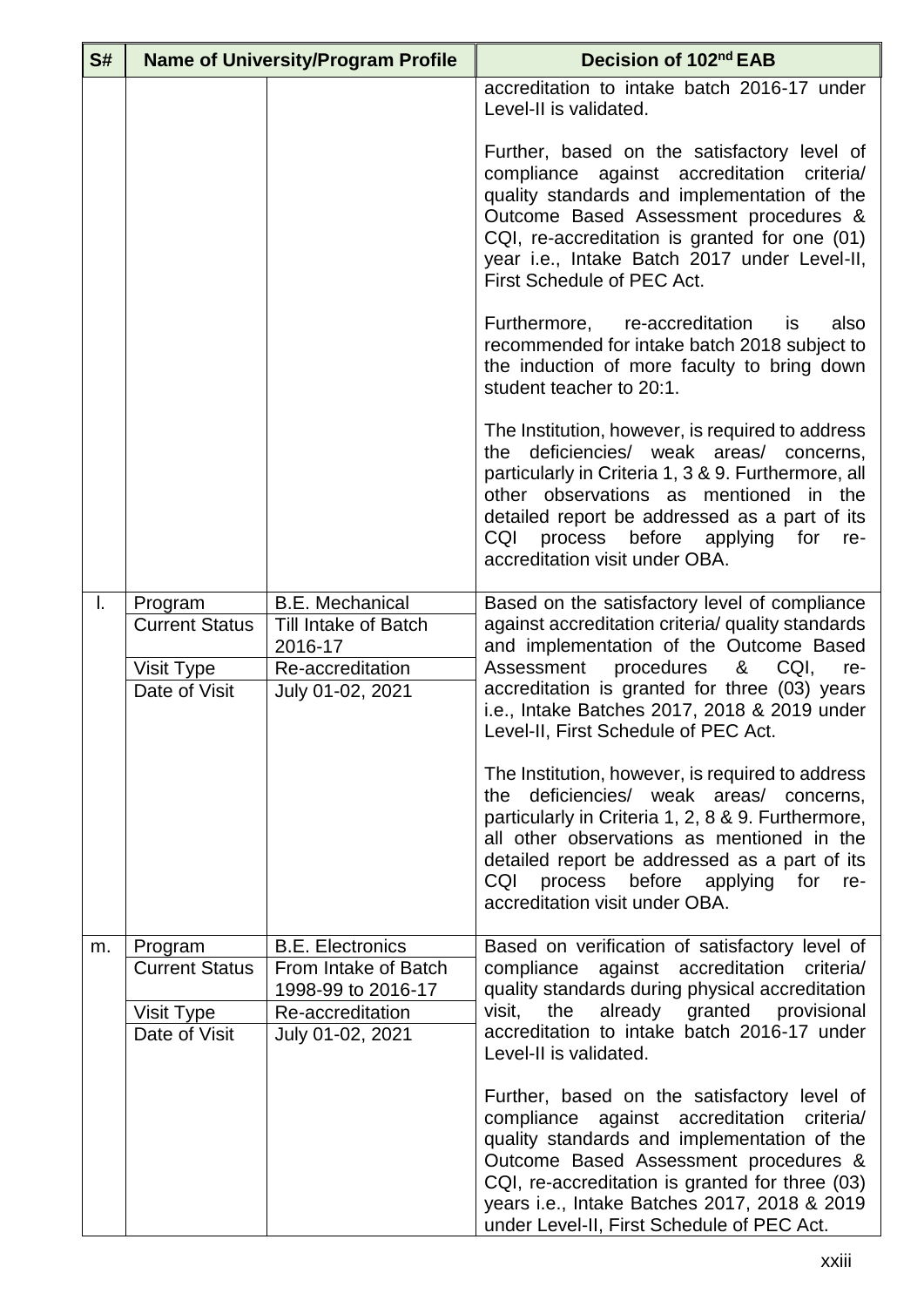| S#             | <b>Name of University/Program Profile</b>                       |                                                                                                                 | Decision of 102nd EAB                                                                                                                                                                                                                                                                                                                  |
|----------------|-----------------------------------------------------------------|-----------------------------------------------------------------------------------------------------------------|----------------------------------------------------------------------------------------------------------------------------------------------------------------------------------------------------------------------------------------------------------------------------------------------------------------------------------------|
|                |                                                                 |                                                                                                                 | The Institution, however, is required to address<br>the deficiencies/ weak areas/ concerns,<br>particularly in Criteria 1, 2, & 8. Furthermore,<br>all other observations as mentioned in the<br>detailed report be addressed as a part of its<br>process before<br>CQI<br>applying<br>for<br>re-<br>accreditation visit under OBA.    |
| n.             | Program<br><b>Current Status</b><br>Visit Type<br>Date of Visit | B.E.<br>Telecommunication<br>From Intake of Batch<br>2002-03 to 2016-17<br>Re-accreditation<br>July 01-02, 2021 | Based on verification of satisfactory level of<br>compliance against accreditation<br>criteria/<br>quality standards during physical accreditation<br>granted<br>already<br>provisional<br>visit,<br>the<br>accreditation to intake batch 2016-17 under<br>Level-II is validated.                                                      |
|                |                                                                 |                                                                                                                 | Further, based on the satisfactory level of<br>compliance against accreditation criteria/<br>quality standards and implementation of the<br>Outcome Based Assessment procedures &<br>CQI, re-accreditation is granted for three (03)<br>years i.e., Intake Batches 2017, 2018 & 2019<br>under Level-II, First Schedule of PEC Act.     |
|                |                                                                 |                                                                                                                 | The Institution, however, is required to address<br>deficiencies/ weak areas/ concerns,<br>the<br>particularly in Criteria 1, 2, & 8. Furthermore,<br>all other observations as mentioned in the<br>detailed report be addressed as a part of its<br>CQI<br>process before<br>for<br>applying<br>re-<br>accreditation visit under OBA. |
| O <sub>1</sub> | Program<br><b>Current Status</b><br>Visit Type<br>Date of Visit | <b>B.E. Material</b><br>From Intake of Batch<br>2006-07 to 2016-17<br>Re-accreditation<br>June 21-22, 2021      | Based on the satisfactory level of compliance<br>against accreditation criteria/ quality standards<br>and implementation of the Outcome Based<br>8 <sub>1</sub><br>Assessment<br>procedures<br>CQI,<br>re-<br>accreditation is granted for one (01) year i.e.,<br>Intake Batch 2017 under Level-II, First<br>Schedule of PEC Act.      |
|                |                                                                 |                                                                                                                 | Further, re-accreditation is also recommended<br>for intake batch 2018 subject to the submission<br>of compliance report on the following:                                                                                                                                                                                             |
|                |                                                                 |                                                                                                                 | Implement FYDP SoPs with the help of<br>i.<br>QEC                                                                                                                                                                                                                                                                                      |
|                |                                                                 |                                                                                                                 | ii. Ensure FYDP SoPs are implemented on<br>Intake Batch 2018                                                                                                                                                                                                                                                                           |
|                |                                                                 |                                                                                                                 | Ensure fair assessment and avoid conflict<br>iii.<br>interest<br>between<br>supervisor<br>οf<br>and<br>examination committee                                                                                                                                                                                                           |
|                |                                                                 |                                                                                                                 | iv. CEPs/CEAs should be inculcated in<br><b>FYDPs</b>                                                                                                                                                                                                                                                                                  |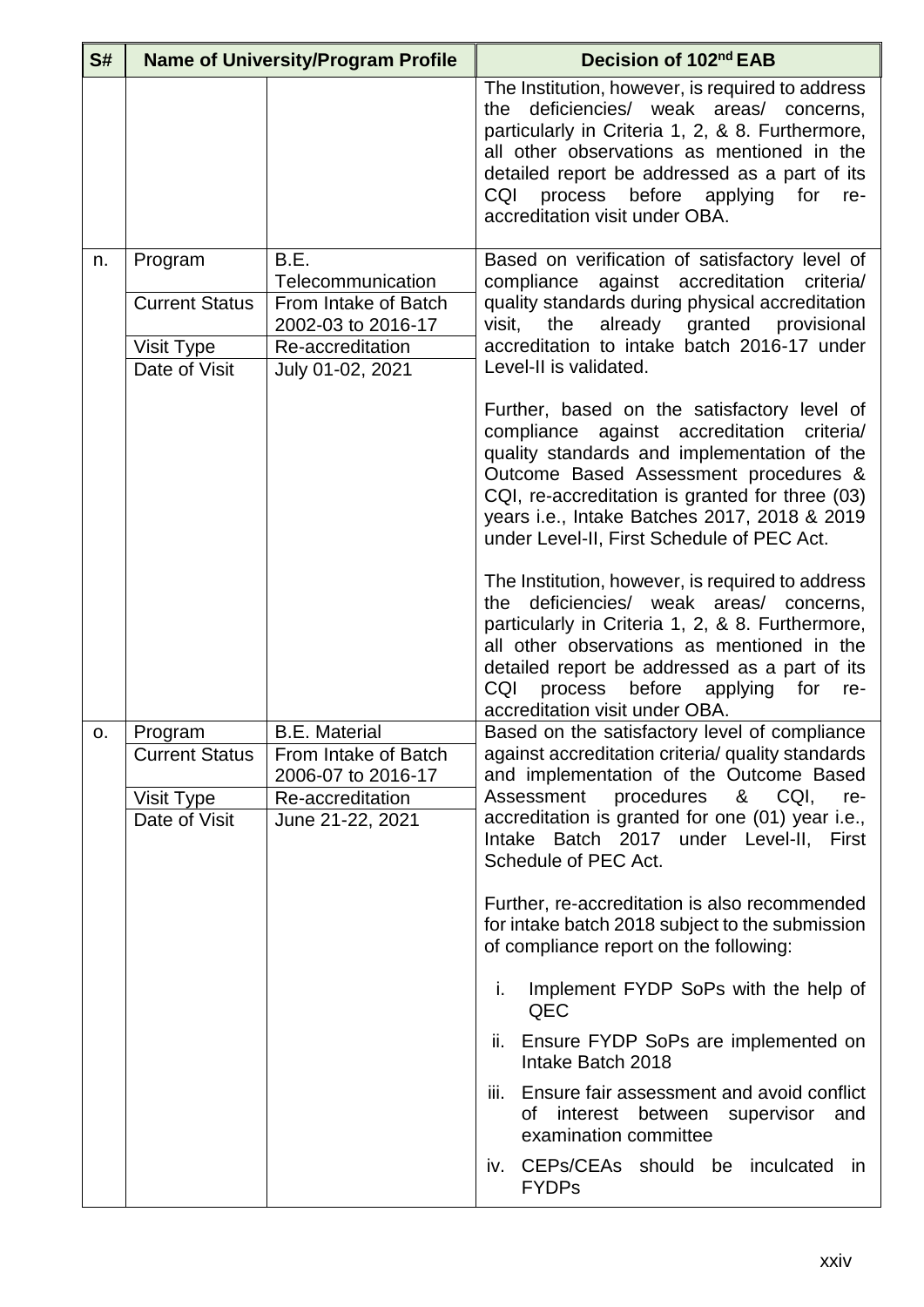| S# |                       | <b>Name of University/Program Profile</b>         | Decision of 102 <sup>nd</sup> EAB                                                                                                                                                                                                                                                                                                 |
|----|-----------------------|---------------------------------------------------|-----------------------------------------------------------------------------------------------------------------------------------------------------------------------------------------------------------------------------------------------------------------------------------------------------------------------------------|
|    |                       |                                                   | v. Standardization and proof reading of<br>Project Reports for quality assurance                                                                                                                                                                                                                                                  |
|    |                       |                                                   | vi. Grading of FYDP in line with International<br>accepted best practices                                                                                                                                                                                                                                                         |
|    |                       |                                                   | The Institution, however, is required to address<br>the deficiencies/ weak areas, particularly in<br>Criteria 1, 2 & 8. Furthermore, all other<br>observations as mentioned in the detailed<br>report be addressed as a part of its CQI<br>process before applying for re-accreditation<br>visit under OBA.                       |
| p. | Program               | <b>B.E. Computer</b>                              | Based on the satisfactory level of compliance                                                                                                                                                                                                                                                                                     |
|    | <b>Current Status</b> | <b>Systems</b><br>Till Intake of Batch<br>2016-17 | against accreditation criteria/ quality standards<br>and implementation of the Outcome Based<br>Assessment<br>procedures & CQI, re-                                                                                                                                                                                               |
|    | Visit Type            | Re-accreditation                                  | accreditation is granted for one (01) year i.e.,                                                                                                                                                                                                                                                                                  |
|    | Date of Visit         | June 21-22, 2021                                  | Intake Batch 2017 under Level-II, First<br>Schedule of PEC Act.                                                                                                                                                                                                                                                                   |
|    |                       |                                                   | Further, re-accreditation is also recommended<br>for intake batch 2018 subject to the submission<br>of compliance report on the following:                                                                                                                                                                                        |
|    |                       |                                                   | i. Implement FYDP SoPs with the help of<br>QEC                                                                                                                                                                                                                                                                                    |
|    |                       |                                                   | Ensure FYDP SoPs are implemented on<br>ii.<br>Intake Batch 2018                                                                                                                                                                                                                                                                   |
|    |                       |                                                   | iii. Ensure fair assessment and avoid conflict<br>of interest between supervisor and<br>examination committee                                                                                                                                                                                                                     |
|    |                       |                                                   | iv. CEPs/CEAs should be inculcated<br>in<br><b>FYDPs</b>                                                                                                                                                                                                                                                                          |
|    |                       |                                                   | v. Standardization and proof reading of<br>Project Reports for quality assurance                                                                                                                                                                                                                                                  |
|    |                       |                                                   | vi. Grading of FYDP in line with International<br>accepted best practices                                                                                                                                                                                                                                                         |
|    |                       |                                                   | The Institution, however, is required to address<br>the deficiencies/ weak areas/ concerns,<br>particularly in Criteria 1, 2, 3, 6 & 9.<br>other observations<br>Furthermore, all<br>as<br>mentioned in the detailed report be addressed<br>as a part of its CQI process before applying for<br>re-accreditation visit under OBA. |
| q. | Program               | <b>B.E.</b> Industrial and                        | Based on verification of satisfactory level of                                                                                                                                                                                                                                                                                    |
|    | <b>Current Status</b> | Manufacturing<br>From Intake of Batch             | compliance against accreditation<br>criteria/<br>quality standards during physical accreditation                                                                                                                                                                                                                                  |
|    |                       | 1999-2000 to 2016-17                              | visit,<br>the<br>already granted provisional                                                                                                                                                                                                                                                                                      |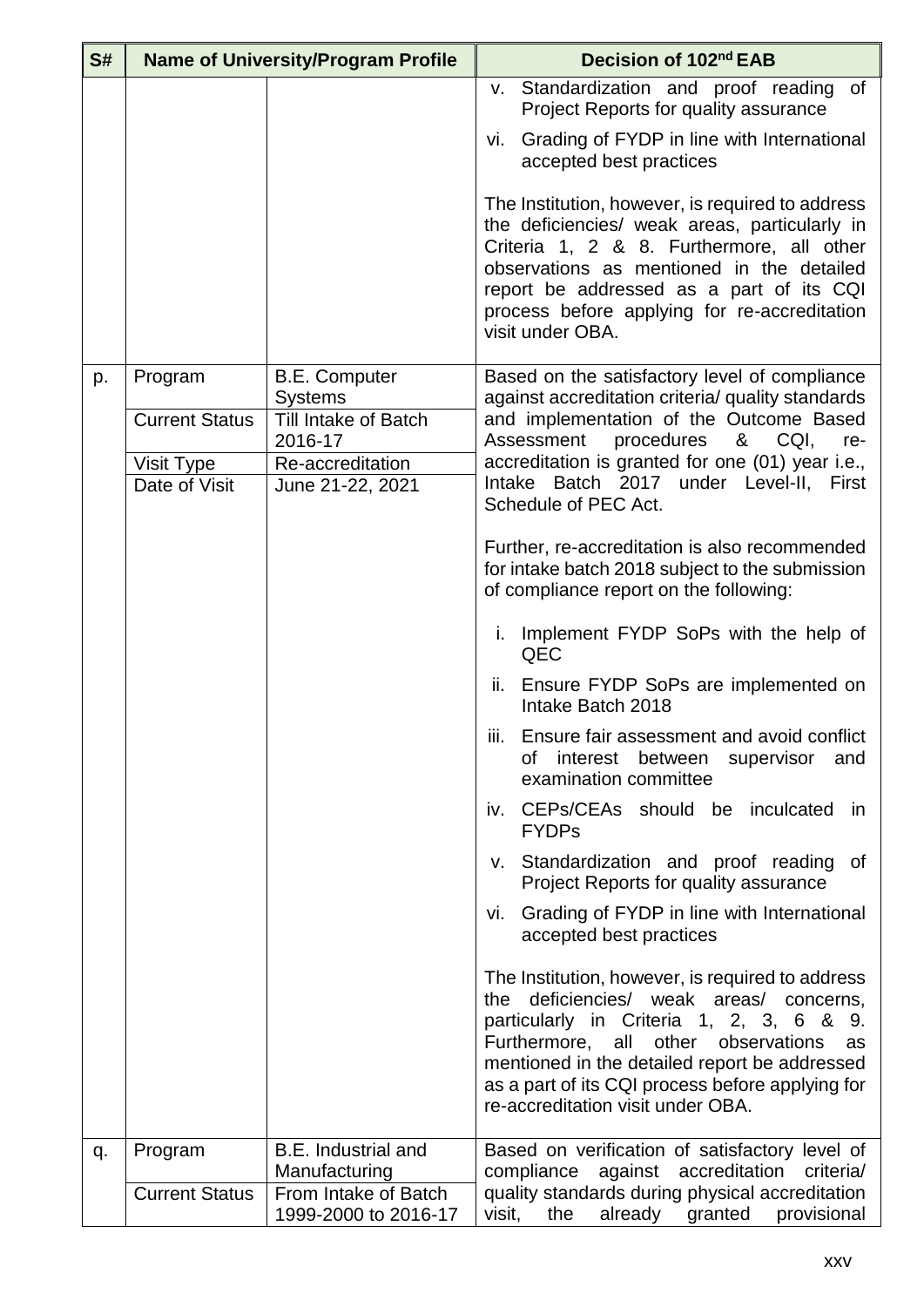| S# | <b>Name of University/Program Profile</b> |                                      | Decision of 102 <sup>nd</sup> EAB                                                                                                                                                                                                                                                                                                  |
|----|-------------------------------------------|--------------------------------------|------------------------------------------------------------------------------------------------------------------------------------------------------------------------------------------------------------------------------------------------------------------------------------------------------------------------------------|
|    | Visit Type<br>Date of Visit               | Re-accreditation<br>July 01-02, 2021 | accreditation to intake batch 2016-17 under<br>Level-II is validated.                                                                                                                                                                                                                                                              |
|    |                                           |                                      | Further, based on the satisfactory level of<br>compliance against accreditation criteria/<br>quality standards and implementation of the<br>Outcome Based Assessment procedures &<br>CQI, re-accreditation is granted for three (03)<br>years i.e., Intake Batches 2017, 2018 & 2019<br>under Level-II, First Schedule of PEC Act. |
|    |                                           |                                      | The Institution, however, is required to address<br>the deficiencies/ weak areas/ concerns,<br>particularly in Criteria 2 & 9. Furthermore, all<br>other observations as mentioned in the<br>detailed report be addressed as a part of its<br>CQI process before applying for re-<br>accreditation visit under OBA.                |

## **Zone-III (Islamabad, AJK, KPK, GB)**

| S#  | <b>Name of University/Program Profile</b> |                                                     | Decision of 102nd EAB                                                                                                                                                                                                                                                                                                                                                                                                      |
|-----|-------------------------------------------|-----------------------------------------------------|----------------------------------------------------------------------------------------------------------------------------------------------------------------------------------------------------------------------------------------------------------------------------------------------------------------------------------------------------------------------------------------------------------------------------|
| 01. |                                           | Mirpur University of Science and Technology, Mirpur |                                                                                                                                                                                                                                                                                                                                                                                                                            |
| a.  | Program                                   | <b>B.Sc. Civil</b><br>Engineering                   | Based on the satisfactory level of compliance<br>accreditation criteria /<br>quality<br>against                                                                                                                                                                                                                                                                                                                            |
|     | <b>Current Status</b>                     |                                                     | standards and implementation of the Outcome                                                                                                                                                                                                                                                                                                                                                                                |
|     | Visit Type                                | Re-Accreditation                                    | Based Assessment procedures & CQI, re-                                                                                                                                                                                                                                                                                                                                                                                     |
|     | Date of Visit                             | July 9-10, 2021                                     | accreditation is granted for two (02) years i.e.,<br>intake batches 2017 and 2018 under Level-II.                                                                                                                                                                                                                                                                                                                          |
|     |                                           |                                                     | Further, the HEI is advised to submit the<br>satisfactory<br>compliance report alongwith<br>evidences on followings before submission of<br>next re-accreditation visit request/ SAR:                                                                                                                                                                                                                                      |
|     |                                           |                                                     | i.<br>Attainment of PLO at student as well as<br>cohort levels along-with the assessment<br>at appropriate taxonomy up-till the<br>conclusion of Fall-2021 semester.<br>Effective implementation of CEPs/ PBLs/<br>ii.<br>OELs up-till the conclusion of Fall-2021<br>semester.<br>Addressal of all the observations/<br>iii.<br>weaknesses & concerns as mentioned in<br>the detailed report as a part of CQI<br>process. |
|     |                                           |                                                     | The Institution, however, is required to<br>address all weak areas / concerns, particularly<br>in Criteria 2, 3, 5, 6 & 8. Furthermore, all other<br>observations as mentioned in the detailed                                                                                                                                                                                                                             |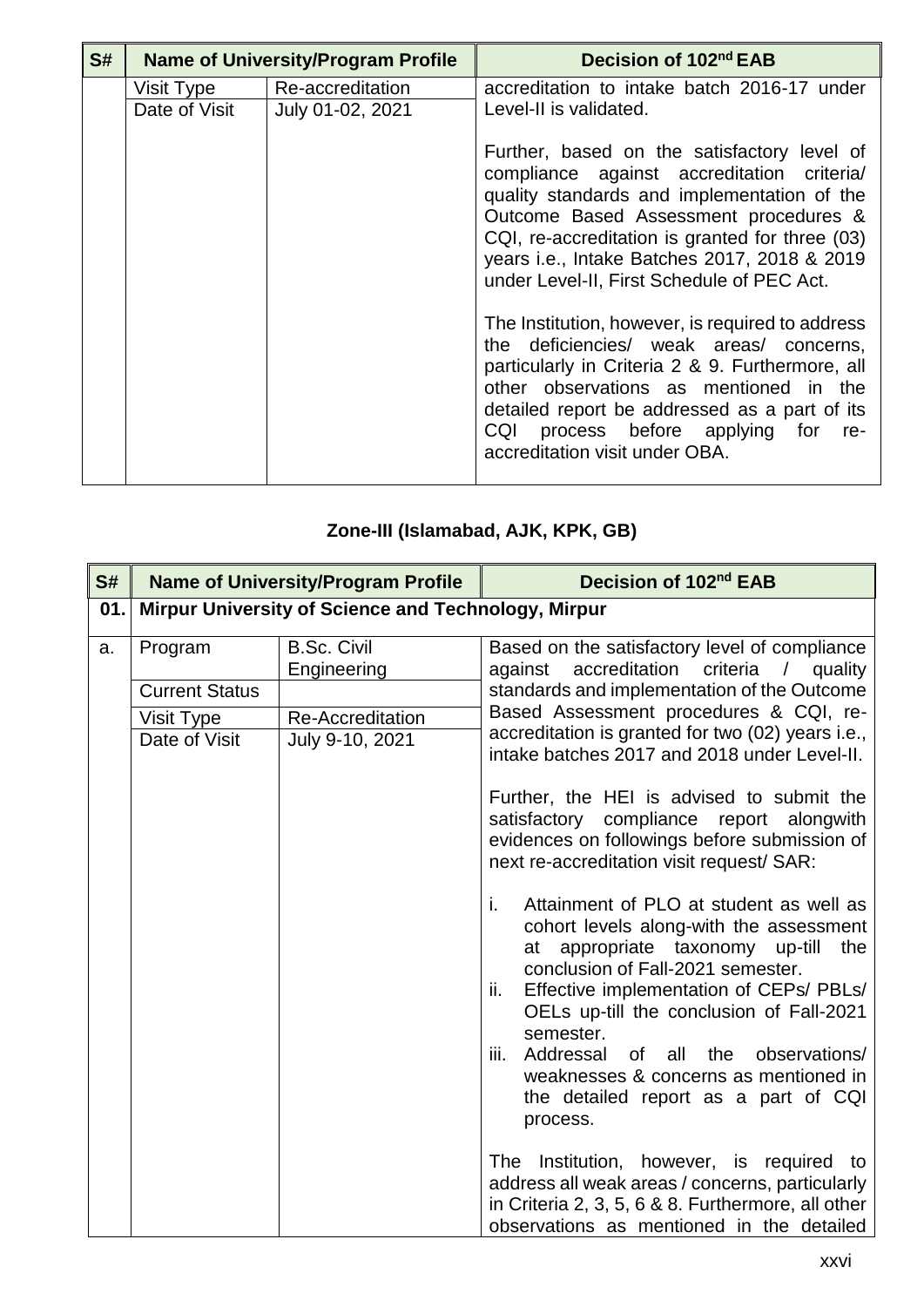| S# |                                                                 | <b>Name of University/Program Profile</b>                                     | Decision of 102 <sup>nd</sup> EAB                                                                                                                                                                                                                                                                                                                                                                                                       |
|----|-----------------------------------------------------------------|-------------------------------------------------------------------------------|-----------------------------------------------------------------------------------------------------------------------------------------------------------------------------------------------------------------------------------------------------------------------------------------------------------------------------------------------------------------------------------------------------------------------------------------|
|    |                                                                 |                                                                               | report be addressed as a part of its CQI<br>process before applying for re-accreditation<br>visit under OBA.                                                                                                                                                                                                                                                                                                                            |
| b. | Program<br><b>Current Status</b><br>Visit Type<br>Date of Visit | <b>B.Sc. Electrical</b><br>Engineering<br>Re-Accreditation<br>July 9-10, 2021 | Based on the satisfactory implementation of<br>OBA and reasonable attainment of PLOs at<br>student and cohort level, the already granted<br>provisional accreditation to intake Batch -<br>2016 under Level-I is validated and up-graded<br>to Level-II.<br>Further, based on the satisfactory level of                                                                                                                                 |
|    |                                                                 |                                                                               | compliance against accreditation criteria /<br>quality standards and implementation of the<br>Outcome Based Assessment procedures &<br>CQI, re-accreditation is granted for two (02)<br>years i.e., for intake batches 2017 and 2018<br>under Level-II.                                                                                                                                                                                 |
|    |                                                                 |                                                                               | The Institution, however, is required to<br>address all weak areas and concerns,<br>particularly in Criteria 3, 5 & 8. Furthermore, all<br>other observations as mentioned in the<br>detailed report be addressed as a part of its<br>before<br>CQI<br>process<br>applying<br>for<br>re-<br>accreditation visit under OBA.                                                                                                              |
| c. | Program                                                         | <b>B.Sc. Computer</b><br><b>Systems Engineering</b>                           | Based on the satisfactory level of compliance<br>accreditation<br>criteria<br>against<br>$\sqrt{2}$<br>quality                                                                                                                                                                                                                                                                                                                          |
|    | <b>Current Status</b>                                           |                                                                               | standards and implementation of the Outcome                                                                                                                                                                                                                                                                                                                                                                                             |
|    | Visit Type<br>Date of Visit                                     | Re-Accreditation<br>July 9-10, 2021                                           | Based Assessment procedures & CQI, re-<br>accreditation is granted for two (02) years i.e.,<br>intake batches 2017 and 2018 under Level-II.                                                                                                                                                                                                                                                                                             |
|    |                                                                 |                                                                               | Further, the HEI is advised to submit the<br>satisfactory<br>compliance<br>report alongwith<br>evidences on followings before submission of<br>next reaccreditation visit request / SAR:                                                                                                                                                                                                                                                |
|    |                                                                 |                                                                               | Appointment of at least one more PhD<br>i.<br>engineering qualified faculty member<br>from<br>core/<br>relevant<br>engineering<br>discipline for fulfillment of four (04) PhD<br>faculty requirement for two<br>(02)<br>sections.<br>ii.<br>Attainment of PLO at student as well as<br>cohort levels along-with the assessment<br>at appropriate taxonomy levels in all<br>three domains till the conclusion of Fall-<br>2021 semester. |
|    |                                                                 |                                                                               | Effective implementation of CEPs/<br>iii.<br>PBLs/ OELs till the conclusion of Fall-<br>2021 semester.                                                                                                                                                                                                                                                                                                                                  |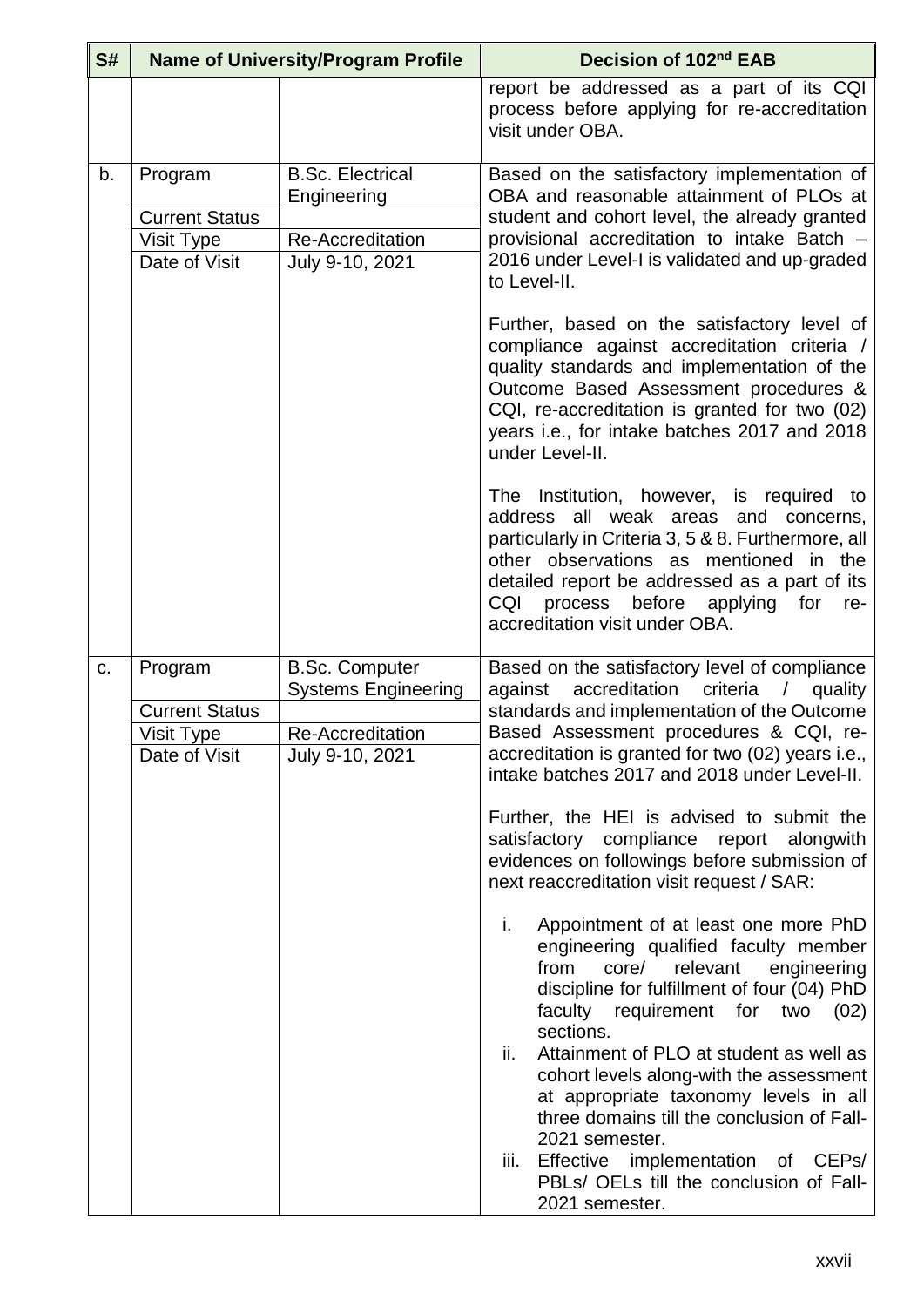| S# |                       | <b>Name of University/Program Profile</b> | Decision of 102nd EAB                                                                                                                                                                                                                                                                                                                |
|----|-----------------------|-------------------------------------------|--------------------------------------------------------------------------------------------------------------------------------------------------------------------------------------------------------------------------------------------------------------------------------------------------------------------------------------|
|    |                       |                                           | iv. Addressal of all<br>the<br>observations/<br>the<br>as mentioned<br>in<br>weaknesses<br>detailed report as a part of CQI process.<br>The Institution, however, is required to                                                                                                                                                     |
|    |                       |                                           | address all weak areas / concerns, particularly<br>in Criteria 3 & 8. Furthermore, all other<br>observations as mentioned in the detailed<br>report be addressed as a part of its CQI<br>process before applying for re-accreditation<br>visit under OBA.                                                                            |
| d. | Program               | <b>B.Sc. Mechanical</b><br>Engineering    | Based on the satisfactory level of compliance<br>against accreditation criteria/ quality standards                                                                                                                                                                                                                                   |
|    | <b>Current Status</b> |                                           | and implementation of the Outcome Based                                                                                                                                                                                                                                                                                              |
|    | <b>Visit Type</b>     | Re-Accreditation                          | Assessment<br>procedures<br>&<br>CQI,<br>re-                                                                                                                                                                                                                                                                                         |
|    | Date of Visit         | July 9-10, 2021                           | accreditation is granted for two (02) years i.e.,<br>intake batches 2017 and 2018 under Level-II.                                                                                                                                                                                                                                    |
|    |                       |                                           | Further, the HEI is advised to submit the<br>satisfactory compliance report alongwith<br>evidences on followings before submission of<br>next reaccreditation visit request / SAR:                                                                                                                                                   |
|    |                       |                                           | i.<br>Appointment of at least one more PhD<br>engineering qualified faculty member<br>relevant<br>from<br>core/<br>engineering<br>discipline for fulfillment of four (04) PhD<br>faculty requirement for two<br>(02)<br>sections.<br>ii.<br>Attainment of PLO at student as well as                                                  |
|    |                       |                                           | cohort levels along-with the assessment<br>at appropriate taxonomy levels in all<br>three domains till the conclusion of Fall-<br>2021 semester.                                                                                                                                                                                     |
|    |                       |                                           | Effective implementation of CEPs/<br>iii.<br>PBLs/ OELs till the conclusion of Fall-<br>2021 semester.                                                                                                                                                                                                                               |
|    |                       |                                           | Addressal of all the observations/<br>iv.<br>mentioned<br>the<br>weaknesses<br>in<br>as<br>detailed report as a part of CQI process.                                                                                                                                                                                                 |
|    |                       |                                           | Institution, however, is required to<br><b>The</b><br>address all weak areas and<br>concerns,<br>particularly in Criteria 3, 4, 5 & 8. Furthermore,<br>all other observations as mentioned in the<br>detailed report be addressed as a part of its<br>process before<br>CQI<br>applying for<br>re-<br>accreditation visit under OBA. |
| е. | Program               | <b>B.Sc. Software</b>                     | Based on the satisfactory level of compliance                                                                                                                                                                                                                                                                                        |
|    |                       | Engineering                               | accreditation<br>criteria<br>against<br>$\sqrt{2}$<br>quality                                                                                                                                                                                                                                                                        |
|    | <b>Current Status</b> |                                           | standards and implementation of the Outcome                                                                                                                                                                                                                                                                                          |
|    | Visit Type            | Re-Accreditation                          | Based Assessment procedures & CQI, re-                                                                                                                                                                                                                                                                                               |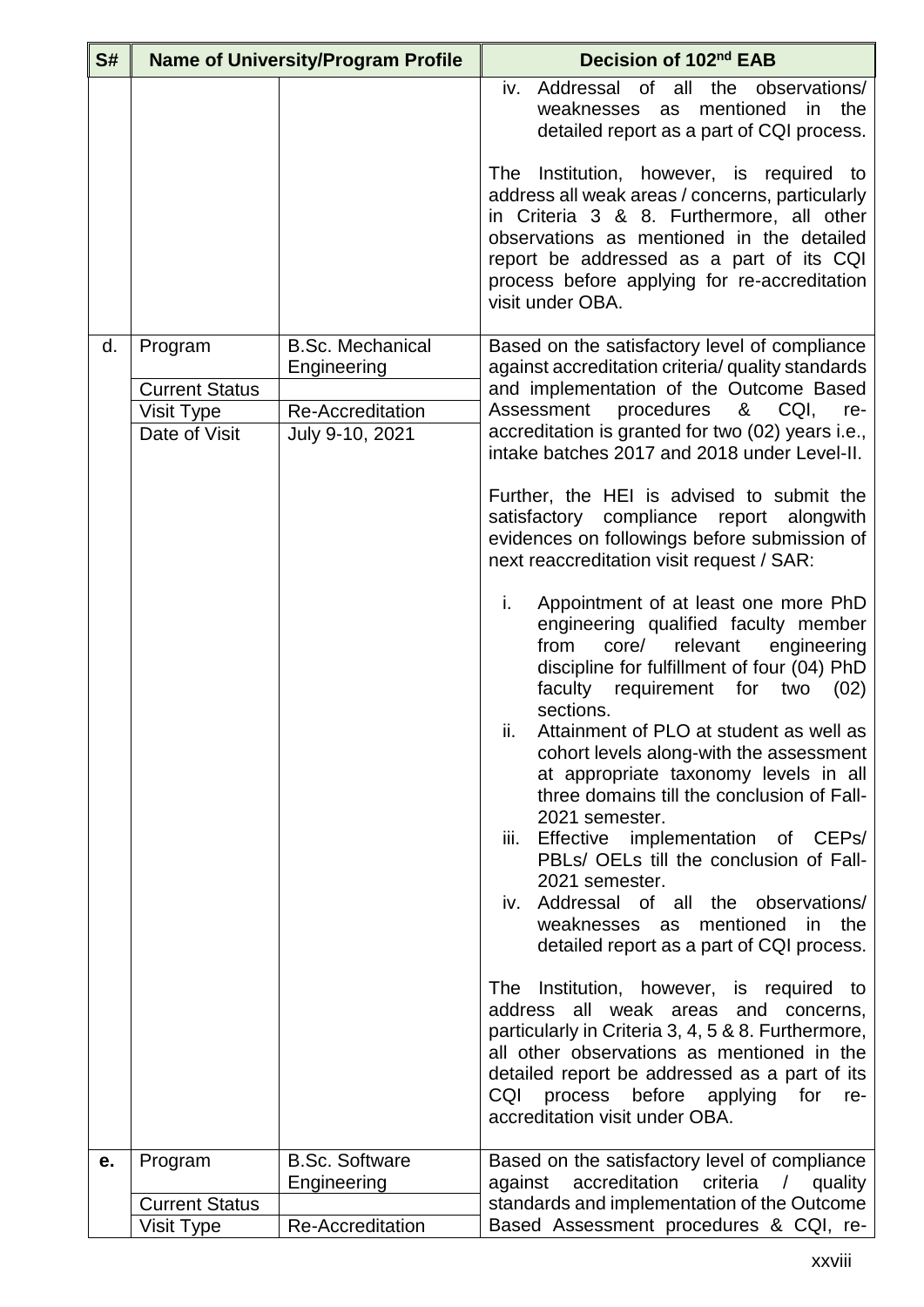| S#  |                             | <b>Name of University/Program Profile</b>          | Decision of 102 <sup>nd</sup> EAB                                                                                                                                                                                                                                                                                                                         |
|-----|-----------------------------|----------------------------------------------------|-----------------------------------------------------------------------------------------------------------------------------------------------------------------------------------------------------------------------------------------------------------------------------------------------------------------------------------------------------------|
|     | Date of Visit               | July 9-10, 2021                                    | accreditation is granted for two (02) years i.e.,<br>intake batches 2017 and 2018 under Level-II.                                                                                                                                                                                                                                                         |
|     |                             |                                                    | The Institution, however, is required to<br>address all weak areas and concerns,<br>particularly in Criteria 3 & 8. Furthermore, all<br>other observations as mentioned in the<br>detailed report be addressed as a part of its<br>CQI<br>process before applying<br>for<br>re-<br>accreditation visit under OBA.                                         |
| 02. | Air University, Islamabad   |                                                    |                                                                                                                                                                                                                                                                                                                                                           |
| a.  | Program                     | <b>Bachelor of Electrical</b><br>Engineering       | Based on the satisfactory level of compliance<br>against<br>accreditation<br>criteria<br>/ quality                                                                                                                                                                                                                                                        |
|     | <b>Current Status</b>       |                                                    | standards and implementation of the Outcome                                                                                                                                                                                                                                                                                                               |
|     | Visit Type                  | Re-accreditation                                   | Based Assessment procedures & CQI, re-<br>accreditation is recommended for two (02)                                                                                                                                                                                                                                                                       |
|     | Date of Visit               | June 28-29, 2021                                   | years i.e., intake batches 2017 and 2018<br>under Level-II subject to hiring of more faculty<br>from core engineering discipline to bring down<br>student teacher ratio upto 20:1.                                                                                                                                                                        |
|     |                             |                                                    | Further, the subsequent re-accreditation visit<br>request from HEI will only be entertained<br>submission<br>subject to<br>of<br>satisfactory<br>compliance<br>report alongwith<br>tangible<br>evidences on all observations/ deficiencies,<br>weaknesses and concerns, particularly in<br>Criteria 2, 3, 4, 7 & 8 as identified in visitation<br>report. |
|     |                             |                                                    | Moreover, all other observations as mentioned<br>in the detailed report be addressed as a part<br>of CQI process before applying for re-<br>accreditation visit under OBA.                                                                                                                                                                                |
|     | Program                     | <b>Bachelor</b><br>of<br>Mechanical<br>Engineering | Based on the satisfactory level of compliance<br>accreditation<br>criteria<br>against<br>quality<br>standards and implementation of the Outcome                                                                                                                                                                                                           |
|     | <b>Current Status</b>       |                                                    | Based Assessment procedures & CQI, re-                                                                                                                                                                                                                                                                                                                    |
|     | Visit Type<br>Date of Visit | Re-accreditation<br>June 28-29, 2021               | accreditation is granted for one (01) year i.e.<br>for intake batch 2017 only under Level-II.                                                                                                                                                                                                                                                             |
| b.  |                             |                                                    | Further, re-accreditation is also recommended<br>for intake batch 2018 under Level-II subject to<br>submission of satisfactory compliance report<br>evidences<br>alongwith<br>tangible<br>on<br>all<br>observations/ deficiency, weaknesses and<br>concerns particularly in Criteria 2, 3, 7 & 8 as<br>identified in visitation report.                   |
|     |                             |                                                    | Moreover, all other observations as mentioned<br>in the detailed report be addressed as a part                                                                                                                                                                                                                                                            |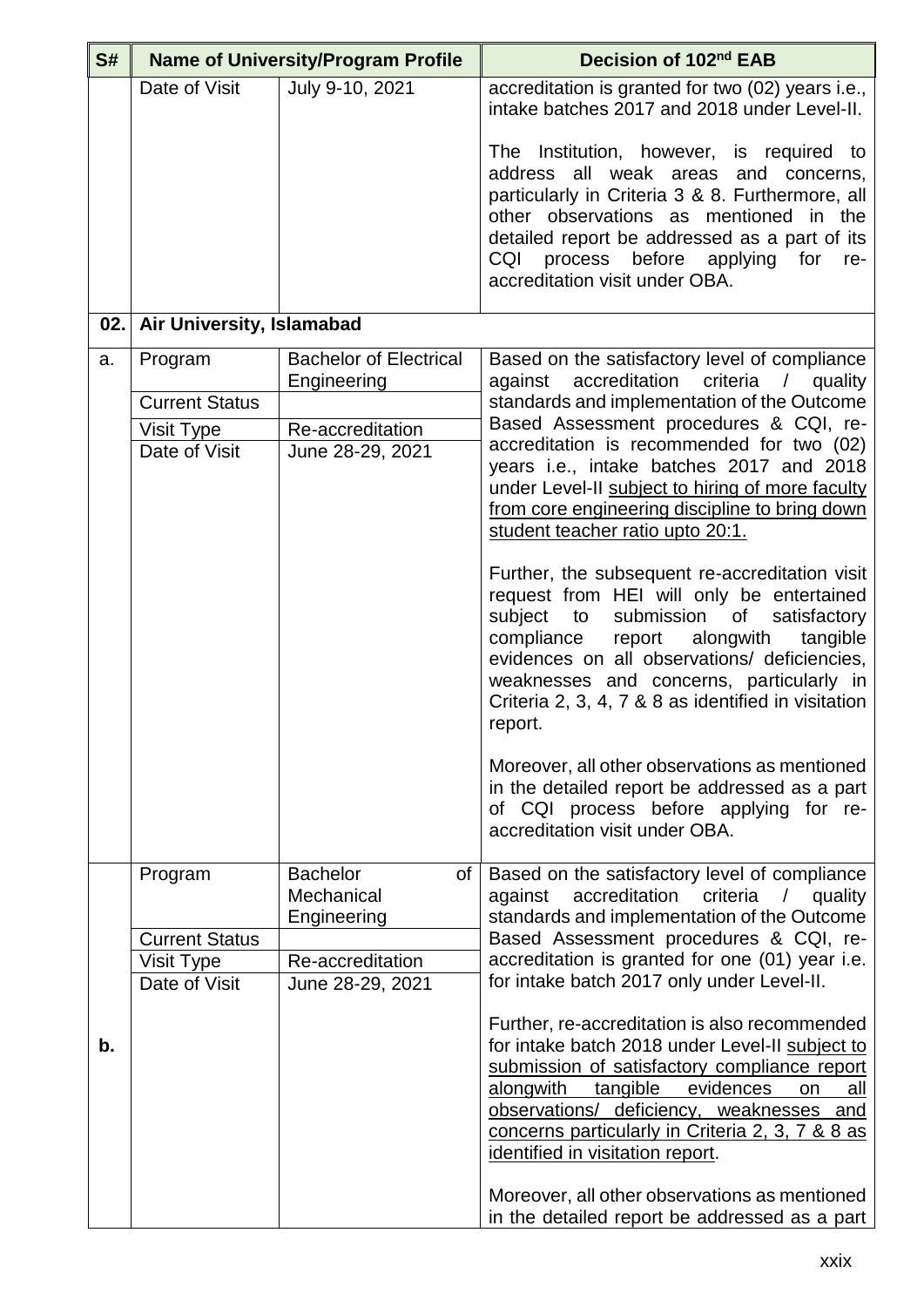| S# |                                   | <b>Name of University/Program Profile</b>                                                                                                                                                                                                                                                                                 | Decision of 102 <sup>nd</sup> EAB                                                                                                                                                                                                                                                                                                                                              |
|----|-----------------------------------|---------------------------------------------------------------------------------------------------------------------------------------------------------------------------------------------------------------------------------------------------------------------------------------------------------------------------|--------------------------------------------------------------------------------------------------------------------------------------------------------------------------------------------------------------------------------------------------------------------------------------------------------------------------------------------------------------------------------|
|    |                                   |                                                                                                                                                                                                                                                                                                                           | of CQI process before applying for re-<br>accreditation visit under OBA.                                                                                                                                                                                                                                                                                                       |
| C. | Program                           | Bachelor of<br><b>Mechatronics</b><br>Engineering                                                                                                                                                                                                                                                                         | Based on the satisfactory level of compliance<br>accreditation<br>criteria / quality<br>against<br>standards and implementation of the Outcome                                                                                                                                                                                                                                 |
|    | <b>Current Status</b>             |                                                                                                                                                                                                                                                                                                                           | Based Assessment procedures & CQI, re-                                                                                                                                                                                                                                                                                                                                         |
|    | Visit Type<br>Date of Visit       | Re-accreditation<br>June 28-29, 2021                                                                                                                                                                                                                                                                                      | accreditation is granted for two (02) years i.e.,<br>for intake batches 2017 and 2018 under Level-                                                                                                                                                                                                                                                                             |
|    |                                   |                                                                                                                                                                                                                                                                                                                           | $\mathbf{II}$ .                                                                                                                                                                                                                                                                                                                                                                |
|    |                                   |                                                                                                                                                                                                                                                                                                                           | Violation pertaining to admitting more students<br>than allowed in intake Fall-2020 will be dealt in<br>accordance with Article-8 of PEC Regulations<br>of Engineering Education in Pakistan for<br>imposition of penalty.                                                                                                                                                     |
|    |                                   |                                                                                                                                                                                                                                                                                                                           | The Institution, however, is required to<br>address the deficiency and all weak areas and<br>concerns, particularly in Criteria 3, 7 & 8.<br>Furthermore, all other observations<br>as<br>mentioned in the detailed report be addressed<br>as a part of its CQI process before applying for<br>re-accreditation visit under OBA.                                               |
| d. | Program                           | <b>Bachelor of Computer</b>                                                                                                                                                                                                                                                                                               | Based on the satisfactory level of compliance                                                                                                                                                                                                                                                                                                                                  |
|    | <b>Current Status</b>             | Engineering                                                                                                                                                                                                                                                                                                               | accreditation<br>against<br>criteria<br>quality<br>$\sqrt{2}$<br>standards and implementation of the Outcome                                                                                                                                                                                                                                                                   |
|    | <b>Visit Type</b>                 | Accreditation                                                                                                                                                                                                                                                                                                             | Based Assessment procedures<br>&<br>CQI,                                                                                                                                                                                                                                                                                                                                       |
|    | Date of Visit<br>June 28-29, 2021 | accreditation is recommended for one (01)<br>year i.e. for intake batch 2017 under Level-II<br>subject to hiring of atleast one (01) more MS<br>engineering qualified faculty from core<br>discipline for fulfillment of minimum eight (08)<br>MFS requirement for one section as per PEC<br>Accreditation Manual - 2019. |                                                                                                                                                                                                                                                                                                                                                                                |
|    |                                   |                                                                                                                                                                                                                                                                                                                           | Further, re-accreditation is also recommended<br>for Intake Batch-2018 under Level-II subject to<br>submission of satisfactory compliance report<br>tangible evidences<br>along<br>with<br>on<br>all<br>observations/<br>weaknesses<br>highlighted<br>in<br>visitation report in addition of hiring of at least<br>One more MS Qualified Faculty member as<br>mentioned above. |
|    |                                   |                                                                                                                                                                                                                                                                                                                           | The Institution, however, is required to<br>address all deficiencies, weak areas and<br>concerns, particularly in Criteria 1, 2, 3, 4, 5, 7<br>& 8. Furthermore, all other observations as<br>mentioned in the detailed report be addressed<br>as a part of its CQI process before applying for<br>re-accreditation visit under OBA.                                           |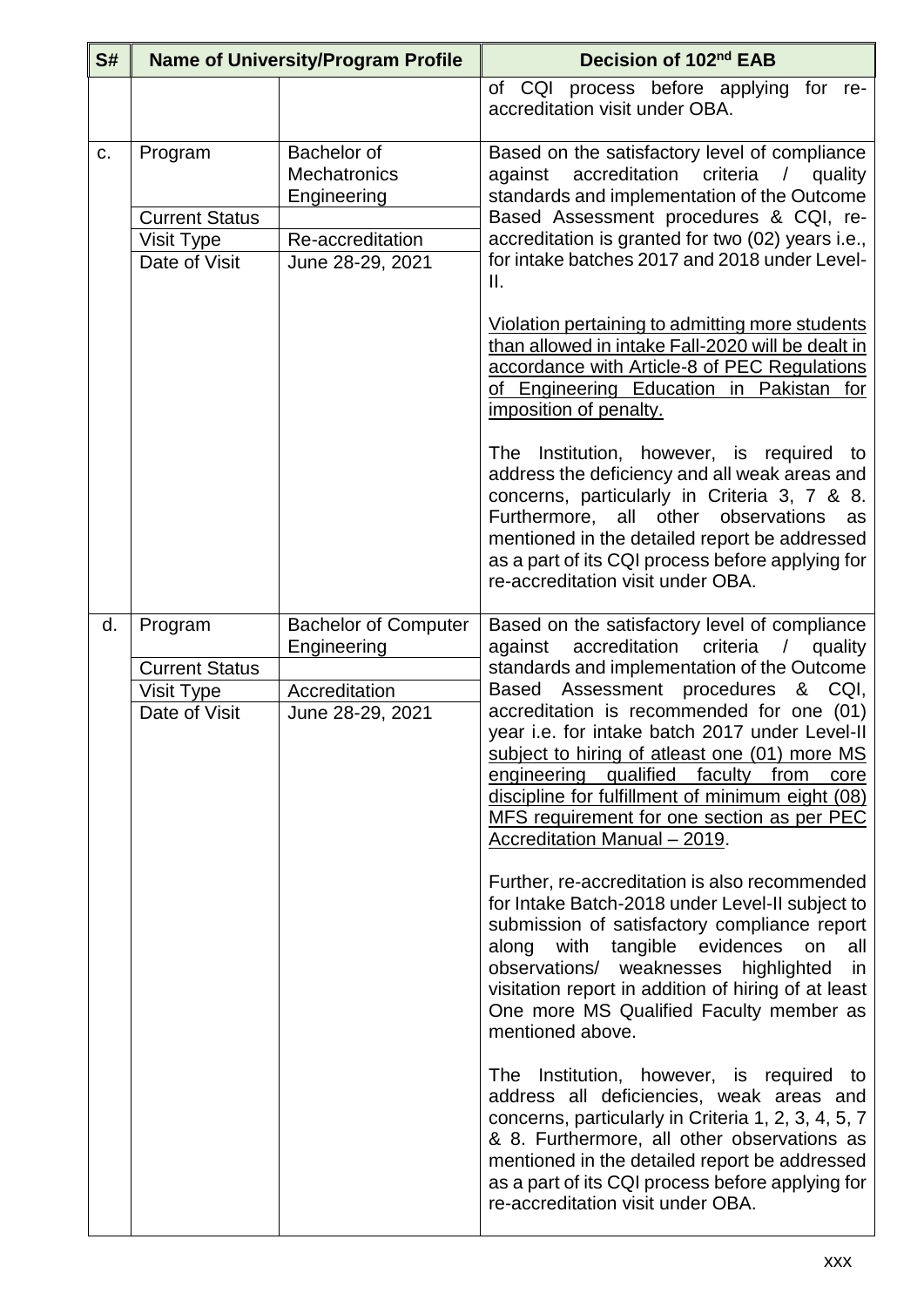| 03. | <b>University, Karachi)</b>                                     |                                                                             | Hamdard Institute of Engineering and Technology, Islamabad Campus (Hamdard                                                                                                                                                                                                                                                                                                                                                                                                                                                                                                                                                                                                                                                                                                                                                                                  |
|-----|-----------------------------------------------------------------|-----------------------------------------------------------------------------|-------------------------------------------------------------------------------------------------------------------------------------------------------------------------------------------------------------------------------------------------------------------------------------------------------------------------------------------------------------------------------------------------------------------------------------------------------------------------------------------------------------------------------------------------------------------------------------------------------------------------------------------------------------------------------------------------------------------------------------------------------------------------------------------------------------------------------------------------------------|
| a.  | Program<br><b>Current Status</b><br>Visit Type<br>Date of Visit | <b>BE Electrical</b><br>Engineering<br>Re-accreditation<br>July 12-13, 2021 | Based on verification of satisfactory level of<br>compliance against accreditation criteria/<br>quality standards during physical accreditation<br>already granted provisional<br>the<br>visit,<br>accreditation to intake batch 2016 under<br>Level-I is validated.                                                                                                                                                                                                                                                                                                                                                                                                                                                                                                                                                                                        |
|     |                                                                 |                                                                             | Further, based on the satisfactory level of<br>compliance against accreditation criteria /<br>quality standards and implementation of the<br>Outcome Based Assessment procedures &<br>CQI, re-accreditation is granted for two (02)<br>years i.e., for intake batches 2017 and 2018<br>under Level-II.                                                                                                                                                                                                                                                                                                                                                                                                                                                                                                                                                      |
|     |                                                                 |                                                                             | The Institution, however, is required to<br>address all deficiencies, weak areas and<br>concerns, particularly in Criteria 3, 5 & 8.<br>Furthermore, all other<br>observations<br>as<br>mentioned in the detailed report be addressed<br>as a part of its CQI process before applying for<br>re-accreditation visit under OBA.                                                                                                                                                                                                                                                                                                                                                                                                                                                                                                                              |
| 04. |                                                                 | <b>Geographical Information Systems, Islamabad</b>                          | National University of Sciences and Technology, Islamabad - Institute of                                                                                                                                                                                                                                                                                                                                                                                                                                                                                                                                                                                                                                                                                                                                                                                    |
| a.  | Program<br><b>Current Status</b><br>Visit Type<br>Date of Visit | <b>BE Geoinformatics</b><br>Re-accreditation<br>July 1-2, 2021              | Based on the satisfactory level of compliance<br>against accreditation<br>criteria / quality<br>standards and implementation of the Outcome<br>Based Assessment procedures & CQI, re-<br>accreditation is recommended for two (02)<br>years i.e. for intake batches 2017 & 2018<br>under Level-II subject to hiring of atleast one<br>(01) more MS engineering qualified faculty<br>from core/ relevant discipline for fulfillment of<br>minimum eight (08) MFS requirement for one<br>section as per PEC Accreditation Manual -<br>2019.<br>The Institution, however, is required to<br>address all weak areas and concerns,<br>particularly in Criteria 3 & 8. Furthermore, all<br>other observations as mentioned in the<br>detailed report be addressed as a part of its<br>CQI<br>process before applying for<br>re-<br>accreditation visit under OBA. |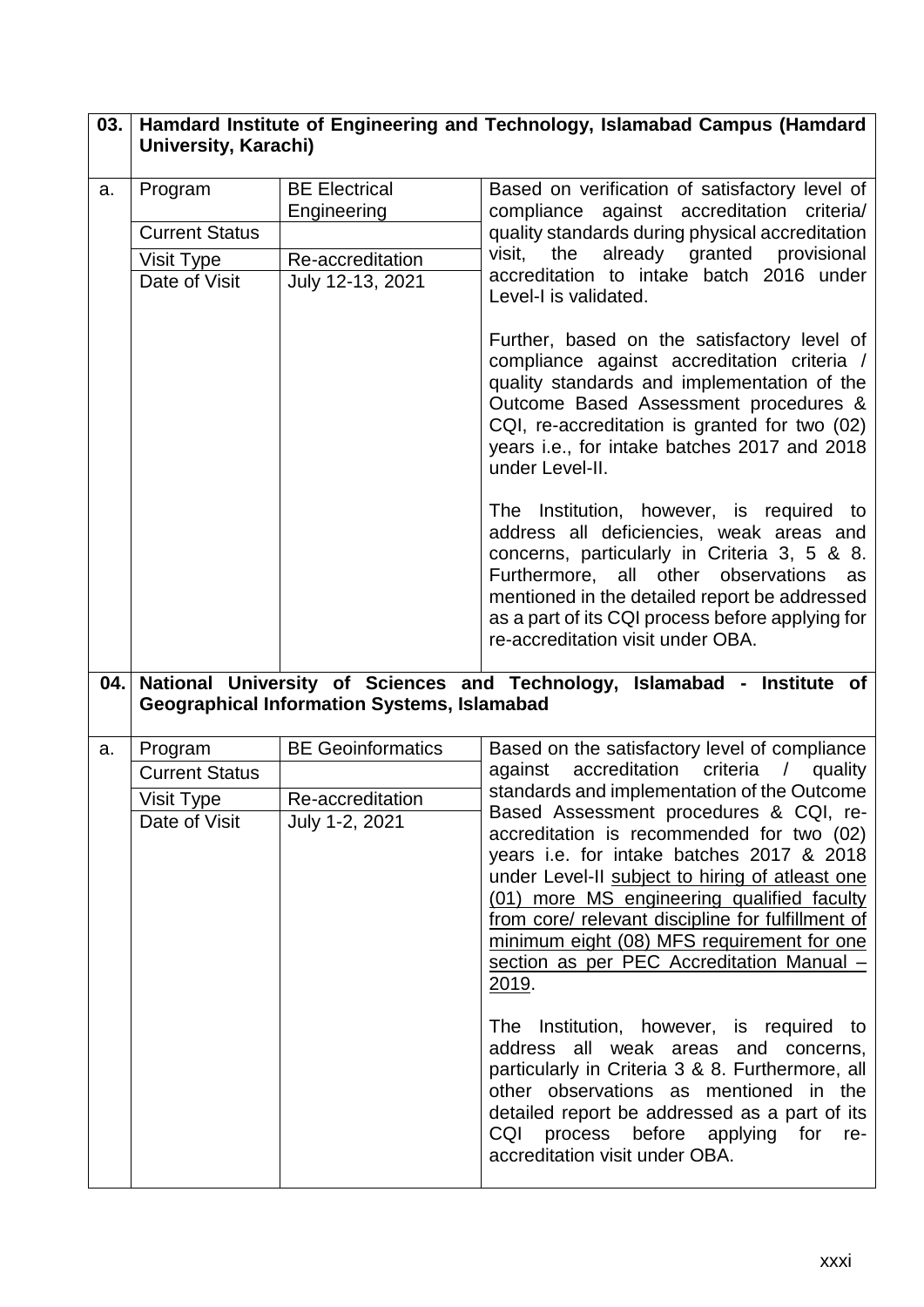| 05. |                                                                                                  |                                                                                   | National University of Sciences and Technology, Islamabad - Institute of Civil                                                                                                                                                                                                                                                                                                                                                                                                                                                                                                                                                                                                                                                                                                                                                                                                                                                                                                                                                                                                                                                                                                    |
|-----|--------------------------------------------------------------------------------------------------|-----------------------------------------------------------------------------------|-----------------------------------------------------------------------------------------------------------------------------------------------------------------------------------------------------------------------------------------------------------------------------------------------------------------------------------------------------------------------------------------------------------------------------------------------------------------------------------------------------------------------------------------------------------------------------------------------------------------------------------------------------------------------------------------------------------------------------------------------------------------------------------------------------------------------------------------------------------------------------------------------------------------------------------------------------------------------------------------------------------------------------------------------------------------------------------------------------------------------------------------------------------------------------------|
| a.  | <b>Engineering, Islamabad</b><br>Program<br><b>Current Status</b><br>Visit Type<br>Date of Visit | <b>BE Civil</b><br>Re-accreditation<br>July 1-2, 2021                             | Based on the satisfactory level of compliance<br>accreditation<br>against<br>criteria<br>/ quality<br>standards and implementation of the Outcome<br>Based Assessment procedures & CQI, re-<br>accreditation is granted for four (04) years i.e.,<br>for intake batches 2017, 2018, 2019 and 2020<br>under Level-II.<br>The Institution, however, is required to<br>address all weak areas and concerns,<br>particularly in Criteria 3 & 8. Furthermore, all<br>other observations as mentioned in the<br>detailed report be addressed as a part of its<br>process before applying for<br>CQI<br>re-<br>accreditation visit under OBA.                                                                                                                                                                                                                                                                                                                                                                                                                                                                                                                                            |
| 06. |                                                                                                  | <b>Environmental Science and Engineering, Islamabad</b>                           | National University of Sciences and Technology, Islamabad - Institute of                                                                                                                                                                                                                                                                                                                                                                                                                                                                                                                                                                                                                                                                                                                                                                                                                                                                                                                                                                                                                                                                                                          |
| a.  | Program<br><b>Current Status</b><br>Visit Type<br>Date of Visit                                  | Bachelor of<br>Environmental<br>Engineering<br>Re-accreditation<br>July 1-2, 2021 | Based on verification of satisfactory level of<br>compliance against accreditation criteria/<br>quality standards, implementation of the<br>Outcome Based Assessment procedures &<br>CQI during physical accreditation visit, the<br>already granted provisional accreditation to<br>intake batch 2016 under Level-II is validated.<br>Further, based on the satisfactory level of<br>compliance against accreditation criteria /<br>quality standards and implementation of the<br>Outcome Based Assessment procedures &<br>CQI, re-accreditation is recommended for two<br>(02) years i.e., intake batches 2017 and 2018<br>under Level-II subject to hiring of atleast two<br>(02) more MS engineering qualified faculty<br>from core discipline for fulfillment of minimum<br>eight (08) MFS requirement for one section as<br>per PEC Accreditation Manual - 2019.<br>Institution, however, is required to<br>The<br>address all weak areas and concerns,<br>particularly in Criteria-8. Furthermore, all other<br>observations as mentioned in the detailed<br>report be addressed as a part of its CQI<br>process before applying for re-accreditation<br>visit under OBA. |
| 07. |                                                                                                  | and Materials Engineering, Islamabad                                              | National University of Sciences and Technology, Islamabad School of Chemical                                                                                                                                                                                                                                                                                                                                                                                                                                                                                                                                                                                                                                                                                                                                                                                                                                                                                                                                                                                                                                                                                                      |
| a.  | Program                                                                                          | <b>BE Chemical</b>                                                                | Based on the satisfactory level of compliance                                                                                                                                                                                                                                                                                                                                                                                                                                                                                                                                                                                                                                                                                                                                                                                                                                                                                                                                                                                                                                                                                                                                     |
|     | <b>Current Status</b>                                                                            |                                                                                   | accreditation criteria /<br>against<br>quality                                                                                                                                                                                                                                                                                                                                                                                                                                                                                                                                                                                                                                                                                                                                                                                                                                                                                                                                                                                                                                                                                                                                    |
|     | Visit Type                                                                                       | Re-accreditation                                                                  | standards and implementation of the Outcome                                                                                                                                                                                                                                                                                                                                                                                                                                                                                                                                                                                                                                                                                                                                                                                                                                                                                                                                                                                                                                                                                                                                       |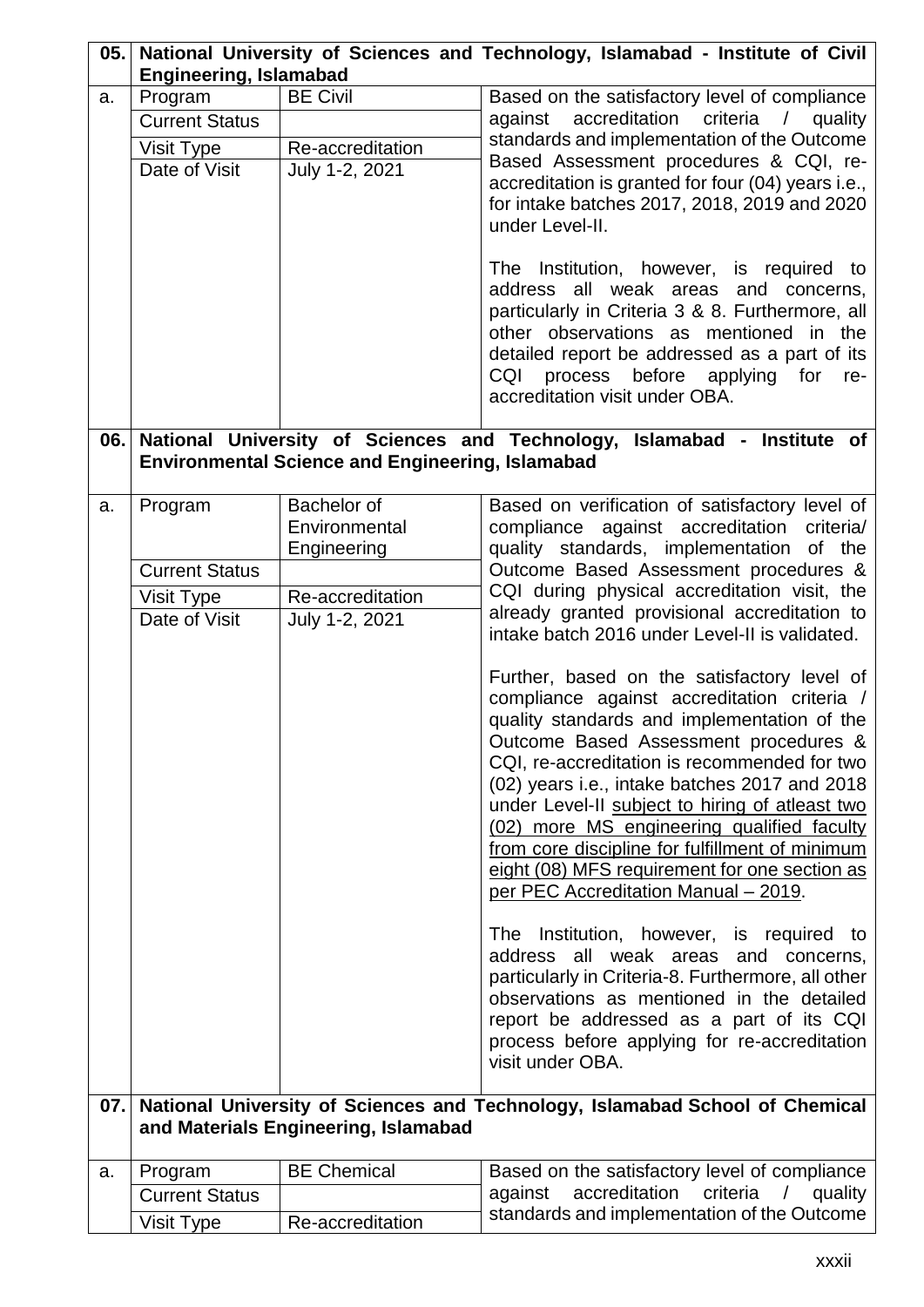|    | Date of Visit               | July 1-2, 2021                                                 | Based Assessment procedures & CQI, re-<br>accreditation is granted for two (02) years i.e.,<br>intake batches 2017 and 2018 under Level-II.                                                                                                                                                                                    |
|----|-----------------------------|----------------------------------------------------------------|--------------------------------------------------------------------------------------------------------------------------------------------------------------------------------------------------------------------------------------------------------------------------------------------------------------------------------|
|    |                             |                                                                | The Institution, however, is required to<br>address all weak areas and concerns,<br>particularly in Criteria 2, 3 & 8. Furthermore, all<br>other observations as mentioned in the<br>detailed report be addressed as a part of its<br>CQI process<br>before<br>applying<br>for<br>re-<br>accreditation visit under OBA.        |
| b. | Program                     | BE Metallurgy &<br><b>Materials</b>                            | Based on the satisfactory level of compliance<br>accreditation criteria<br>against<br>/ quality                                                                                                                                                                                                                                |
|    | <b>Current Status</b>       |                                                                | standards and implementation of the Outcome                                                                                                                                                                                                                                                                                    |
|    | Visit Type                  | Re-accreditation                                               | Based Assessment procedures & CQI, re-                                                                                                                                                                                                                                                                                         |
|    | Date of Visit               | July 1-2, 2021                                                 | accreditation is granted for three (03) years<br>i.e., intake batches 2017, 2018 and 2019<br>under Level-II.                                                                                                                                                                                                                   |
|    |                             |                                                                | The Institution, however, is required to<br>address the deficiency and all weak areas &<br>concerns, particularly in Criteria 3, 5 & 8.<br>Furthermore, all other observations<br>as<br>mentioned in the detailed report be addressed<br>as a part of its CQI process before applying for<br>re-accreditation visit under OBA. |
|    |                             |                                                                |                                                                                                                                                                                                                                                                                                                                |
|    |                             | 08. Institute of Space Technology, Islamabad                   |                                                                                                                                                                                                                                                                                                                                |
| a. | Program                     | Bachelor of Science<br>(B.S.) in Mechanical<br>Engineering     | Based on the satisfactory level of compliance<br>against accreditation criteria / quality<br>standards and implementation of the Outcome                                                                                                                                                                                       |
|    | <b>Current Status</b>       |                                                                | Based Assessment procedures & CQI, re-                                                                                                                                                                                                                                                                                         |
|    | Visit Type                  | Re-accreditation                                               | accreditation is granted for three (03) years                                                                                                                                                                                                                                                                                  |
|    | Date of Visit               | July 12-13, 2021                                               | i.e., for intake batches 2017, 2018 and 2019<br>under Level-II.                                                                                                                                                                                                                                                                |
|    |                             |                                                                | The Institution, however, is required to<br>address all deficiencies, weak areas and<br>concerns, particularly in Criteria 3, 5 & 8.<br>Furthermore, all other observations as<br>mentioned in the detailed report be addressed<br>as a part of its CQI process before applying for<br>re-accreditation visit under OBA.       |
| b. | Program                     | Bachelor of Science<br>(B.S.)<br>Avionics<br>in<br>Engineering | Based on the satisfactory level of compliance<br>against accreditation criteria / quality<br>standards and implementation of the Outcome                                                                                                                                                                                       |
|    | <b>Current Status</b>       |                                                                | Based Assessment procedures & CQI, re-                                                                                                                                                                                                                                                                                         |
|    | Visit Type<br>Date of Visit | Re-accreditation<br>July 12-13, 2021                           | accreditation is granted for three (03) years<br>i.e., for intake batches 2017, 2018 and 2019                                                                                                                                                                                                                                  |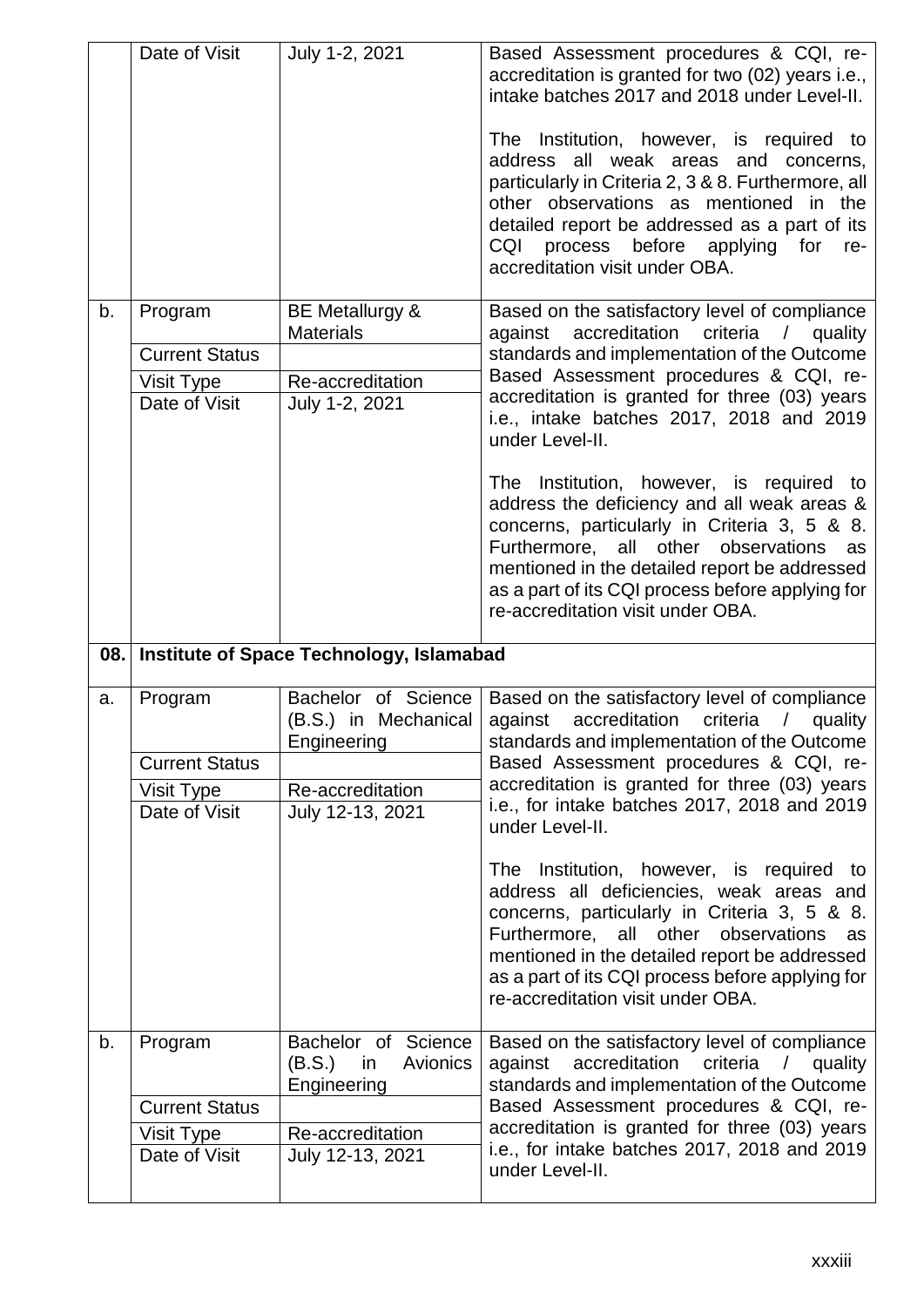|     |                             |                                          | The Institution, however, is required to<br>address all deficiencies, weak areas and<br>concerns, particularly in Criteria 3 & 8.<br>Furthermore, all other<br>observations<br>as<br>mentioned in the detailed report be addressed                                                                                                                                            |
|-----|-----------------------------|------------------------------------------|-------------------------------------------------------------------------------------------------------------------------------------------------------------------------------------------------------------------------------------------------------------------------------------------------------------------------------------------------------------------------------|
|     |                             |                                          | as a part of its CQI process before applying for<br>re-accreditation visit under OBA.                                                                                                                                                                                                                                                                                         |
| 09. |                             |                                          | National University of Computer and Emerging Sciences, Islamabad (Main                                                                                                                                                                                                                                                                                                        |
| a.  | Campus)<br>Program          | <b>Bachelor of Science</b>               | Based on verification of satisfactory level of                                                                                                                                                                                                                                                                                                                                |
|     |                             | (B.S.) in Electrical                     | compliance against accreditation criteria/                                                                                                                                                                                                                                                                                                                                    |
|     |                             | Engineering                              | quality standards during physical accreditation                                                                                                                                                                                                                                                                                                                               |
|     | <b>Current Status</b>       |                                          | already granted provisional<br>visit,<br>the                                                                                                                                                                                                                                                                                                                                  |
|     | Visit Type                  | Re-accreditation                         | accreditation to intake batch 2016 under<br>Level-I is validated.                                                                                                                                                                                                                                                                                                             |
|     | Date of Visit               | July 14-15, 2021                         |                                                                                                                                                                                                                                                                                                                                                                               |
|     |                             |                                          | Further, based on the satisfactory level of<br>compliance against accreditation criteria /<br>quality standards and implementation of the<br>Outcome Based Assessment procedures &<br>CQI, re-accreditation is granted for one (01)<br>year i.e. for intake batch 2017 under Level-II.<br>Moreover, re-accreditation<br>also<br>is<br>recommended for intake batch 2018 under |
|     |                             |                                          | Level-II subject to submission of satisfactory<br>compliance report alongwith evidences on all<br>observations/ deficiency, weaknesses &<br>concerns, particularly in Criteria 2, 3, 5, 7 & 8.                                                                                                                                                                                |
|     |                             |                                          | All other observations as mentioned in the<br>detailed report be addressed as a part of its<br>CQI<br>before<br>process<br>applying<br>for<br>re-<br>accreditation visit under OBA.                                                                                                                                                                                           |
| 10. |                             |                                          | Pakistan Institute of Engineering and Applied Sciences, Islamabad                                                                                                                                                                                                                                                                                                             |
| a.  | Program                     | <b>B.S.</b> in Mechanical<br>Engineering | Based on verification of satisfactory level of<br>compliance against accreditation<br>criteria/                                                                                                                                                                                                                                                                               |
|     | <b>Current Status</b>       |                                          | quality standards, implementation of the<br>Outcome Based Assessment procedures &                                                                                                                                                                                                                                                                                             |
|     | Visit Type<br>Date of Visit | Re-accreditation<br>June 14-15, 2021     | CQI during physical accreditation visit, the                                                                                                                                                                                                                                                                                                                                  |
|     |                             |                                          | already granted provisional accreditation to<br>intake batch 2016 under Level-II is validated.                                                                                                                                                                                                                                                                                |
|     |                             |                                          | Further, based on the satisfactory level of<br>compliance against accreditation criteria /<br>quality standards and implementation of the<br>Outcome Based Assessment procedures &<br>CQI, re-accreditation is granted for three (03)<br>years i.e., for intake batches 2017, 2018 and<br>2019 under Level-II.                                                                |
|     |                             |                                          | The Institution, however, is required<br>to<br>address all weak areas and concerns,                                                                                                                                                                                                                                                                                           |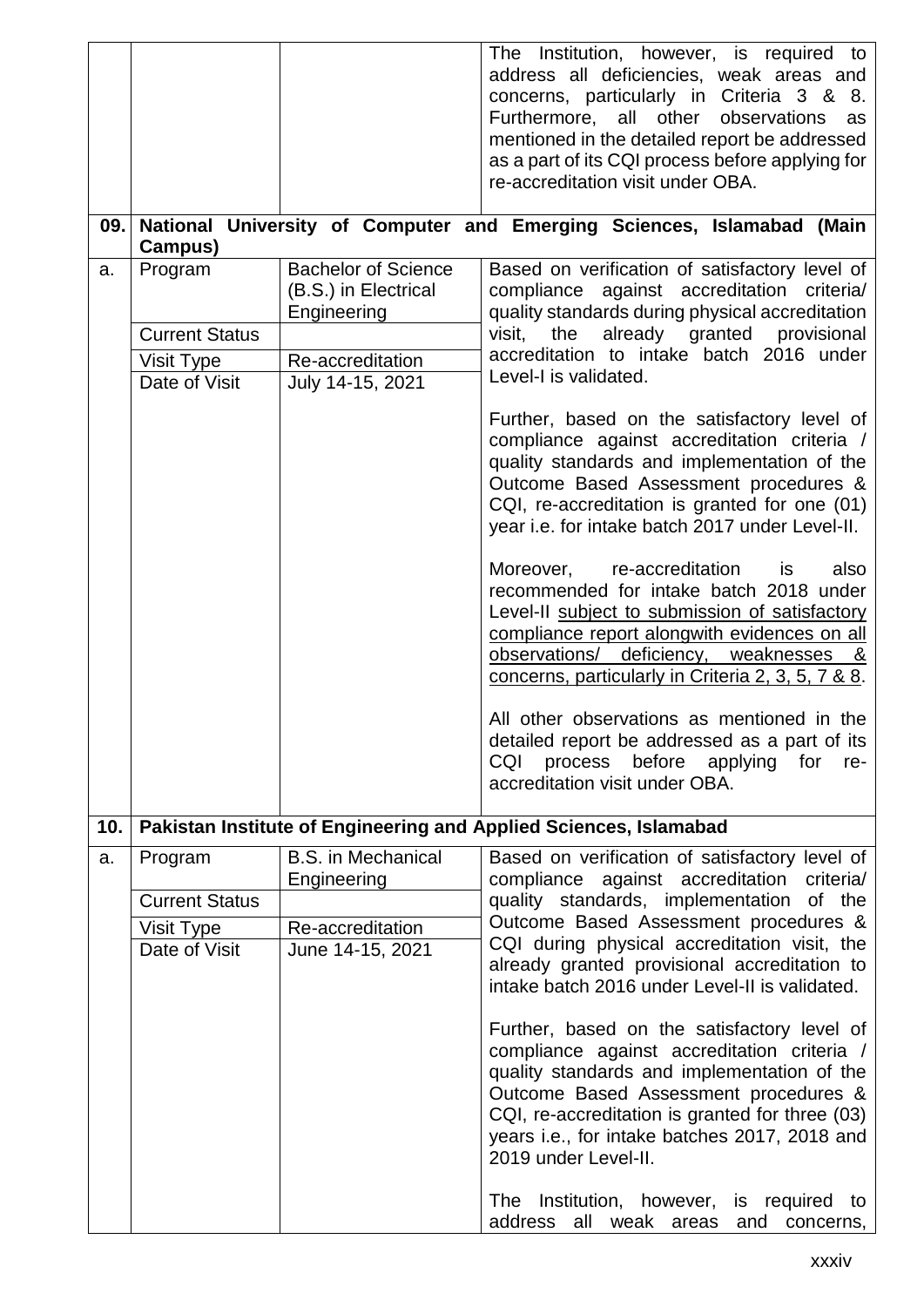|     |                                                                 |                                                                            | particularly in Criteria-8. Furthermore, all other<br>observations as mentioned in the detailed<br>report be addressed as a part of its CQI<br>process before applying for re-accreditation<br>visit under OBA.                                                                                                                                                                                                                                                                                                                                                                                                                                                                                                                                                                                                                                                                                                                                                                                                |
|-----|-----------------------------------------------------------------|----------------------------------------------------------------------------|----------------------------------------------------------------------------------------------------------------------------------------------------------------------------------------------------------------------------------------------------------------------------------------------------------------------------------------------------------------------------------------------------------------------------------------------------------------------------------------------------------------------------------------------------------------------------------------------------------------------------------------------------------------------------------------------------------------------------------------------------------------------------------------------------------------------------------------------------------------------------------------------------------------------------------------------------------------------------------------------------------------|
| 11. |                                                                 | The University of Lahore, Lahore (Islamabad Campus)                        |                                                                                                                                                                                                                                                                                                                                                                                                                                                                                                                                                                                                                                                                                                                                                                                                                                                                                                                                                                                                                |
| a.  | Program<br><b>Current Status</b><br>Visit Type<br>Date of Visit | <b>B.Sc. Civil</b><br>Engineering<br>Re-accreditation<br>June 24-25, 2021  | Based on verification of satisfactory level of<br>compliance against accreditation criteria/<br>quality standards during physical accreditation<br>already granted provisional<br>the<br>visit,<br>accreditation to intake batch 2016 under<br>Level-I is validated.<br>Further, based on the satisfactory level of<br>compliance against accreditation criteria /<br>quality standards and implementation of the<br>Outcome Based Assessment procedures &<br>CQI, re-accreditation is granted for two (02)<br>years i.e. for intake batches 2017 & 2018<br>under Level-II.                                                                                                                                                                                                                                                                                                                                                                                                                                    |
|     |                                                                 |                                                                            | The Institution, however, is required to<br>address all weak areas and concerns,<br>particularly in Criteria 3 & 8. Furthermore, all<br>other observations as mentioned in the<br>detailed report be addressed as a part of its<br>CQI<br>process before applying for re-<br>accreditation visit under OBA.                                                                                                                                                                                                                                                                                                                                                                                                                                                                                                                                                                                                                                                                                                    |
| b.  | Program<br><b>Current Status</b><br>Visit Type<br>Date of Visit | B.Sc.<br>Electrical<br>Engineering<br>Re-accreditation<br>June 24-25, 2021 | Based on verification of satisfactory level of<br>compliance against accreditation<br>criteria/<br>quality standards during physical accreditation<br>already granted provisional<br>visit, the<br>accreditation to intake batch 2016 under<br>Level-I is validated.<br>Further, based on the satisfactory level of<br>compliance against accreditation criteria /<br>quality standards and implementation of the<br>Outcome Based Assessment procedures &<br>CQI, re-accreditation is granted for two (02)<br>years i.e. for intake batches 2017 & 2018<br>under Level-II.<br>Since the program has been phased out by the<br>HEI and there is no further intake after 2018,<br>therefore, the HEI is advised to maintain the<br>faculty and other teaching, learning and<br>assessment standards as per PEC guidelines,<br>till the graduation of intake batch 2018.<br>The Institution, however, is required to<br>address all weak areas and concerns,<br>particularly in Criteria 3 & 8. Furthermore, all |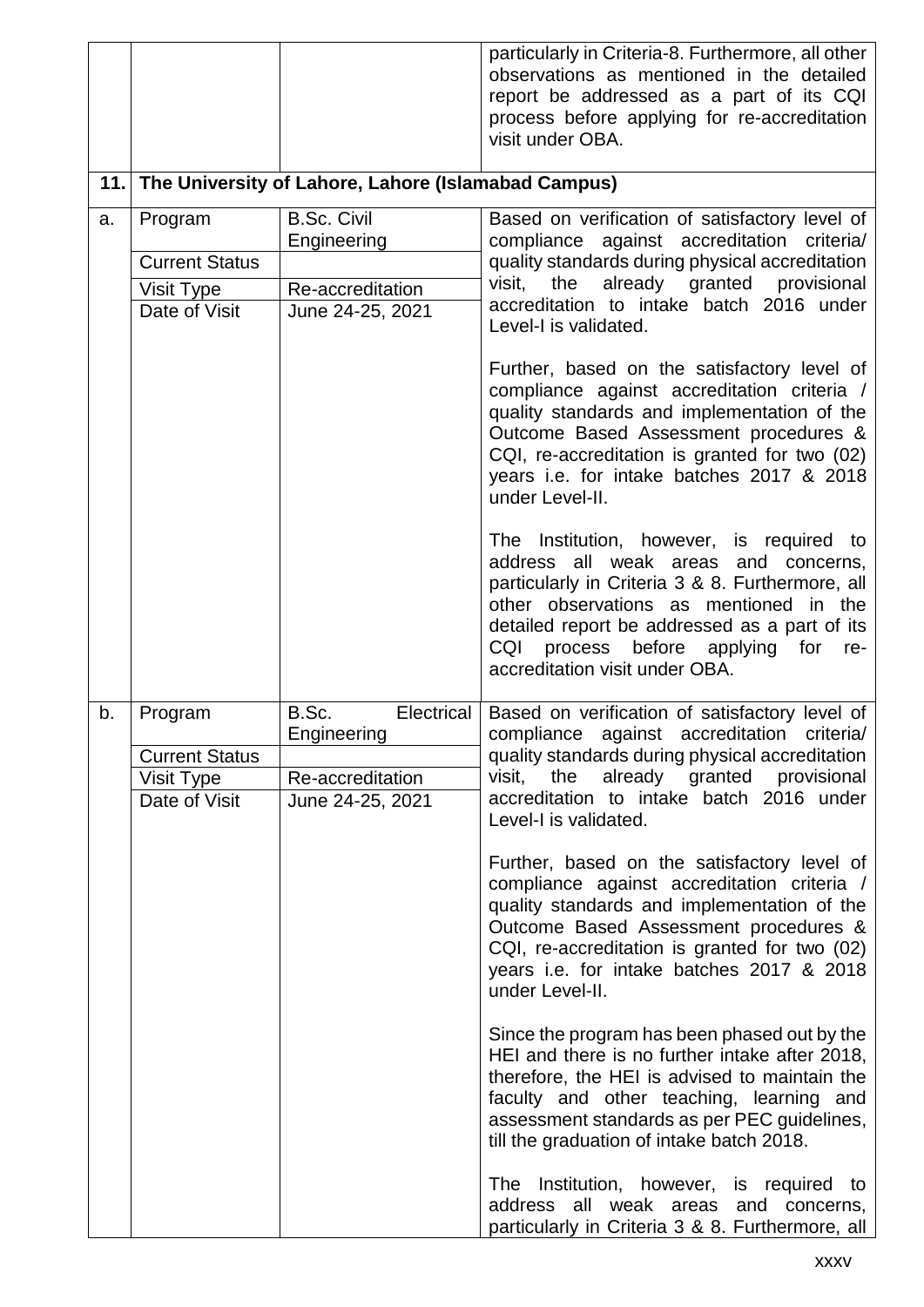|     |                                                                 |                                                                                | other observations as mentioned in the<br>detailed report be addressed as a part of its<br>process before applying for<br>CQI<br>re-<br>accreditation visit under OBA.                                                                                                                                                     |
|-----|-----------------------------------------------------------------|--------------------------------------------------------------------------------|----------------------------------------------------------------------------------------------------------------------------------------------------------------------------------------------------------------------------------------------------------------------------------------------------------------------------|
| C.  | Program<br><b>Current Status</b><br>Visit Type<br>Date of Visit | <b>B.Sc. Mechanical</b><br>Engineering<br>Re-accreditation<br>June 24-25, 2021 | Based on verification of satisfactory level of<br>compliance against accreditation criteria/<br>quality standards during physical accreditation<br>already granted provisional<br>visit,<br>the<br>accreditation to intake batch 2016 under<br>Level-I is validated.                                                       |
|     |                                                                 |                                                                                | Further, based on the satisfactory level of<br>compliance against accreditation criteria /<br>quality standards and implementation of the<br>Outcome Based Assessment procedures &<br>CQI, re-accreditation is granted for two (02)<br>years i.e. intake batches 2017 & 2018 under<br>Level-II.                            |
|     |                                                                 |                                                                                | Since the program has been phased out from<br>2020 by the HEI and there is no further intake<br>after 2019, therefore, the HEI is advised to<br>maintain the faculty and other teaching,<br>learning and assessment standards as per<br>PEC guidelines and apply afresh for intake<br>batch 2019 accordingly.              |
|     |                                                                 |                                                                                | The Institution, however, is required to<br>address all weak areas<br>and concerns,<br>particularly in Criteria 3 & 8. Furthermore, all<br>other observations as mentioned in the<br>detailed report be addressed as a part of its<br>before<br>CQI<br>process<br>applying<br>for<br>re-<br>accreditation visit under OBA. |
| 12. |                                                                 | <b>COMSATS University Islamabad (Abbottabad Campus)</b>                        |                                                                                                                                                                                                                                                                                                                            |
| a.  | Program                                                         | Bachelor of Science in<br>Computer<br>Engineering                              | Based on verification of satisfactory level of<br>compliance against accreditation criteria/<br>quality standards, and implementation of the                                                                                                                                                                               |
|     | <b>Current Status</b>                                           |                                                                                | Outcome Based Assessment procedures &                                                                                                                                                                                                                                                                                      |
|     | <b>Visit Type</b>                                               | Re-accreditation                                                               | CQI during physical accreditation visit, the<br>already granted provisional accreditation to                                                                                                                                                                                                                               |
|     | Date of Visit                                                   | July 8-9, 2021                                                                 | intake batch 2016 under Level-II is validated.                                                                                                                                                                                                                                                                             |
|     |                                                                 |                                                                                | Further, based on the satisfactory level of<br>compliance against accreditation criteria /<br>quality standards and implementation of the<br>Outcome Based Assessment procedures &<br>CQI, re-accreditation is granted for one (01)<br>year i.e. for intake batch 2017 under Level-II.                                     |
|     |                                                                 |                                                                                | re-accreditation<br>also<br>Moreover,<br>is<br>recommended for intake batch 2018 under<br>Level-II<br>verification<br>subject<br>to<br>of<br>all                                                                                                                                                                           |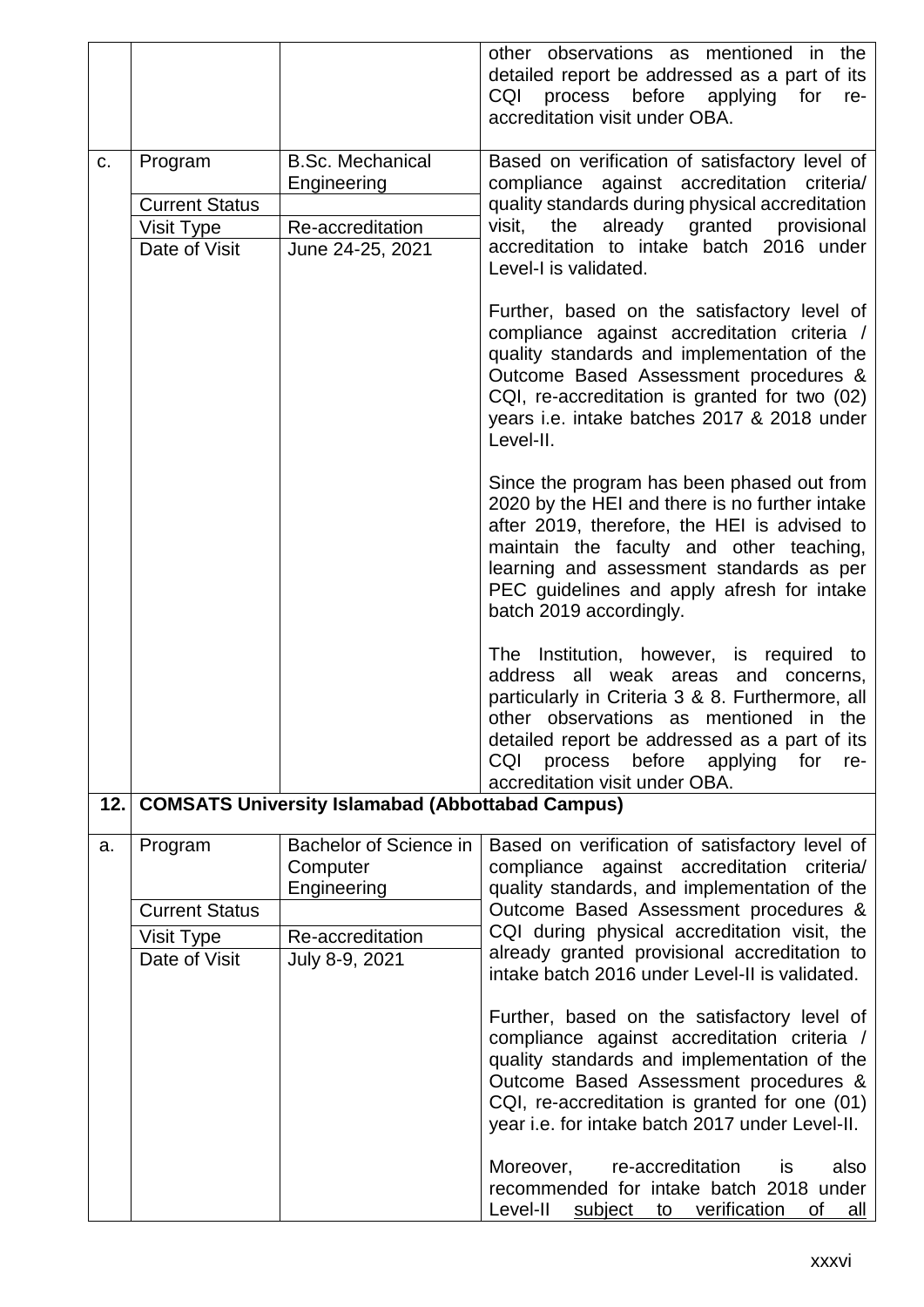|    |                                                                 |                                                                                                         | observations/ deficiency, weaknesses &<br>concerns, particularly in Criteria 1, 2, 3, 5 & 8<br>through a confirmatory visit.<br>All other observations as mentioned in the                                                                                                                                                             |
|----|-----------------------------------------------------------------|---------------------------------------------------------------------------------------------------------|----------------------------------------------------------------------------------------------------------------------------------------------------------------------------------------------------------------------------------------------------------------------------------------------------------------------------------------|
|    |                                                                 |                                                                                                         | detailed report be addressed as a part of its<br>CQI process before applying for<br>re-<br>accreditation visit under OBA.                                                                                                                                                                                                              |
| b. | Program<br><b>Current Status</b>                                | Bachelor of Science in<br>Electrical<br>(Power)<br>Engineering                                          | Based on verification of satisfactory level of<br>compliance against accreditation<br>criteria/<br>quality standards, implementation<br>of the<br>Outcome Based Assessment procedures &                                                                                                                                                |
|    | Visit Type<br>Date of Visit                                     | Re-accreditation<br>July 8-9, 2021                                                                      | CQI during physical accreditation visit, the<br>already granted provisional accreditation to<br>intake batch 2016 under Level-II is validated.                                                                                                                                                                                         |
|    |                                                                 |                                                                                                         | Further, based on the satisfactory level of<br>compliance against accreditation criteria /<br>quality standards and implementation of the<br>Outcome Based Assessment procedures &<br>CQI, re-accreditation is granted for three (03)<br>years i.e. for intake batches 2017, 2018 &<br>2019 under Level-II.                            |
|    |                                                                 |                                                                                                         | The Institution, however, is required to<br>address all weak areas and concerns,<br>particularly in Criteria 5 & 8. Furthermore, all<br>other observations as mentioned in the<br>detailed report be addressed as a part of its<br>CQI<br>process before<br>applying<br>for<br>re-<br>accreditation visit under OBA.                   |
| C. | Program<br><b>Current Status</b><br>Visit Type<br>Date of Visit | Bachelor of Science in<br>Electrical (Electronics)<br>Engineering<br>Re-accreditation<br>July 8-9, 2021 | Based on verification of satisfactory level of<br>compliance against accreditation<br>criteria/<br>quality standards, implementation of the<br>Outcome Based Assessment procedures &<br>CQI during physical accreditation visit, the<br>already granted provisional accreditation to<br>intake batch 2016 under Level-II is validated. |
|    |                                                                 |                                                                                                         | Further, based on the satisfactory level of<br>compliance against accreditation criteria /<br>quality standards and implementation of the<br>Outcome Based Assessment procedures &<br>CQI, re-accreditation is granted for three (03)<br>years i.e. intake batches 2017, 2018 & 2019<br>under Level-II.                                |
|    |                                                                 |                                                                                                         | The Institution, however, is required to<br>address all weak areas and concerns,<br>particularly in Criteria 5 & 8. Furthermore, all<br>other observations as mentioned in the<br>detailed report be addressed as a part of its                                                                                                        |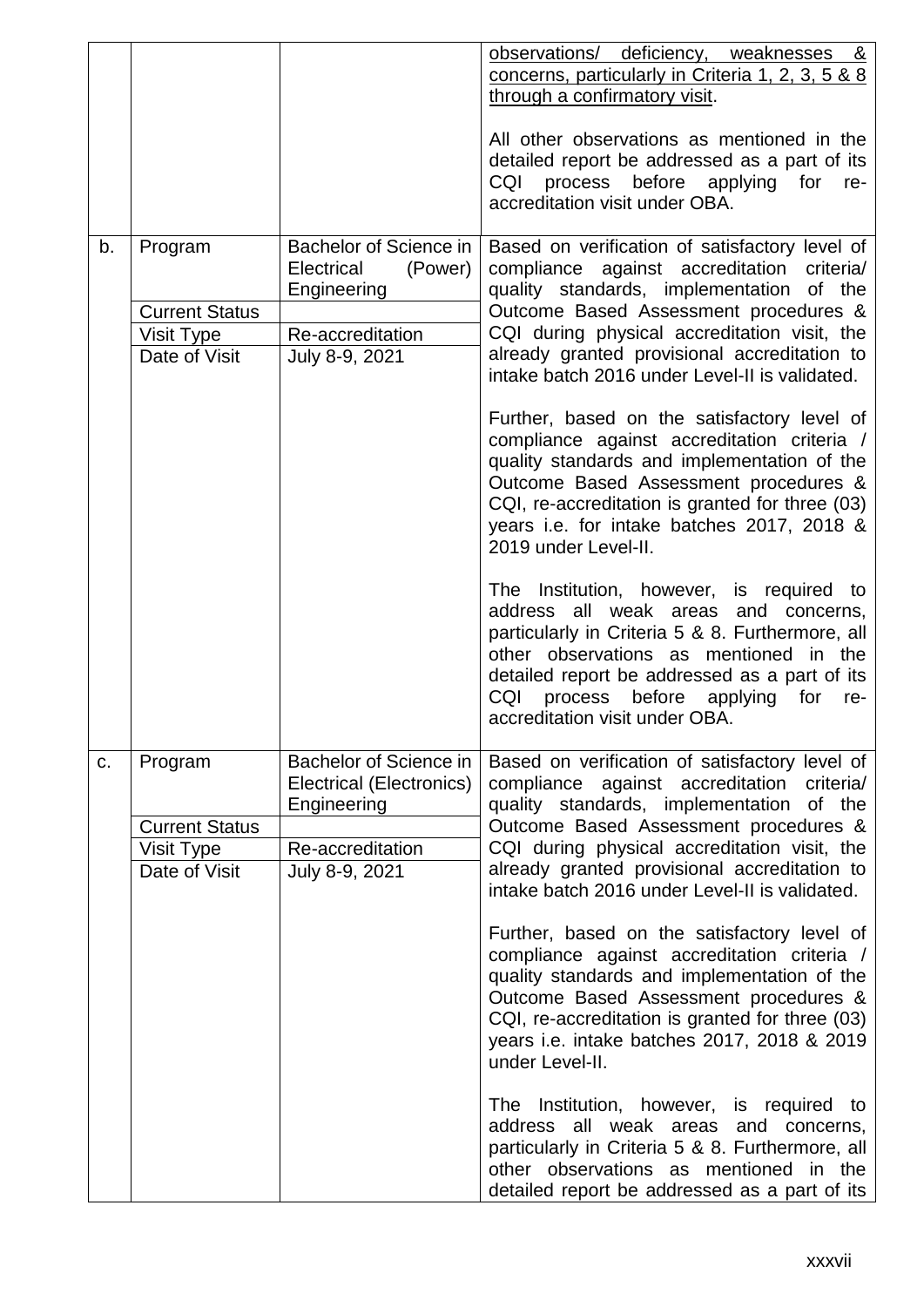|      |                                  |                                                           | CQI<br>process before applying<br>for<br>re-<br>accreditation visit under OBA.                                                                                                                                                                                                                                                                                                                                     |
|------|----------------------------------|-----------------------------------------------------------|--------------------------------------------------------------------------------------------------------------------------------------------------------------------------------------------------------------------------------------------------------------------------------------------------------------------------------------------------------------------------------------------------------------------|
| d.   | Program<br><b>Current Status</b> | <b>Bachelor of Science in</b><br><b>Civil Engineering</b> | Based on major deficiencies & weaknesses in<br>most of the criteria (particularly in criteria 1, 2,<br>3, 5, 6, 8 & 9) and partial implementation of                                                                                                                                                                                                                                                               |
|      | Visit Type                       | Re-accreditation                                          | OBE, the current accreditation level of the                                                                                                                                                                                                                                                                                                                                                                        |
|      | Date of Visit                    | July 8-9, 2021                                            | program is downgraded from Level-II to Level-<br>I, and therefore, the re-accreditation is granted<br>for one (01) year i.e. for intake batch 2017<br>under Level-I.                                                                                                                                                                                                                                               |
|      |                                  |                                                           | The HEI is advised to hire at least one (01)<br>more PhD engineering qualified faculty from<br>core/ relevant disciplines for fulfilment of four<br>(04) PhD faculty members requirement for two<br>(02) sections. In case the HEI does not want<br>to increase the PhD faculty, then a formal<br>application be submitted to EAB for reduction<br>of student intake inline with available PhD<br>faculty members. |
|      |                                  |                                                           | Further, next SAR for intake Fall-2018 will only<br>be considered subject to submission of<br>satisfactory compliance report<br>alongwith<br>tangible evidences on followings:                                                                                                                                                                                                                                     |
|      |                                  |                                                           | Appointment of at-least one more PhD<br>i.<br>engineering qualified faculty member<br>from core/ relevant discipline.<br>Addressal<br>ii.<br>0f<br>observations/<br>all<br>deficiencies, weak areas & concerns,<br>particularly in criteria 1, 2, 3, 5, 6, 8 & 9 as<br>mentioned in visitation team report.                                                                                                        |
| 13.1 |                                  |                                                           | Sarhad University of Science and Information Technology, Peshawar                                                                                                                                                                                                                                                                                                                                                  |
| a.   | Program                          | <b>B.Sc. Electrical</b><br>Engineering                    | Based on the satisfactory level of compliance<br>accreditation<br>criteria<br>against<br>$\sqrt{2}$<br>quality                                                                                                                                                                                                                                                                                                     |
|      | <b>Current Status</b>            |                                                           | standards and implementation of the Outcome<br>Based Assessment procedures & CQI, re-                                                                                                                                                                                                                                                                                                                              |
|      | Visit Type<br>Date of Visit      | Re-accreditation<br>July 16-17, 2021                      | accreditation is granted for one (01) year i.e.<br>for intake batch 2017 under Level-II.                                                                                                                                                                                                                                                                                                                           |
|      |                                  |                                                           | The HEI is advised to hire more<br>PhD<br>engineering qualified faculty<br>from<br>core/<br>relevant discipline for fulfilment of two (02)<br>PhD faculty per section as per the allowed<br>intake. In case the HEI does not want to<br>increase the PhD faculty then a formal<br>application be submitted to EAB for reduction<br>of student intake inline with available PhD<br>faculty members.                 |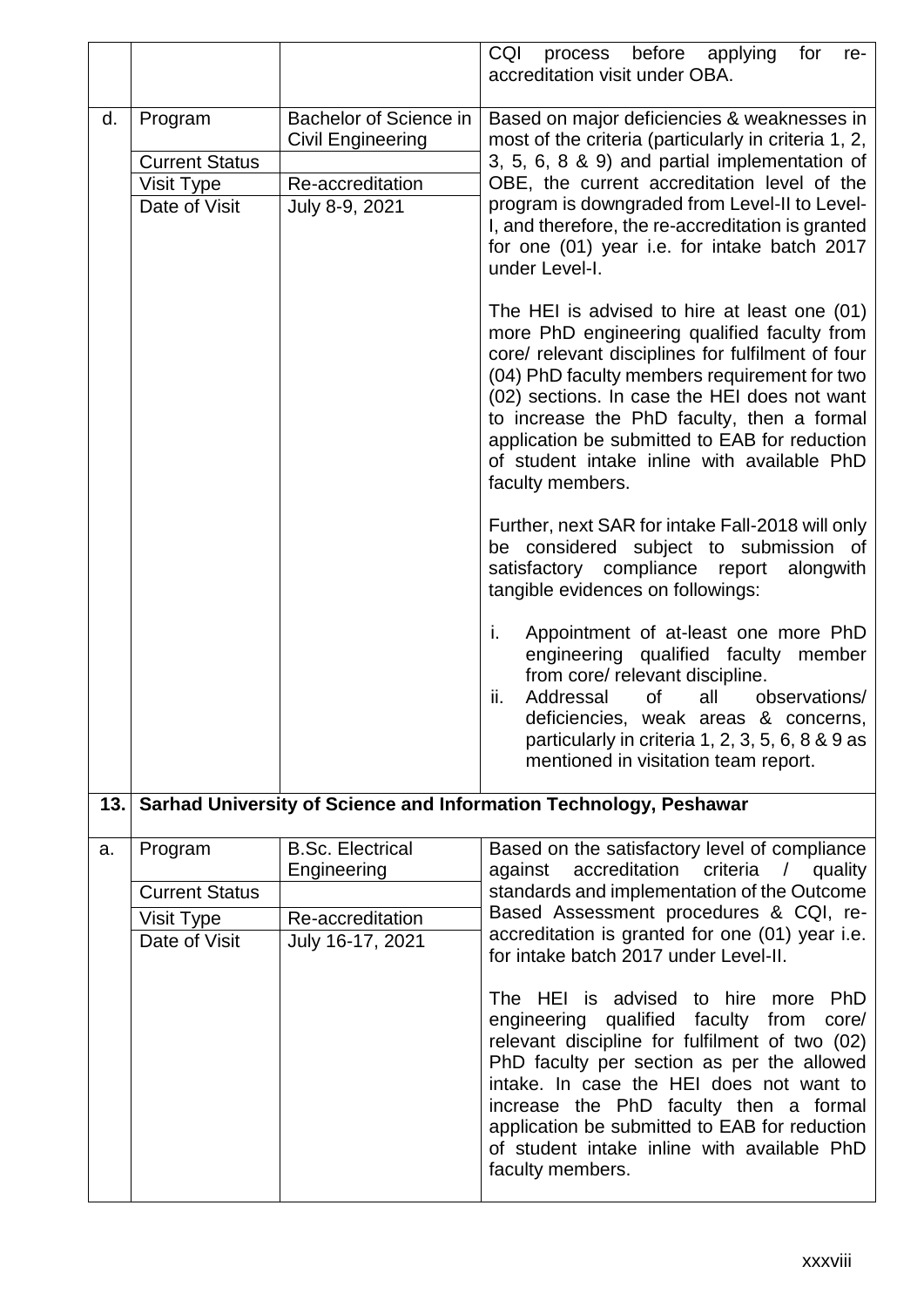|    |                       |                               | The Institution, however, is required to<br>address all deficiencies, weak areas and<br>concerns, particularly in Criteria 2, 3, 5, 6, 7 &<br>8. Furthermore, all other observations as<br>mentioned in the detailed report be addressed<br>as a part of its CQI process before applying for<br>re-accreditation visit under OBA.                                                                                          |
|----|-----------------------|-------------------------------|----------------------------------------------------------------------------------------------------------------------------------------------------------------------------------------------------------------------------------------------------------------------------------------------------------------------------------------------------------------------------------------------------------------------------|
| b. | Program               | B.Sc.<br>Civil<br>Engineering | Based on the satisfactory level of compliance<br>accreditation<br>criteria /<br>against<br>quality                                                                                                                                                                                                                                                                                                                         |
|    | <b>Current Status</b> |                               | standards and implementation of the Outcome                                                                                                                                                                                                                                                                                                                                                                                |
|    | Visit Type            | Re-accreditation              | Based Assessment procedures & CQI, re-                                                                                                                                                                                                                                                                                                                                                                                     |
|    | Date of Visit         | July 16-17, 2021              | accreditation is granted for one (01) year i.e.<br>for intake batch 2017 under Level-II.                                                                                                                                                                                                                                                                                                                                   |
|    |                       |                               | The HEI is advised to hire one (01) more PhD<br>engineering qualified faculty from<br>core/<br>relevant disciplines for fulfilment of six (06)<br>PhD faculty requirement for three (03)<br>sections (2 PhDs per section). In case the HEI<br>does not want to increase the PhD faculty then<br>a formal application be submitted to EAB for<br>reduction of student intake in line with<br>available PhD faculty members. |
|    |                       |                               | The Institution, however, is required to<br>address all deficiencies, weak areas and<br>concerns, particularly in Criteria 2, 3, 5, 6, 7 &<br>8. Furthermore, all other observations as<br>mentioned in the detailed report be addressed<br>as a part of its CQI process before applying for<br>re-accreditation visit under OBA.                                                                                          |
| C. | Program               | <b>B.Sc. Mechanical</b>       | Based on verification of satisfactory level of                                                                                                                                                                                                                                                                                                                                                                             |
|    |                       | Engineering                   | compliance against accreditation<br>criteria/                                                                                                                                                                                                                                                                                                                                                                              |
|    | <b>Current Status</b> |                               | quality standards during physical accreditation                                                                                                                                                                                                                                                                                                                                                                            |
|    | Visit Type            | Re-accreditation              | already granted provisional<br>visit.<br>the                                                                                                                                                                                                                                                                                                                                                                               |
|    | Date of Visit         | July 16-17, 2021              | accreditation to intake batch 2016 under<br>Level-I is validated.                                                                                                                                                                                                                                                                                                                                                          |
|    |                       |                               | Further, based on the satisfactory level of<br>compliance against accreditation criteria /<br>quality standards and implementation of the<br>Outcome Based Assessment procedures &<br>CQI, re-accreditation is granted for one (01)<br>year i.e. for intake batch 2017 under Level-II.                                                                                                                                     |
|    |                       |                               | The HEI is advised to hire one (01) more PhD<br>engineering qualified faculty from core/<br>relevant disciplines for fulfilment of four (04)<br>PhD faculty requirement for two (02) sections<br>(2 PhDs per section). In case the HEI does not<br>want to increase the PhD faculty then a formal<br>application be submitted to EAB for reduction                                                                         |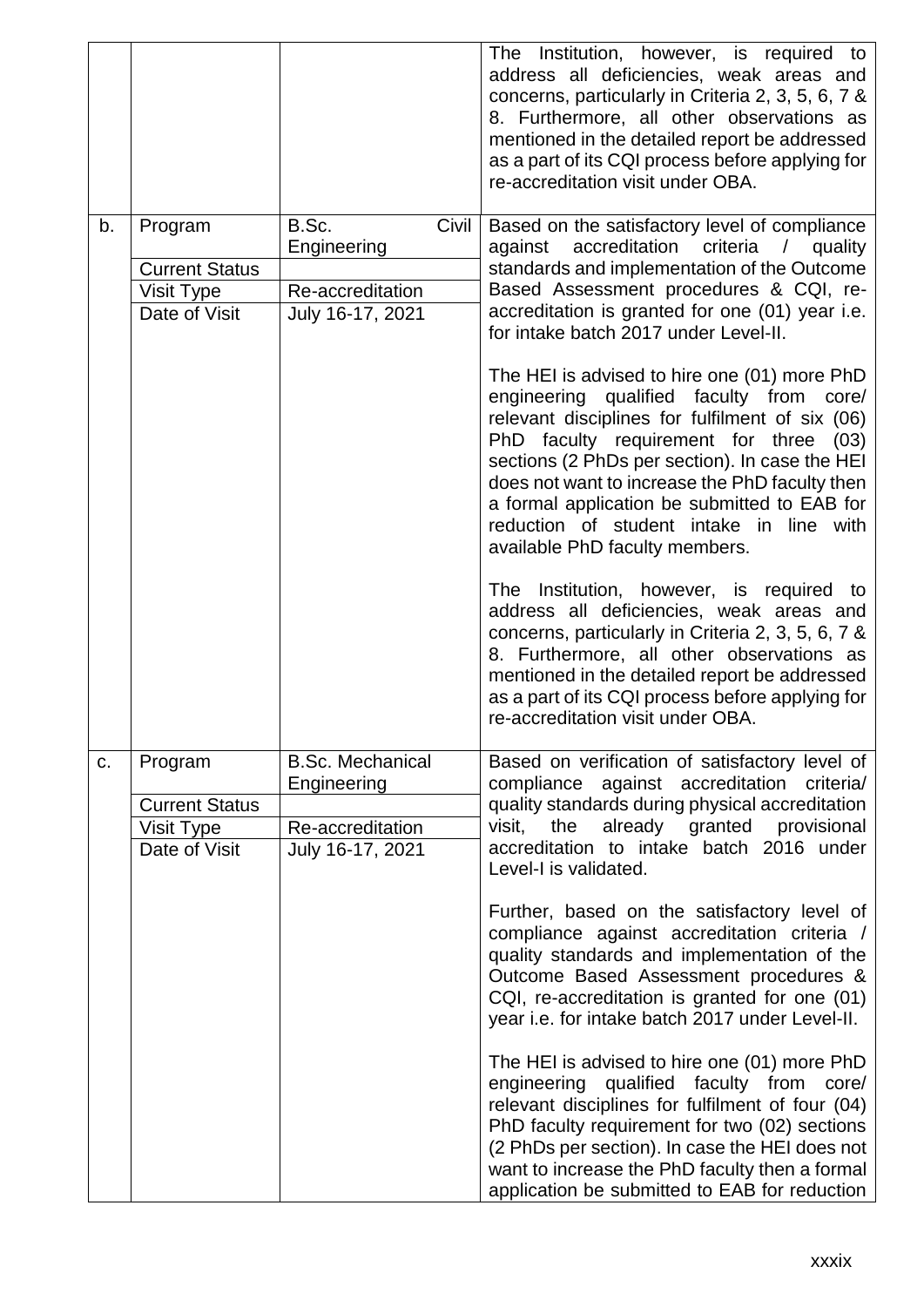|     |                                  |                                      | of student intake inline with available PhD<br>faculty members.                                                                                                                                                                                                                                                                 |
|-----|----------------------------------|--------------------------------------|---------------------------------------------------------------------------------------------------------------------------------------------------------------------------------------------------------------------------------------------------------------------------------------------------------------------------------|
|     |                                  |                                      | The Institution, however, is required to<br>address deficiency, all weak areas and<br>concerns, particularly in Criteria 3, 5, 6, 7 & 8.<br>Furthermore, all other observations<br>as<br>mentioned in the detailed report be addressed<br>as a part of its CQI process before applying for<br>re-accreditation visit under OBA. |
| 14. |                                  |                                      | University of Engineering and Technology, Peshawar (Main Campus)                                                                                                                                                                                                                                                                |
| a.  | Program<br><b>Current Status</b> | <b>B.Sc. Chemical</b><br>Engineering | Based on verification of satisfactory level of<br>compliance against accreditation criteria/<br>quality standards, implementation of the                                                                                                                                                                                        |
|     | Visit Type<br>Date of Visit      | Re-accreditation<br>June 18-19, 2021 | Outcome Based Assessment procedures &<br>CQI during physical accreditation visit, the<br>already granted provisional accreditation to<br>intake batch 2016 under Level-II is validated.                                                                                                                                         |
|     |                                  |                                      | Further, based on the satisfactory level of<br>compliance against accreditation criteria /<br>quality standards and implementation of the<br>Outcome Based Assessment procedures &<br>CQI, re-accreditation is granted for two (02)<br>years i.e. for intake batches 2017 & 2018<br>under Level-II.                             |
|     |                                  |                                      | The Institution, however, is required to<br>address deficiency, all weak areas and<br>concerns, particularly in Criteria 2, 3, 5 & 8.<br>Furthermore, all other observations as<br>mentioned in the detailed report be addressed<br>as a part of its CQI process before applying for<br>re-accreditation visit under OBA.       |
| b.  | Program<br><b>Current Status</b> | B.Sc.<br>Mechanical<br>Engineering   | Based on verification of satisfactory level of<br>compliance against accreditation criteria/<br>quality standards during physical accreditation                                                                                                                                                                                 |
|     | Visit Type<br>Date of Visit      | Re-accreditation<br>June 18-19, 2021 | already granted provisional<br>visit, the<br>accreditation to intake batch 2016 under<br>Level-I is validated.                                                                                                                                                                                                                  |
|     |                                  |                                      | Further, based on the satisfactory level of<br>compliance against accreditation criteria /<br>quality standards and implementation of the<br>Outcome Based Assessment procedures &<br>CQI, re-accreditation is granted for three (03)<br>years i.e. for intake batches 2017, 2018 &<br>2019 under Level-II.                     |
|     |                                  |                                      | The Institution, however, is required to<br>address deficiency, all weak areas and<br>concerns, particularly in Criteria 3 & 8.<br>Furthermore, all other observations<br>as                                                                                                                                                    |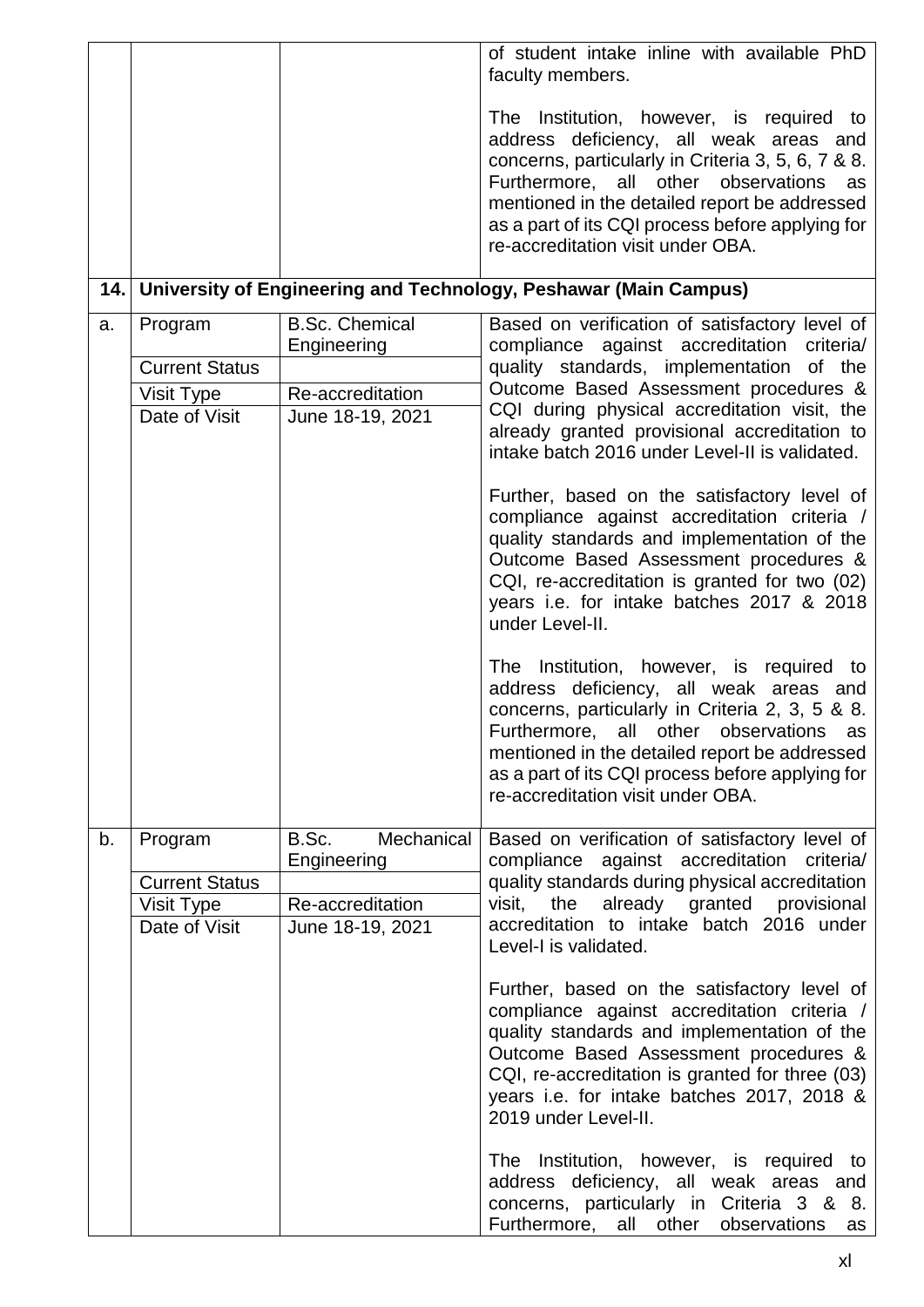|    |                                                                 |                                                                                  | mentioned in the detailed report be addressed<br>as a part of its CQI process before applying for<br>re-accreditation visit under OBA.                                                                                                                                                                                                                                                                                                                                                                                                                                                                                                          |
|----|-----------------------------------------------------------------|----------------------------------------------------------------------------------|-------------------------------------------------------------------------------------------------------------------------------------------------------------------------------------------------------------------------------------------------------------------------------------------------------------------------------------------------------------------------------------------------------------------------------------------------------------------------------------------------------------------------------------------------------------------------------------------------------------------------------------------------|
| C. | Program<br><b>Current Status</b><br>Visit Type<br>Date of Visit | <b>B.Sc. Civil</b><br>Engineering<br>Re-accreditation<br>June 18-19, 2021        | Based on the satisfactory level of compliance<br>against accreditation criteria / quality<br>standards and implementation of the Outcome<br>Based Assessment procedures & CQI, re-<br>accreditation is granted for two (02) years i.e.<br>for intake batches 2017 & 2018 under Level-II.<br>The Institution, however, is required to<br>address deficiency, all weak areas and<br>concerns, particularly in Criteria 5 & 8.<br>Furthermore, all other observations<br>as<br>mentioned in the detailed report be addressed<br>as a part of its CQI process before applying for<br>re-accreditation visit under OBA.                              |
| d. | Program<br><b>Current Status</b><br>Visit Type<br>Date of Visit | <b>B.Sc. Mechatronics</b><br>Engineering<br>Re-accreditation<br>June 18-19, 2021 | Based on the satisfactory level of compliance<br>against accreditation criteria / quality<br>standards and implementation of the Outcome<br>Based Assessment procedures & CQI, re-<br>accreditation is granted for three (03) years i.e.<br>for intake batches 2017, 2018 & 2019 under<br>Level-II.<br>The Institution, however, is required to<br>address deficiency, all weak areas and<br>concerns, particularly in Criteria 3 & 8.<br>Furthermore, all other observations<br>as<br>mentioned in the detailed report be addressed<br>as a part of its CQI process before applying for<br>re-accreditation visit under OBA.                   |
| е. | Program<br><b>Current Status</b><br>Visit Type<br>Date of Visit | B.Sc.<br>Agricultural<br>Engineering<br>Re-accreditation<br>June 18-19, 2021     | Based on the satisfactory level of compliance<br>accreditation<br>criteria<br>against<br>$\sqrt{2}$<br>quality<br>standards and implementation of the Outcome<br>Based Assessment procedures & CQI, re-<br>accreditation is granted for two (02) years i.e.<br>intake batches 2017 & 2018 under Level-II.<br>The Institution, however, is required to<br>address deficiency, all weak areas and<br>concerns, particularly in Criteria 3, 4, 5, 6 & 8.<br>Furthermore, all other<br>observations<br>as<br>mentioned in the detailed report be addressed<br>as a part of its CQI process before applying for<br>re-accreditation visit under OBA. |
| f. | Program<br><b>Current Status</b><br>Visit Type<br>Date of Visit | B.Sc.<br>Mining<br>Engineering<br>Re-accreditation<br>June 18-19, 2021           | Based on verification of satisfactory level of<br>compliance<br>against accreditation<br>criteria/<br>quality standards during physical accreditation<br>visit,<br>already granted<br>provisional<br>the                                                                                                                                                                                                                                                                                                                                                                                                                                        |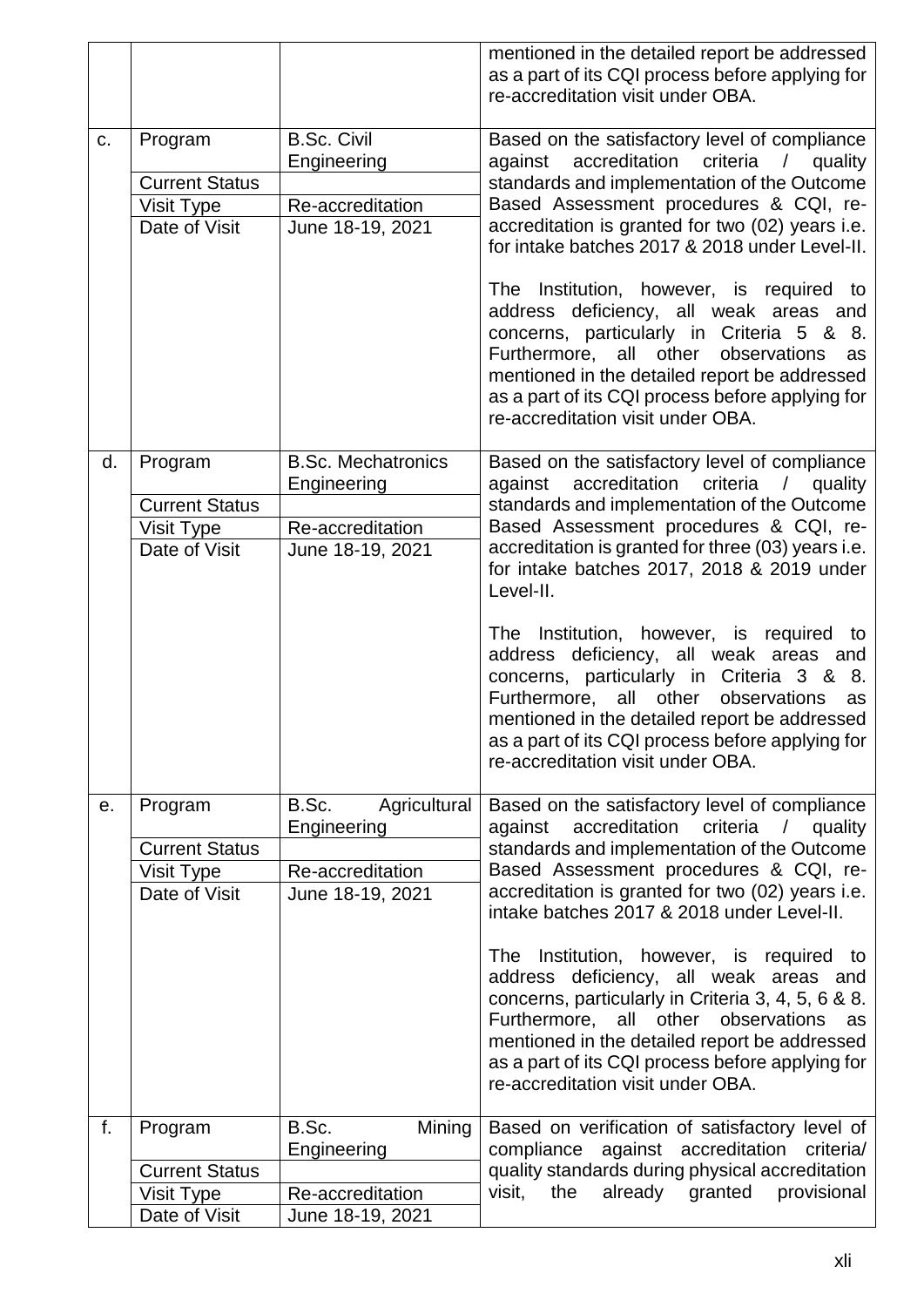|     |                                                |                                                               | accreditation to intake batch 2016 under<br>Level-I is validated.                                                                                                                                                                                                                                                                                                                                                                                                                                                                               |
|-----|------------------------------------------------|---------------------------------------------------------------|-------------------------------------------------------------------------------------------------------------------------------------------------------------------------------------------------------------------------------------------------------------------------------------------------------------------------------------------------------------------------------------------------------------------------------------------------------------------------------------------------------------------------------------------------|
|     |                                                |                                                               | Further, based on the satisfactory level of<br>compliance against accreditation criteria /<br>quality standards and implementation of the<br>Outcome Based Assessment procedures &<br>CQI, re-accreditation is recommended for two<br>(02) years i.e. for intake batches 2017 & 2018<br>under Level-II subject to hiring of atleast one<br>(01) more MS Engineering qualified faculty<br>member from core/ relevant discipline for<br>fulfilment of minimum eight (08)<br><b>MFS</b><br>requirement as per PEC Accreditation Manual<br>$-2019.$ |
|     |                                                |                                                               | The Institution, however, is required to<br>address deficiency, all weak areas and<br>concerns, particularly in Criteria 3, 5, 6 & 8.<br>Furthermore, all other observations<br>as<br>mentioned in the detailed report be addressed<br>as a part of its CQI process before applying for<br>re-accreditation visit under OBA.                                                                                                                                                                                                                    |
| 15. |                                                | University of Engineering and Technology, Mardan              |                                                                                                                                                                                                                                                                                                                                                                                                                                                                                                                                                 |
| a.  | Program<br><b>Current Status</b><br>Visit Type | B.Sc.<br>Telecommunication<br>Engineering<br>Re-accreditation | Based on the satisfactory implementation of<br>OBA and reasonable attainment of PLOs at<br>student and cohort level, the already granted<br>provisional accreditation to intake Batch -<br>2016 under Level-I is validated and up-graded                                                                                                                                                                                                                                                                                                        |
|     | Date of Visit                                  | July 16-17, 2021                                              | to Level-II.<br>Further, based on the satisfactory level of<br>compliance against accreditation criteria /<br>quality standards and implementation of the<br>Outcome Based Assessment procedures &<br>CQI, re-accreditation is granted for two (02)<br>years i.e., for intake batches 2017 and 2018<br>under Level-II.<br>Moreover, the HEI is advised to submit the<br>satisfactory compliance report alongwith<br>tangible evidences on followings before<br>submission of subsequent re-accreditation<br>visit request:                      |
|     |                                                |                                                               | i. Addressal of observations<br>related<br>to<br>underutilization/<br>restoration<br>0f<br>un-<br>operational equipment in Control Lab.<br>ii. Formulation of formal policy on industry<br>applied research and design projects.<br>iii. Addressal of all observations/ deficiency,<br>weaknesses & concerns, particularly in<br>Criteria 2, 8 & 9.                                                                                                                                                                                             |